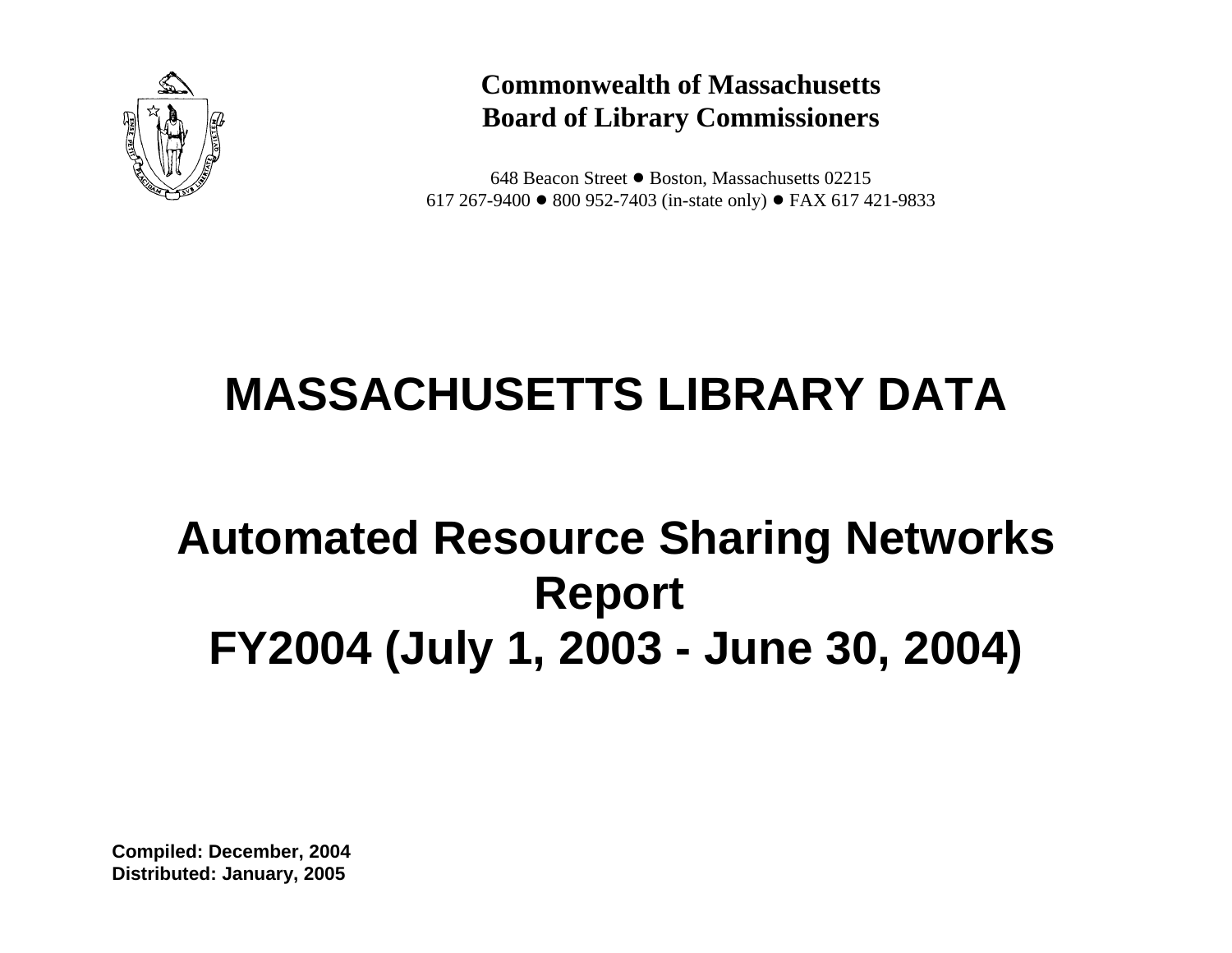John E. Arnold, Chairman Dr. Em Claire Knowles, Vice Chair Deborah Hill Bornheimer, Secretary Edward L. Bertorelli George T. Comeau Joseph S. Hopkins Michelle Mann Elia D. Marnik Robert F. Mooney

Massachusetts Board of Library Commissioners

Prepared with LSTA funds

Preparation of this report was supported in part by the U.S. Institute of Museum and Library Services. However, the opinions expressed herein do not necessarily reflect the position or policy of that agency, and no official endorsement by that agency should be inferred.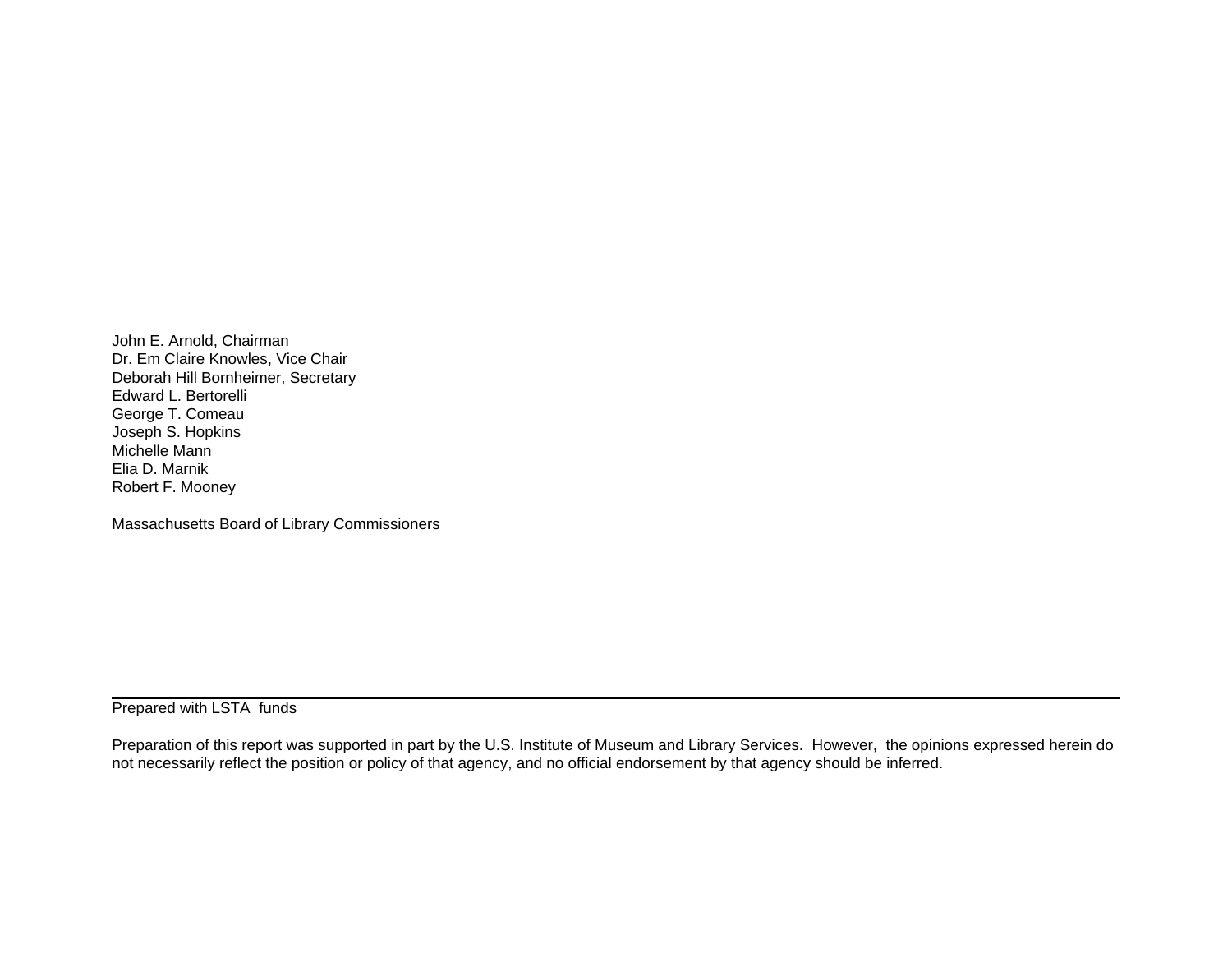#### **Massachusetts Board of Library Commissioners Automated Resource Sharing Networks**

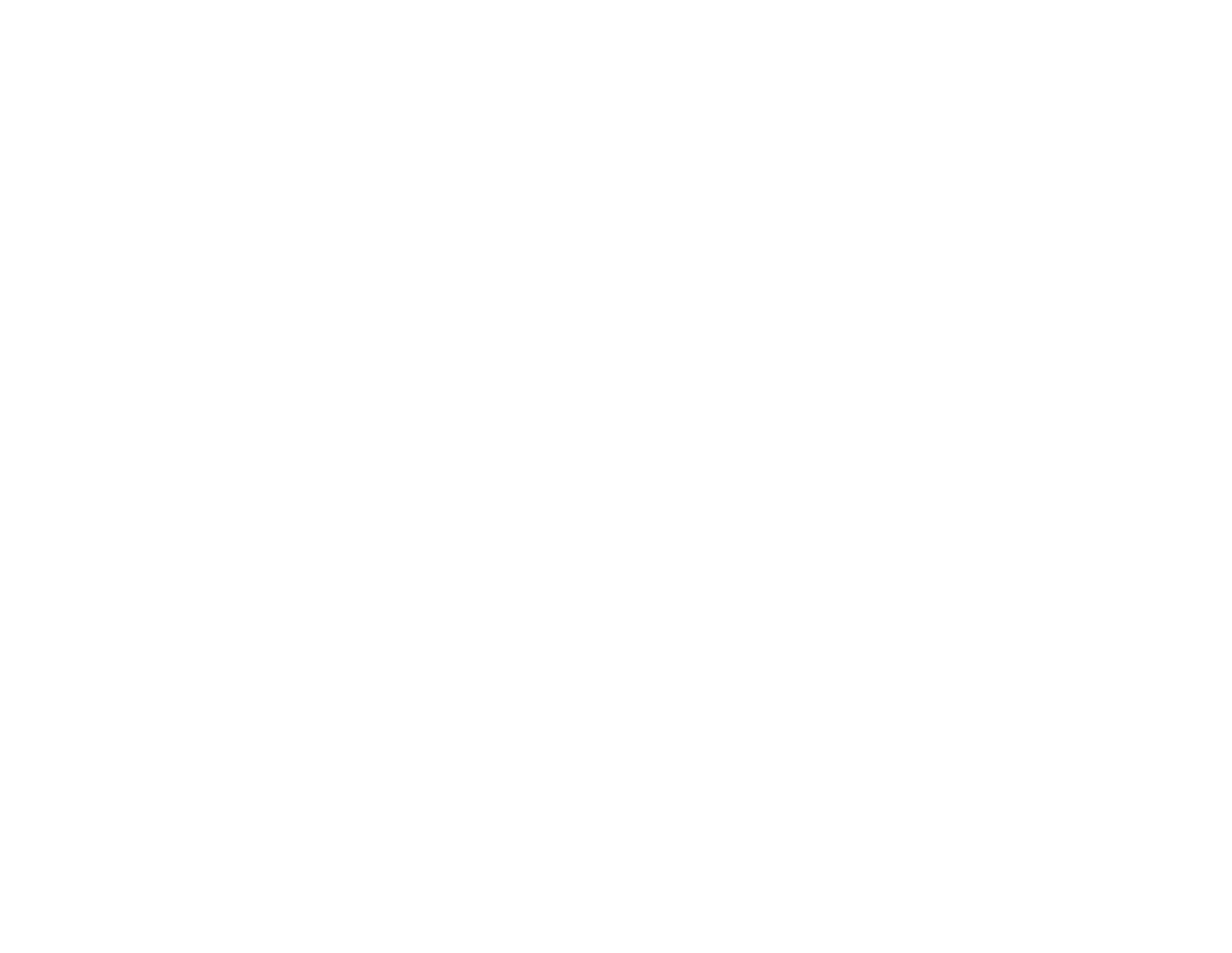## **Introduction**

The *Automated Resource Sharing Networks Report, FY2004* displays data submitted by nine automated resource sharing networks serving libraries in Massachusetts.

With this report we present data about the automated resource sharing networks in one consistent format. Please note that some of the data reflects activity during fiscal year 2004 (July 1, 2003—June 30, 2004) while other data is reported as a snapshot as of June 30, 2004. Snapshot data may well have changed by the time you read this report.

Going forward we will assess the usefulness of the data presented here and consider adding or deleting data elements based on feedback from the networks, the Board, and the library community.

We welcome your comments.

Dianne Carty, Head, State Aid & Data Coordination Ann Downey, Systems Analyst Paul Kissman, Library Information Systems Specialist Uechi Ng, Administrative Assistant

Robert C. Maier, Director Massachusetts Board of Library Commissioners 648 Beacon Street Boston, MA 02215 1-800-952-7403 or 617-267-9400; FAX 617-421-9833 www.mlin.org

*Massachusetts Library Data: Automated Resource Sharing Networks Report FY2004 (July 1, 2003 - June 30, 2004)*  Compiled: December, 2004 Distributed: January, 2005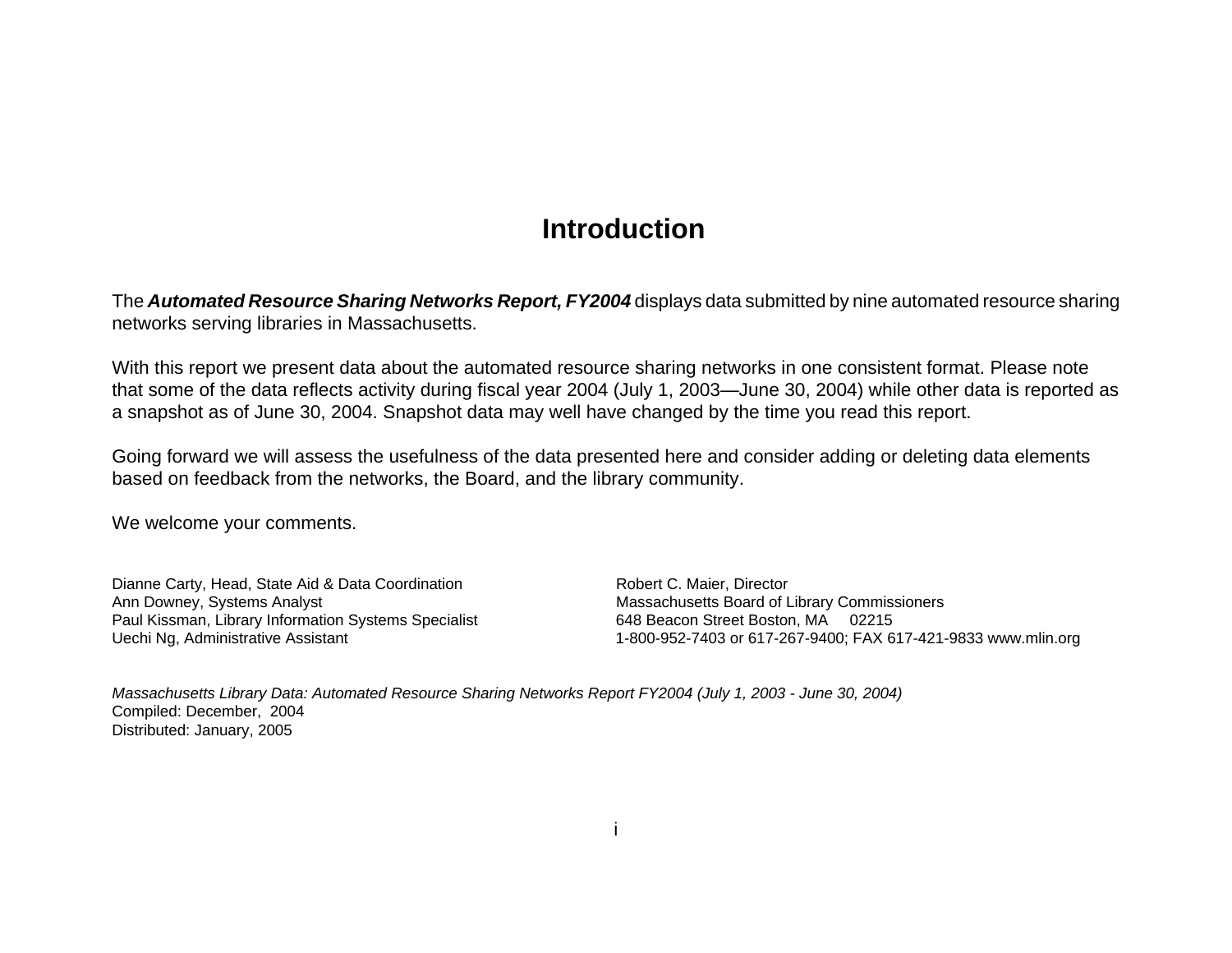## **Automated Resource Sharing Networks Report FY2004 (July 1, 2003 - June 30, 2004)**

## **Table of Contents**

| Appendix A - Charts and Tables |
|--------------------------------|
|                                |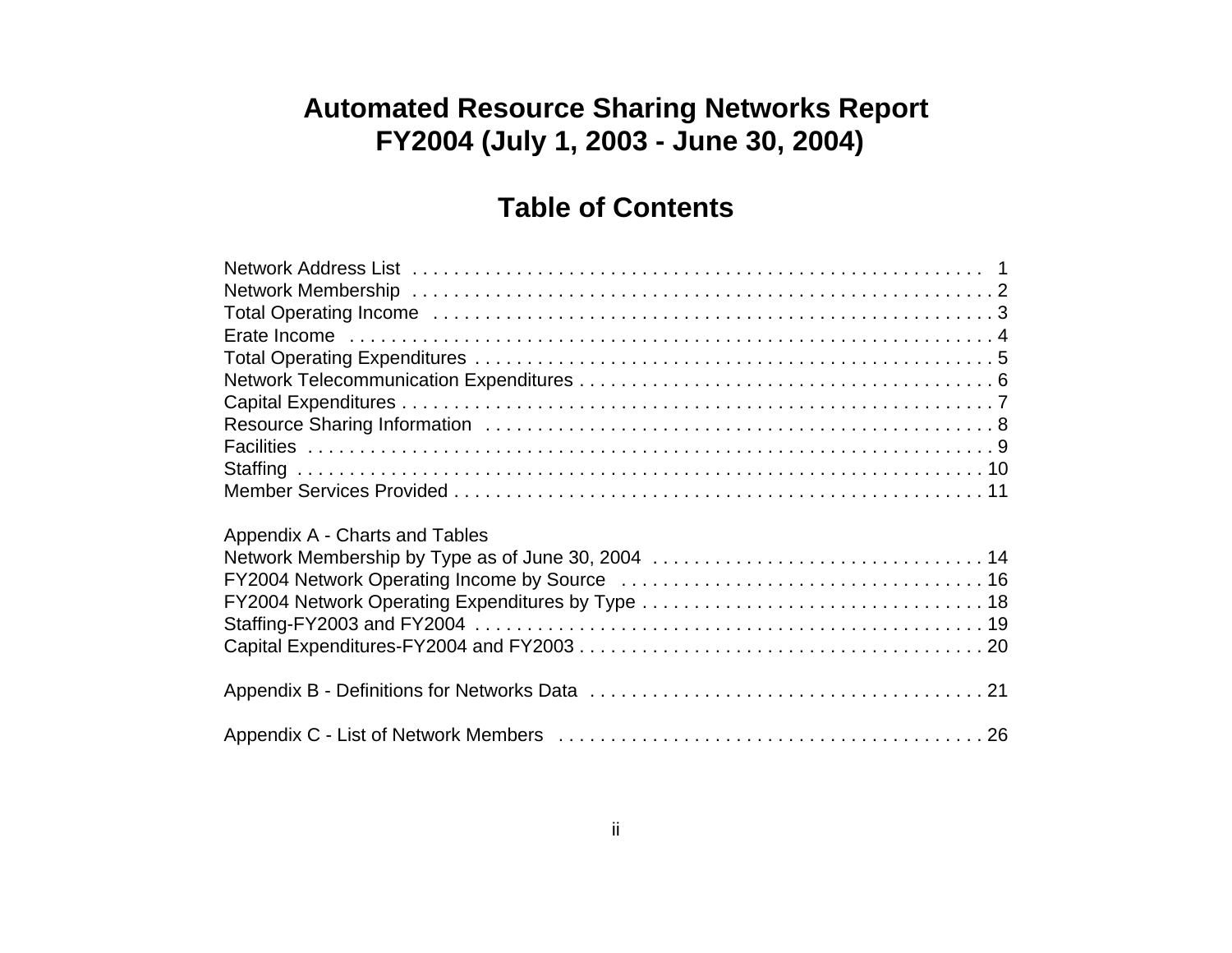#### Network Address List

<span id="page-6-0"></span>Cape Libraries Automated Materials Sharing, Inc. Monica Grace, Executive Director 270 Communication Way Unit 4E/4F Hyannis, MA 02601 President: Ann-Louise Harries Vendor Info: Innovative Interfaces, Millennium 2002-3

Central/Western MA Automated Resource Sharing, Inc Joan Kuklinski, Executive Director 1 Sunset Ln. Paxton, MA 01612 President: Allen Morrill Vendor Info: Innovative Interfaces, Millennium 2002, Phase 3

Fenway Libraries Online Jamie Ingram, Administrator WIT Library 550 Huntington Ave. Boston, MA 02115 President: Mary Ann Tricarico Vendor Info: Endeavor, Voyager 2001.1.1

Merrimack Valley Library Consortium, Inc. Larry Rungren, Executive Director 123 Tewksbury Street Andover, MA 01810 President: Jackie FInocchio Vendor Info: DYNIX, HORIZON 7.0.3

Metro Boston Library Network Michael Colford, Acting Administrator Boston Public Library PO Box 286 Boston, MA 02116 President: Vendor Info: DYNIX, HORIZON 7.3.1A Minuteman Library Network Susan McAlister, Executive Director 10 Strathmore Road Natick, MA 01760-2419 President: Tom Jewell Director Vendor Info: Innovative Interfaces, Millennium 2002 Phase 3

North of Boston Library Exchange Ron Gagnon, Executive Director 26 Cherry Hill Dr. Danvers, MA 01923 President: Mary Rose Quinn Vendor Info: Innovative Interfaces, Millennium 2002 Phase 3

Old Colony Library Network David Slater, Executive Director 220 Forbes Road Braintree, MA 20184 President: Ann McLaughlin Vendor Info: SIRSI, UNICORN 2003.0.11

#### SAILS

Debby Conrad, Executive Director 574 West Grove St. #4 Middleborough, MA 02346 President: Robin Glasser Vendor Info: SIRSI, UNICORN 2003.0.11 Page 1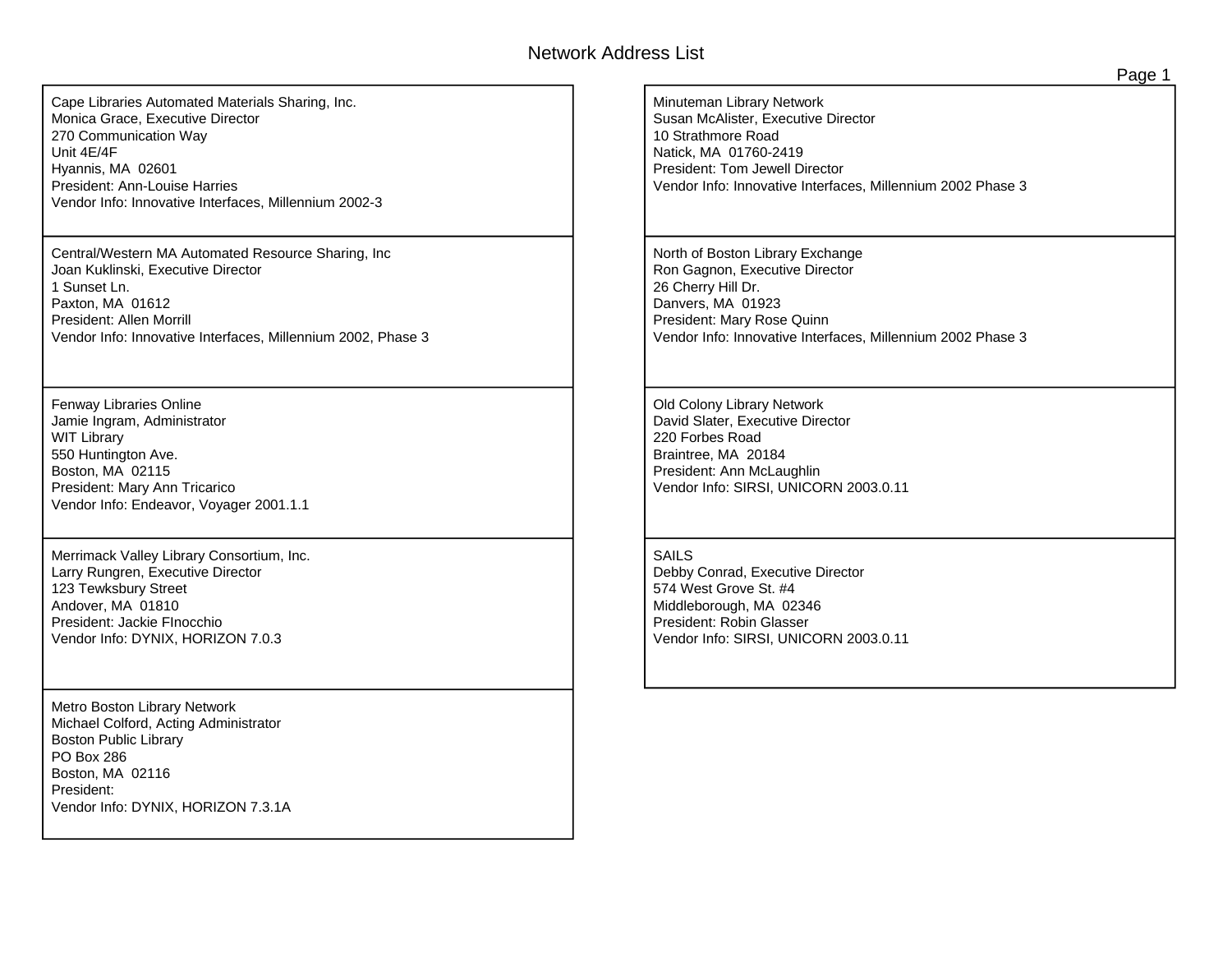## <span id="page-7-0"></span>**Network Membership as of June 30, 2004** *Page 2*

*02/08/05* 

|                |                            |                                  | <b>Members/Sites</b>            |                            |                        | Full           |                 |                     |              | <b>SLIN</b><br>Internet |
|----------------|----------------------------|----------------------------------|---------------------------------|----------------------------|------------------------|----------------|-----------------|---------------------|--------------|-------------------------|
| <b>Network</b> | <b>Public</b>              | <b>Schools</b>                   | Academic                        | <b>Special</b>             | <b>Total</b>           | <b>Members</b> | <b>Mininets</b> | <b>OLA</b>          | Dial-up      | Only                    |
| C/W MARS       | 126<br>145                 | $\overline{c}$<br>$\overline{c}$ | 10<br>10                        | 4<br>4                     | 142<br>161             | 54             | 45              | 43                  | 35           | 11                      |
| <b>CLAMS</b>   | 25<br>34                   | $\mathbf 0$<br>$\mathbf 0$       | $\overline{1}$<br>-1            | $\mathbf 0$<br>$\mathbf 0$ | 26<br>35               | 26             | $\mathsf 0$     | $\mathbf 0$         | $\mathbf{1}$ | $\mathsf 0$             |
| FLO            | $\mathbf 0$<br>$\mathbf 0$ | $\mathbf 0$<br>$\mathbf 0$       | 8<br>11                         | $\overline{2}$             | $\boldsymbol{9}$<br>13 | 9              | $\mathbf 0$     | 0                   | $\mathbf 0$  | $\mathsf 0$             |
| <b>MBLN</b>    | $\mathbf{3}$<br>29         | $\overline{c}$<br>28             | $\mathbf 0$<br>$\pmb{0}$        | -1                         | $\,6\,$<br>58          | 6              | $\mathsf 0$     | $\mathsf{O}\xspace$ | $\mathbf 0$  | $\mathsf 0$             |
| MLN            | $35\,$<br>62               | $\mathbf 0$<br>0                 | $\,6$<br>$\boldsymbol{7}$       | $\mathbf 0$<br>$\mathbf 0$ | 41<br>69               | 41             | $\mathsf 0$     | 0                   | $\mathbf 0$  | $\mathbf 0$             |
| <b>MVLC</b>    | 35<br>41                   | $\mathbf 0$<br>$\mathbf 0$       | $\mathbf 0$<br>$\pmb{0}$        | $\mathbf 0$<br>$\mathbf 0$ | 35<br>41               | 33             | $\mathsf 0$     | $\overline{1}$      | $\mathbf{1}$ | $\pmb{0}$               |
| <b>NOBLE</b>   | 17<br>23                   | $\mathbf{1}$<br>1                | $\boldsymbol{9}$<br>12          |                            | 28<br>$37\,$           | 27             | $\mathsf 0$     | $\mathbf{1}$        | $\mathbf 0$  | $\mathsf 0$             |
| <b>OCLN</b>    | 25<br>$35\,$               | 0<br>$\mathbf 0$                 | $\boldsymbol{2}$<br>3           | $\mathbf 0$<br>$\mathbf 0$ | 27<br>38               | 27             | $\mathbf 0$     | 0                   | $\mathsf{O}$ | $\mathbf 0$             |
| <b>SAILS</b>   | 38<br>50                   | 9<br>19                          | $\boldsymbol{2}$<br>$\mathsf 3$ | $\mathbf{1}$               | 50<br>73               | 50             | $\mathsf 0$     | $\mathbf 0$         | $\mathbf 0$  | $\mathsf 0$             |

| <sup>I</sup> Totals: | $\Omega$<br>304 | . . | $\sim$<br>ິ | $\sim$<br>-364 | $\sim$<br>ں ہے | $\overline{\phantom{a}}$<br>40. | $\sim$<br>ັ |  |
|----------------------|-----------------|-----|-------------|----------------|----------------|---------------------------------|-------------|--|
|                      | 419             | --  |             | 525            |                |                                 |             |  |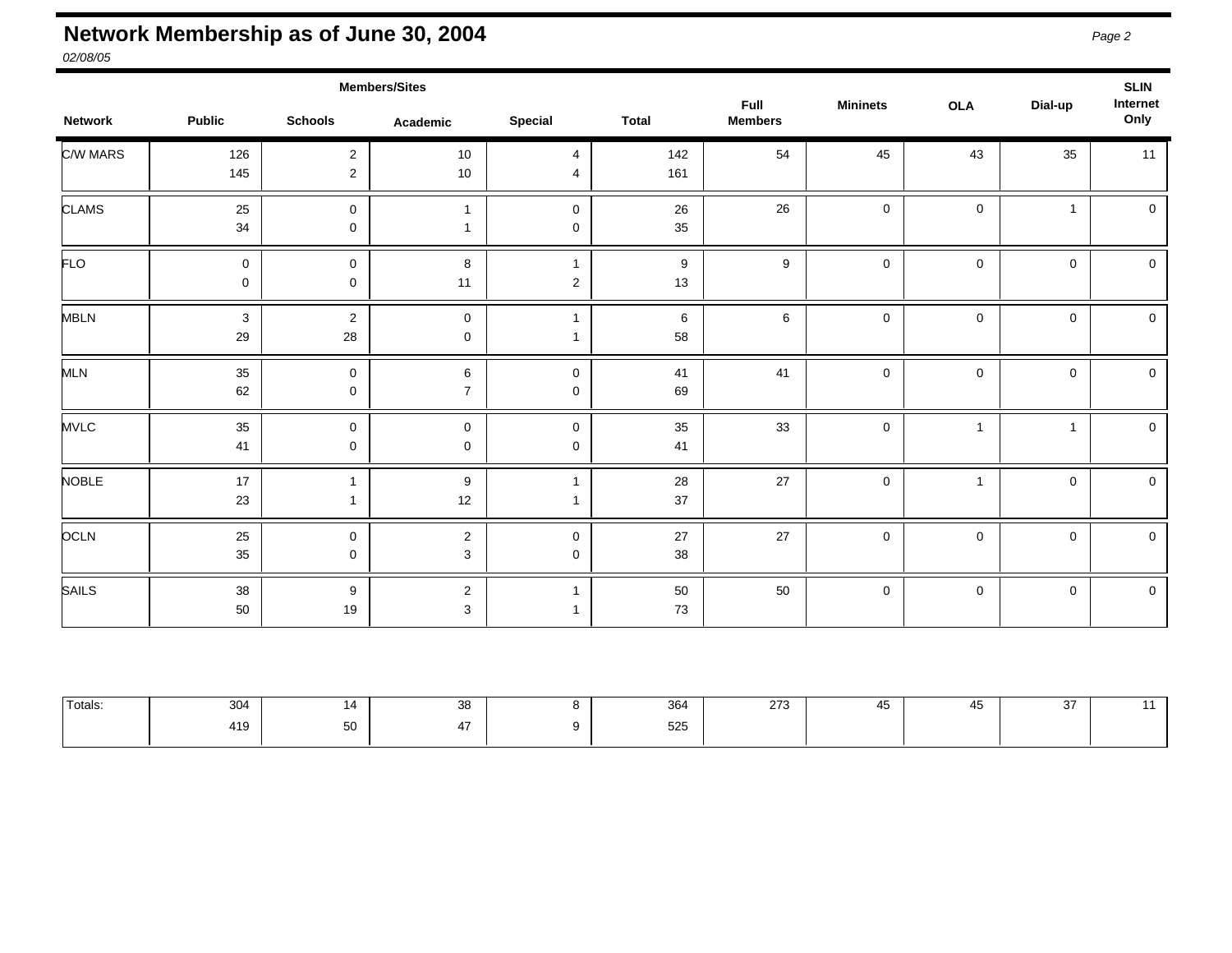## <span id="page-8-0"></span>**Total Operating Income for FY2004**

|                |                   | <b>Member Fees</b>    |           | <b>MBLC Funds</b>                |             |                      |                      |
|----------------|-------------------|-----------------------|-----------|----------------------------------|-------------|----------------------|----------------------|
| <b>Network</b> | <b>Basic Fees</b> | <b>Elective Svcs.</b> | Telecomm. | Net Resource Sh. Small Libs/Nets |             | <b>Other Sources</b> | <b>Tot Op Income</b> |
| C/W MARS       | 1,979,846         | 63,253                | 61,883    | 24,309                           | 110,886     | 78,565               | 2,318,742            |
| <b>CLAMS</b>   | 624,699           | 6,300                 | 8,628     | 11,251                           | 0           | 7,393                | 658,271              |
| <b>FLO</b>     | 349,735           | 433,340               | 1,402     | 10,731                           | 0           | $\Omega$             | 795,258              |
| <b>MBLN</b>    | 354,820           | $\mathbf 0$           | 13,138    | 21,246                           | 0           | 0                    | 377,384              |
| <b>MLN</b>     | 1,433,061         | $\Omega$              | 30,774    | 21,792                           | $\mathbf 0$ | 13,729               | 1,499,356            |
| <b>MVLC</b>    | 985,293           | 0                     | 16,693    | 15,783                           | 12,500      | 2,250                | 1,032,519            |
| <b>NOBLE</b>   | 1,085,365         | 82,932                | 21,755    | 15,235                           | $\mathbf 0$ | $\Omega$             | 1,205,287            |
| OCLN           | 711,926           | $\mathbf 0$           | 16,641    | 15,765                           | 0           | 39,706               | 784,038              |
| SAILS          | 753,579           | 40,462                | 21,029    | 13,888                           | $\mathbf 0$ | 32,013               | 860,871              |

| 626,287<br>150,000<br>8,278,324<br>191.943<br>∣otals: | 123.386<br>173,656 | 0.524.726<br>9,531,726 |
|-------------------------------------------------------|--------------------|------------------------|
|-------------------------------------------------------|--------------------|------------------------|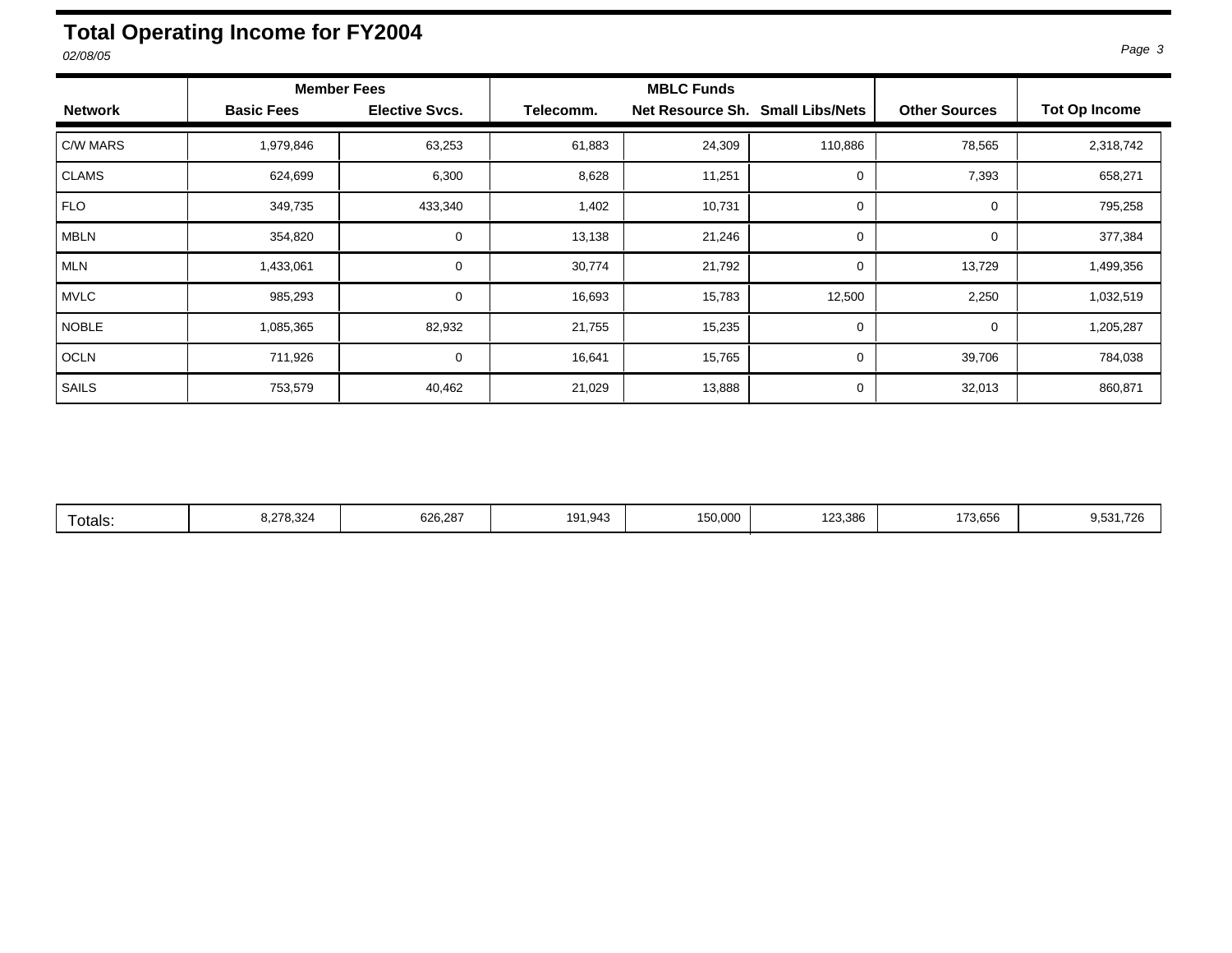#### <span id="page-9-0"></span>**Erate Income for FY2004**

| <b>Network</b> | <b>Erate Received</b> | Erate %         |
|----------------|-----------------------|-----------------|
| C/W MARS       | 284,852               | 49 %            |
| CLAMS          | $\mathbf 0$           | 47 %            |
| FLO            | 0                     | $0 \frac{9}{6}$ |
| MBLN           | 766,061               | 88 %            |
| MLN            | 164,282               | 43 %            |
| MVLC           | 67,547                | 42 %            |
| NOBLE          | 39,605                | 52 %            |
| OCLN           | 66,339                | 43 %            |
| SAILS          | 86,130                | 44 %            |
| Total:         | 1,474,816             |                 |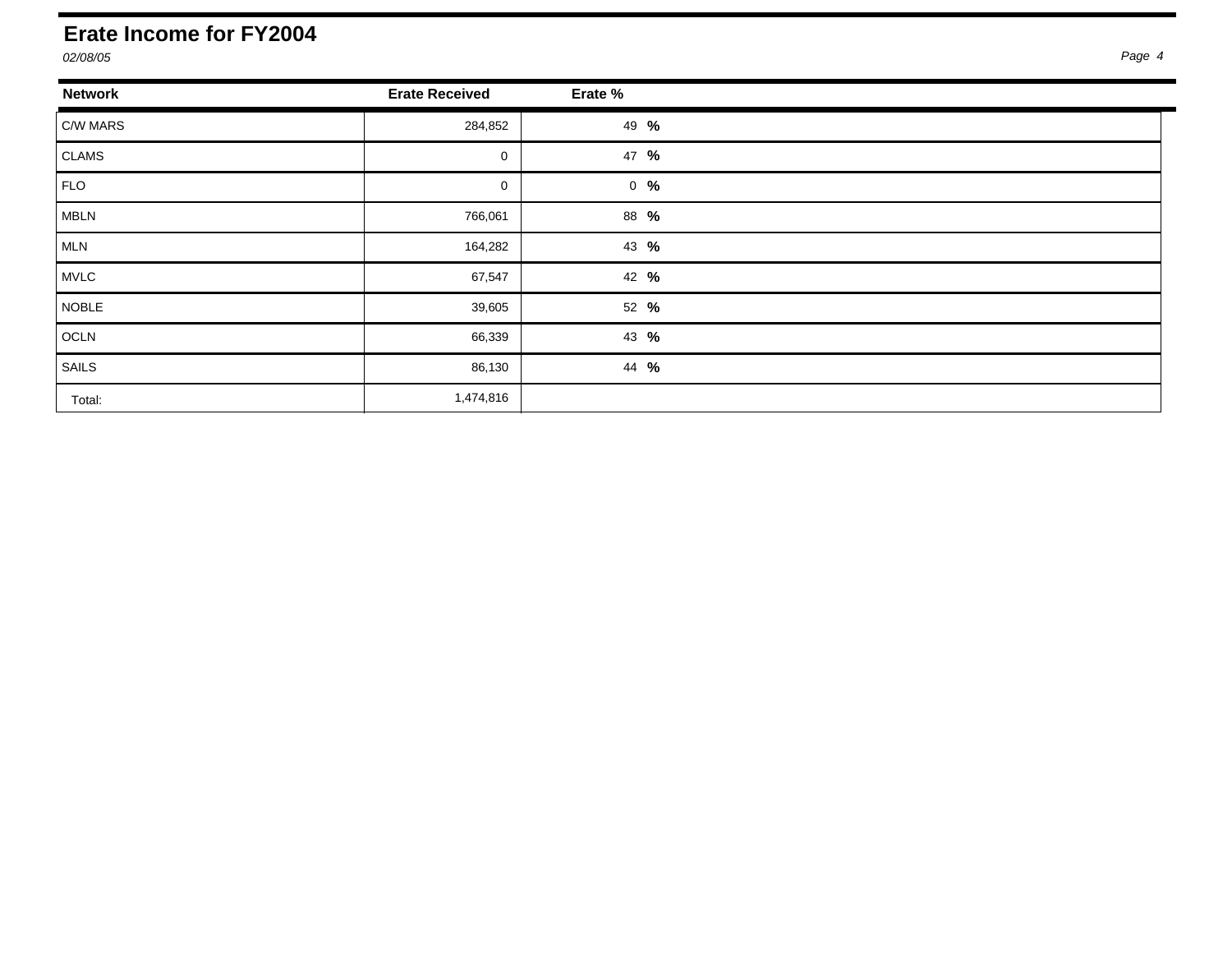#### <span id="page-10-0"></span>**Total Operating Expenditures for FY2004** *Page 5*

*02/08/05* 

| <b>Network</b> | <b>Staff</b> | Admin.Support Telecomm. |         | ILS H/S Maint. | Tel. H/S Maint. | Database Lic. | <b>Biblio.Svcs.</b> | <b>Other Operating</b> | <b>Total Operating</b> |
|----------------|--------------|-------------------------|---------|----------------|-----------------|---------------|---------------------|------------------------|------------------------|
| C/W MARS       | 962,853      | 149,551                 | 569,614 | 278,554        | 110,000         | 56,000        | 158,222             | 15,184                 | 2,322,978              |
| <b>CLAMS</b>   | 389,444      | 78,001                  | 107,196 | 49,760         | 27,758          | 8,445         | 42,229              | 3,978                  | 706,811                |
| <b>FLO</b>     | 239,182      | 34,308                  | 10,393  | 33,929         | 8,025           | 441,390       | 10,682              | 16,964                 | 794,873                |
| <b>MBLN</b>    | 72,358       | 643                     | 782,812 | 117,561        | 352,956         | 0             | 20,300              | 7,255                  | 1,353,885              |
| <b>MLN</b>     | 828,857      | 133,514                 | 320,283 | 48,533         | 61,088          | 50,300        | 119,611             | 42,896                 | 1,605,082              |
| <b>MVLC</b>    | 468,704      | 116,926                 | 171,296 | 105,148        | 56,000          | 31,700        | 56,000              | 7,331                  | 1,025,605              |
| <b>NOBLE</b>   | 443,677      | 146,611                 | 135,535 | 170,122        | 58,288          | 185,362       | 52,764              | 50,531                 | 1,134,610              |
| <b>OCLN</b>    | 313,662      | 97,230                  | 172,442 | 60,145         | 46,958          | $\mathbf 0$   | 48,929              | 5,566                  | 744,932                |
| SAILS          | 421,580      | 100,142                 | 229,601 | 100,519        | 25,008          | 49,000        | 65,805              | 0                      | 991,655                |

| <sup>1</sup> Totals: | .140.317 | 856,926 | 2,499,172 | 964,271 | 746,081 | 822,197 | 574,542 | 149.705 | 10,680,431 |
|----------------------|----------|---------|-----------|---------|---------|---------|---------|---------|------------|
|                      |          |         |           |         |         |         |         |         |            |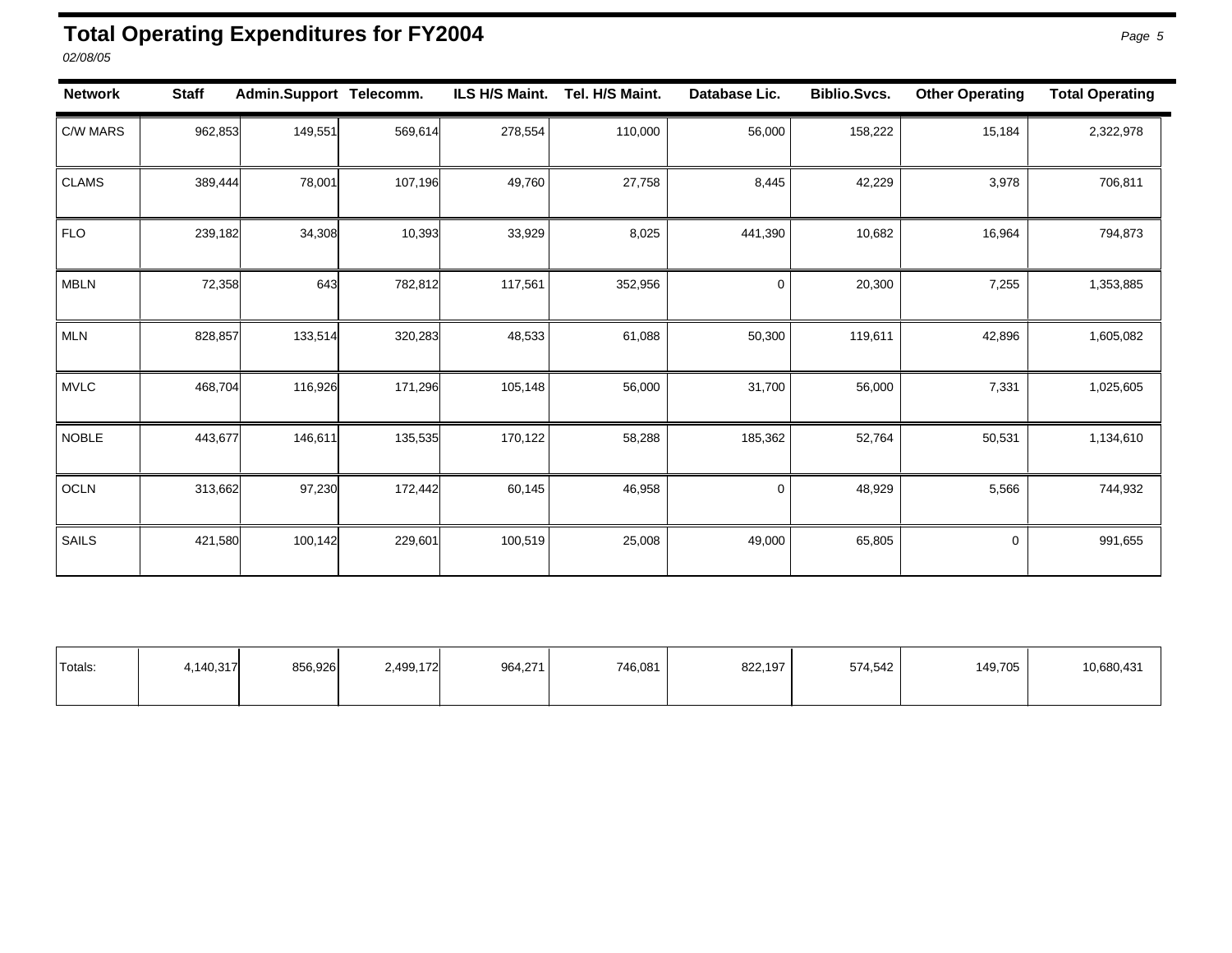## <span id="page-11-0"></span>**Network Telecommunication Expenditures for FY2004**

| <b>Network</b> | <b>Dial Access Libs</b> |   | Small Libs in Netwk Internet Only Libs | <b>Central Site Internet</b> | Remote-to-host | <b>Total Telecomm. Expenditures</b> |
|----------------|-------------------------|---|----------------------------------------|------------------------------|----------------|-------------------------------------|
| C/W MARS       | 22,354                  | 0 | 10,158                                 | 16,200                       | 520,902        | 569,614                             |
| CLAMS          | 0                       | 0 | 0                                      | 14,748                       | 92,448         | 107,196                             |
| FLO            | $\Omega$                | 0 | $\mathbf 0$                            | 10,393                       | 0              | 10,393                              |
| <b>MBLN</b>    | $\Omega$                | 0 | $\Omega$                               | 247,195                      | 535,617        | 782,812                             |
| MLN            | $\Omega$                | 0 | $\Omega$                               | 52,992                       | 267,291        | 320,283                             |
| MVLC           | 300                     | 0 | $\Omega$                               | 21,457                       | 149,539        | 171,296                             |
| NOBLE          | $\Omega$                | 0 | $\mathbf 0$                            | 27,255                       | 108,280        | 135,535                             |
| OCLN           | $\Omega$                | 0 | $\Omega$                               | 15,351                       | 157,091        | 172,442                             |
| SAILS          | $\Omega$                | 0 | 0                                      | 22,214                       | 207,387        | 229,601                             |

| 'Totals: | 22,654 |  | 10,158 | 427,805 | .038,555 | 2,499,172 |
|----------|--------|--|--------|---------|----------|-----------|
|----------|--------|--|--------|---------|----------|-----------|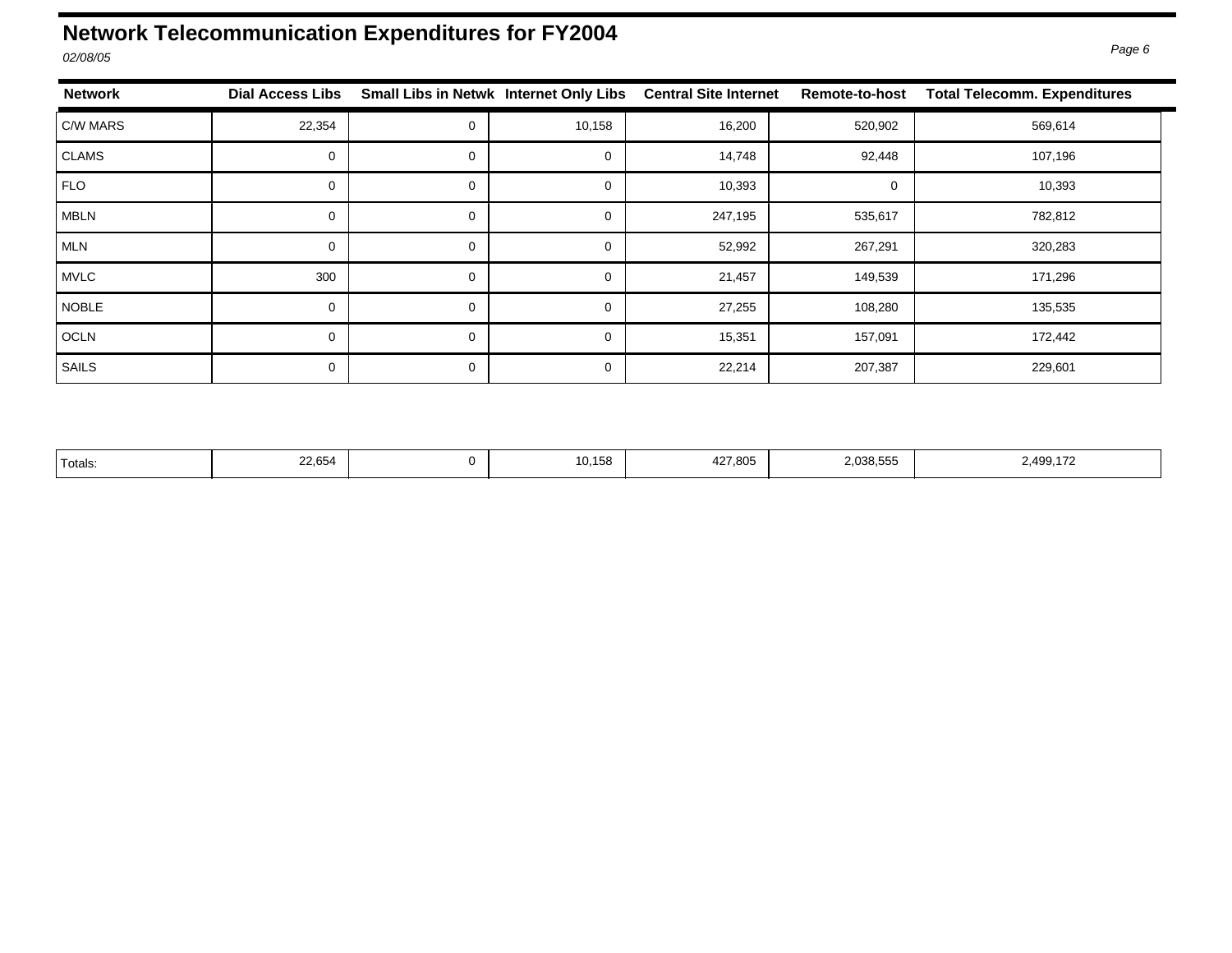### <span id="page-12-0"></span>**Capital Expenditures for FY2004** *Page 7*

*02/08/05* 

| <b>Network</b> | <b>Capital Expenditures</b> |
|----------------|-----------------------------|
| $ C/W$ MARS    | 235,829                     |
| CLAMS          | 3,035                       |
| FLO            | 55,780                      |
| MBLN           | $\mathbf 0$                 |
| MLN            | 0                           |
| MVLC           | 0                           |
| NOBLE          | 16,220                      |
| OCLN           | 33,469                      |
| SAILS          | 23,762                      |

| <sup>1</sup> Total: | 00000<br>uuu.uuu<br>---,--- |  |  |
|---------------------|-----------------------------|--|--|
|                     |                             |  |  |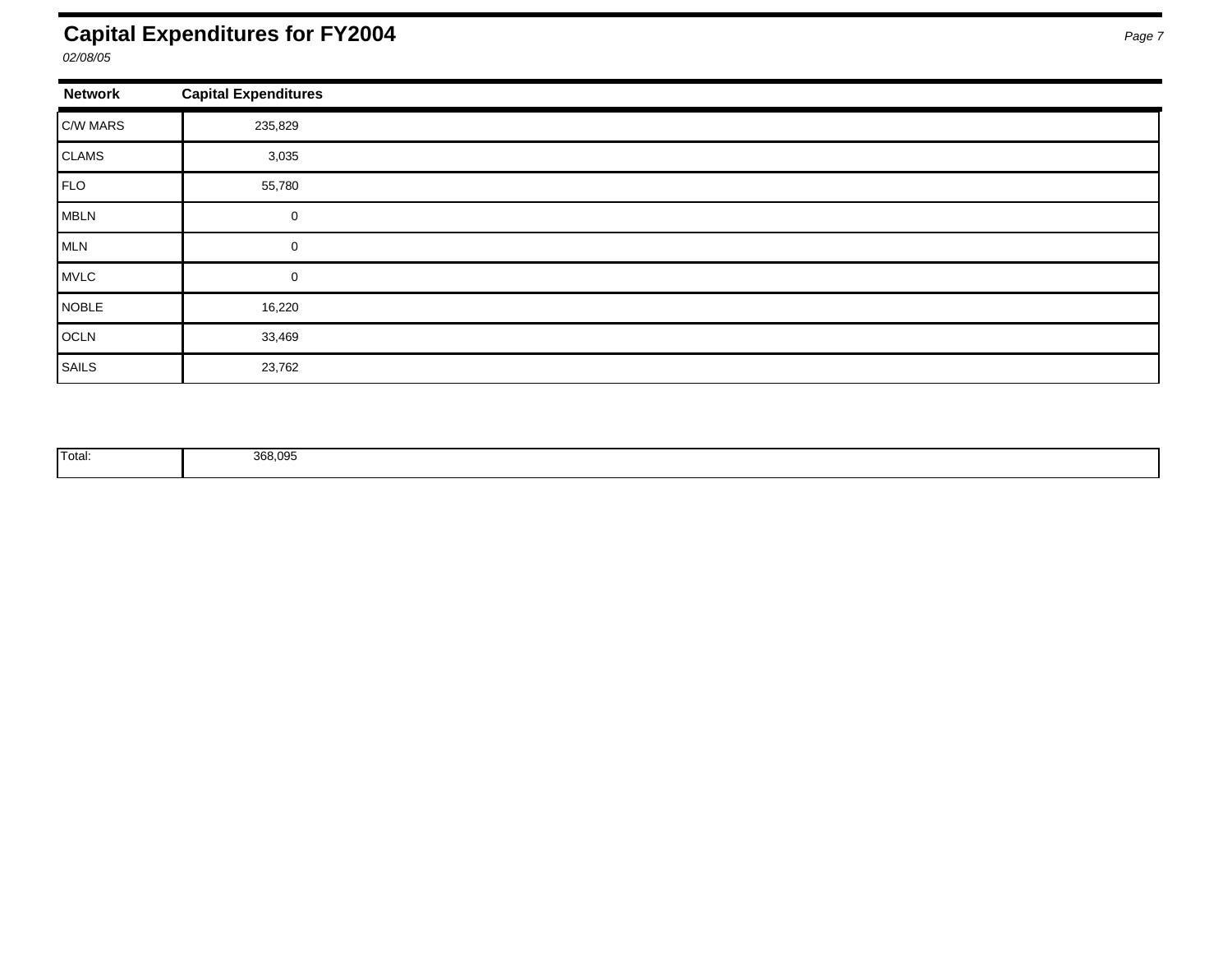#### <span id="page-13-0"></span>**Resource Sharing Information as of June 30, 2004**  *02/08/05 Page 8*

|                 | <b>Bibliographic Database</b> |                        |                          | <b>Electronically Facilitated ILL's</b> |                       |  |  |  |
|-----------------|-------------------------------|------------------------|--------------------------|-----------------------------------------|-----------------------|--|--|--|
| <b>Network</b>  | <b>Number of Titles</b>       | <b>Number of Items</b> | <b>Network Transfers</b> | <b>From Virtual Catalog</b>             | <b>Point-to-Point</b> |  |  |  |
| <b>C/W MARS</b> | 1,601,235                     | 8,415,861              | 573,221                  | 3,414                                   | 0                     |  |  |  |
| <b>CLAMS</b>    | 450,798                       | 1,368,878              | 296,256                  | 16                                      | 5,888                 |  |  |  |
| FLO             | 850,429                       | 959,449                | 3,847                    | 0                                       | 0                     |  |  |  |
| MBLN            | 2,002,929                     | 4,703,540              | 29,528                   | 1,219                                   | 0                     |  |  |  |
| MLN             | 1,208,664                     | 6,237,804              | 1,037,304                | 6,855                                   | 4,006                 |  |  |  |
| MVLC            | 747,657                       | 2,988,054              | 452,155                  | $\mathbf 0$                             | 5,426                 |  |  |  |
| <b>NOBLE</b>    | 1,048,500                     | 3,277,700              | 229,335                  | 4,417                                   | 4,402                 |  |  |  |
| <b>OCLN</b>     | 762,494                       | 2,811,777              | 440,531                  | 3,406                                   | 687                   |  |  |  |
| SAILS           | 919,659                       | 3,278,496              | 547,577                  | 3,190                                   | 1,439                 |  |  |  |

| 3.609.754<br>9.592.365<br>21,848<br>34.041.559<br>⊺otals:<br>22.J I I |
|-----------------------------------------------------------------------|
|-----------------------------------------------------------------------|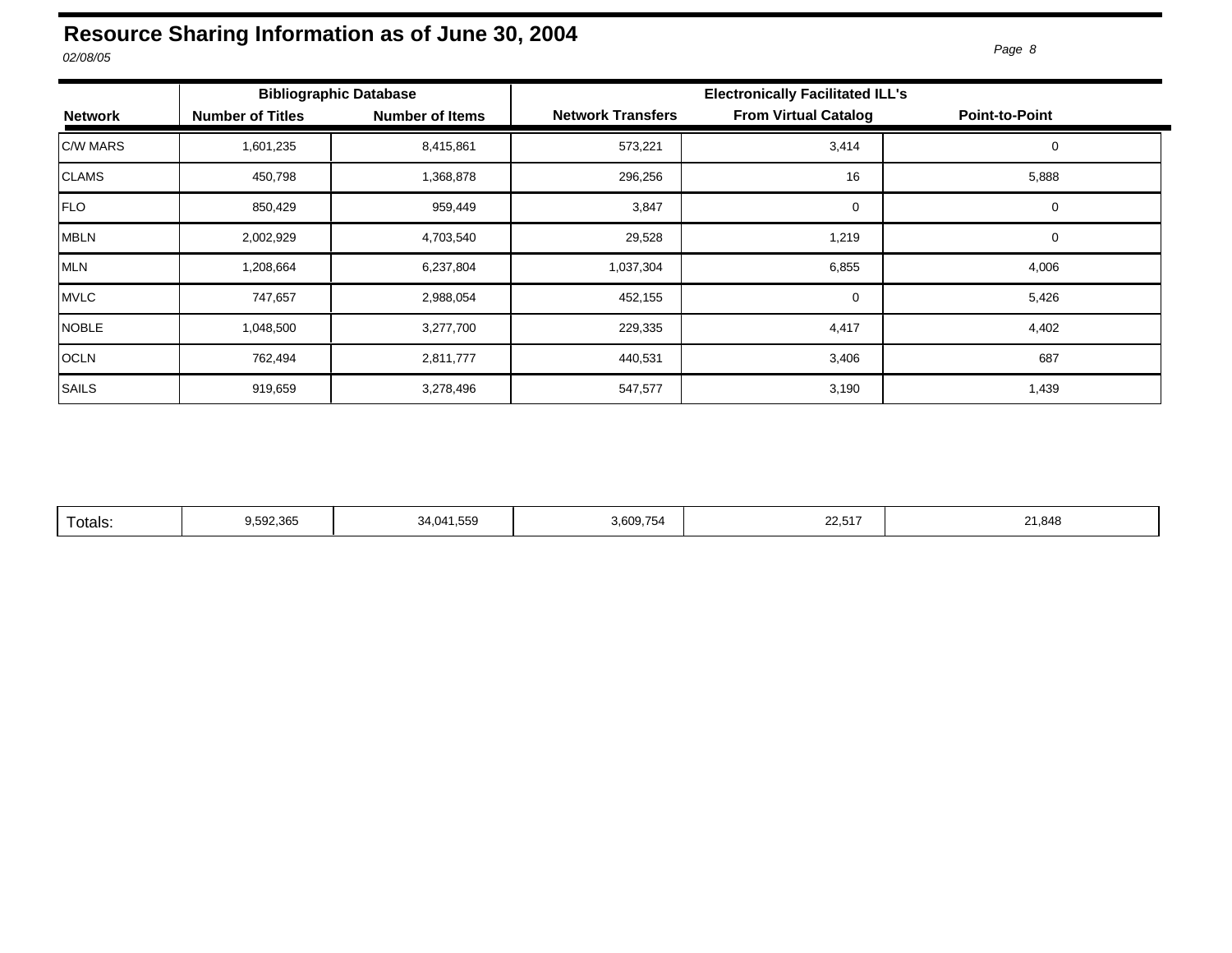### <span id="page-14-0"></span>**NETWORK Facilities for 2004**

*02/08/05*

| <b>Network</b> | <b>Training Lab</b> | # Stations in Lab | <b>Meeting Room?</b> | # Seats in Mtg. Room |  |
|----------------|---------------------|-------------------|----------------------|----------------------|--|
| C/W MARS       |                     | 8                 |                      | 16                   |  |
| <b>CLAMS</b>   |                     | 11                |                      | 30                   |  |
| FLO            | N                   | $\Omega$          | N                    |                      |  |
| <b>MBLN</b>    |                     | 17                |                      | 250                  |  |
| MLN            |                     | 12                |                      | 70                   |  |
| <b>MVLC</b>    |                     | 8                 |                      | 50                   |  |
| <b>NOBLE</b>   |                     | 12                |                      | 80                   |  |
| <b>OCLN</b>    | $\checkmark$        | 3                 |                      | 20                   |  |
| SAILS          |                     | 6                 |                      | 100                  |  |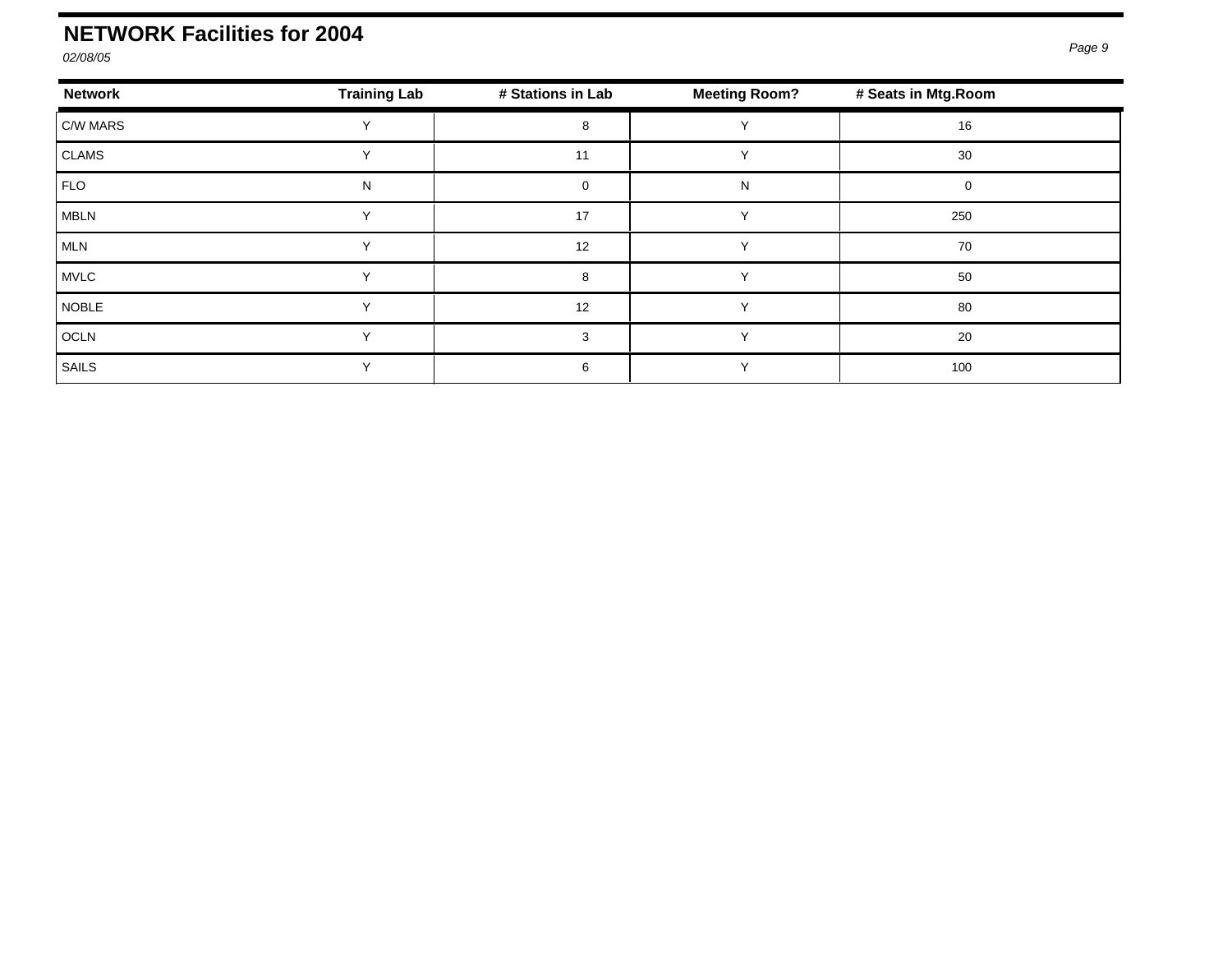#### <span id="page-15-0"></span>**Staffing as of June 30, 2004**

| <b>Network</b> | <b>Number of Staff</b> | Staff hours worked per week by all staff | FTE (35 hrs/wk) |  |
|----------------|------------------------|------------------------------------------|-----------------|--|
| C/W MARS       | 19                     | 642.00                                   | 18.3            |  |
| CLAMS          |                        | 280.00                                   | 8.0             |  |
| FLO            | 4                      | 140.00                                   | 4.0             |  |
| MBLN           | $\Omega$               | 66.00                                    | 1.9             |  |
| MLN            | 15                     | 508.50                                   | 14.5            |  |
| MVLC           | 8                      | 282.50                                   | 8.1             |  |
| NOBLE          | 12                     | 390.00                                   | 11.1            |  |
| OCLN           |                        | 219.50                                   | 6.3             |  |
| SAILS          |                        | 245.00                                   | 7.0             |  |

|  | Totals: | - | 2,773.50 | 70 S<br>ے. ب |
|--|---------|---|----------|--------------|
|--|---------|---|----------|--------------|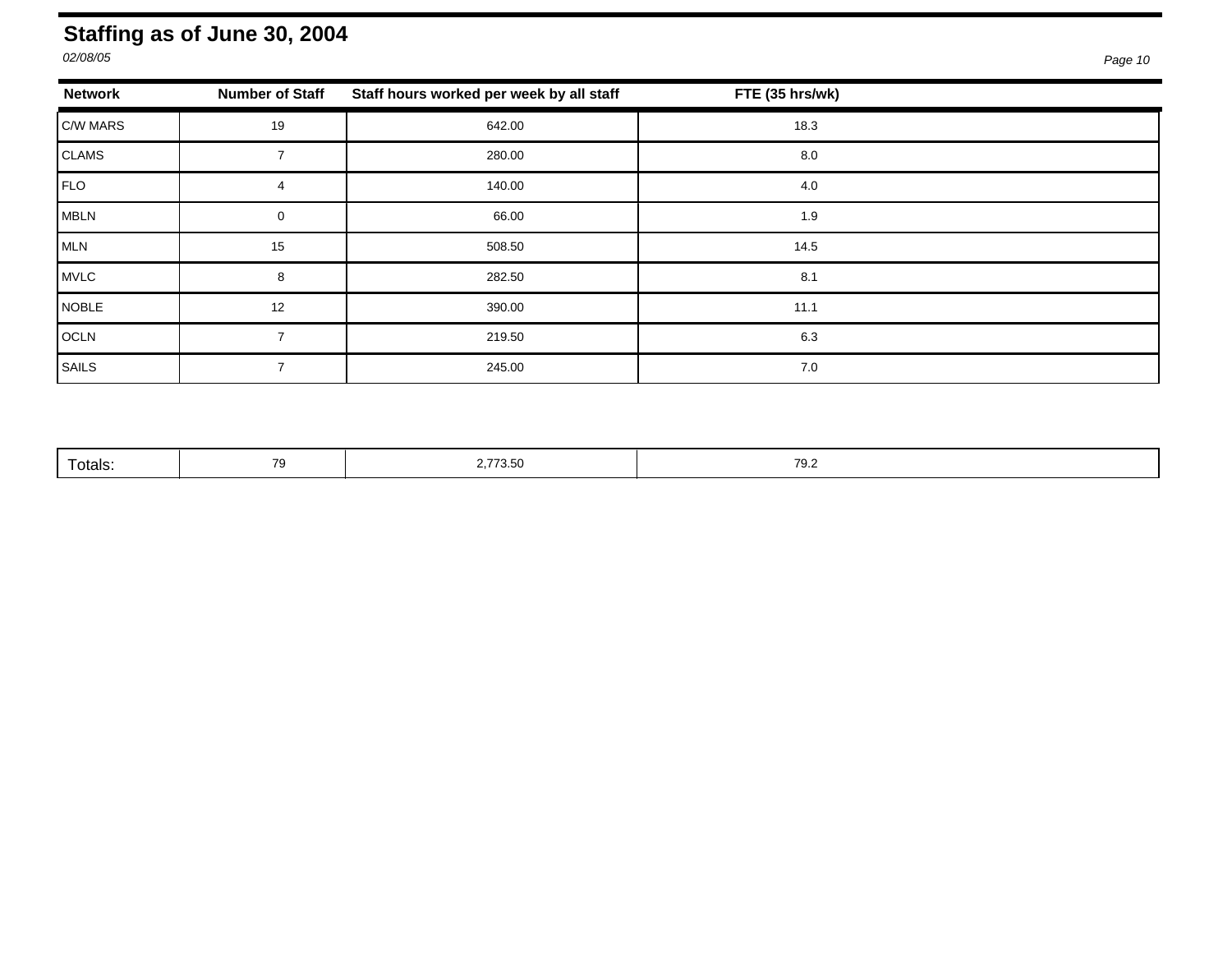### <span id="page-16-0"></span>**Member Services Provided as of June 30, 2004**

Number of Participating Libraries (#)

| <b>Network</b> | <b>Wireless Acc</b><br><b>Support</b><br>Lib <sub>PC's</sub> | <b>Wireless Acc</b><br><b>Support</b><br><b>Patron PC's</b> | <b>I&amp;R Databases</b> | <b>Digital Archiving</b><br><b>Services</b> | <b>Lib Home Page</b><br><b>Hosting</b> | <b>Centralized</b><br>PC Mgmt. | On-site PC<br><b>Support</b> |
|----------------|--------------------------------------------------------------|-------------------------------------------------------------|--------------------------|---------------------------------------------|----------------------------------------|--------------------------------|------------------------------|
|                | #                                                            | $\pmb{\#}$                                                  | $\pmb{\#}$               | #                                           | #                                      | #                              | $\pmb{\#}$                   |
| C/W MARS       | Y                                                            | Y                                                           | Y                        | N                                           | ${\sf N}$                              | Y                              | Y                            |
|                | $\mathbf{1}$                                                 | $\sqrt{5}$                                                  | 26                       | $\mathbf 0$                                 | $\mathbf 0$                            | 18                             | 141                          |
| <b>CLAMS</b>   | N                                                            | N                                                           | N                        | N                                           | N                                      | N                              | ${\sf N}$                    |
|                | 0                                                            | 0                                                           | $\mathsf{O}\xspace$      | $\pmb{0}$                                   | $\boldsymbol{0}$                       | 0                              | $\mathbf 0$                  |
| <b>FLO</b>     | N                                                            | N                                                           | N                        | N                                           | N                                      | ${\sf N}$                      | ${\sf N}$                    |
|                | $\mathbf 0$                                                  | $\mathbf 0$                                                 | $\mathbf 0$              | $\mathbf 0$                                 | $\boldsymbol{0}$                       | $\mathbf 0$                    | $\mathbf 0$                  |
| <b>MBLN</b>    | N                                                            | N                                                           | Y                        | N                                           | N                                      | N                              | ${\sf N}$                    |
|                | 0                                                            | 0                                                           | $\mathbf 0$              | $\mathbf 0$                                 | $\boldsymbol{0}$                       | 0                              | $\mathbf 0$                  |
| MLN            | Y                                                            | Υ                                                           | Y                        | N                                           | ${\sf N}$                              | N                              | Y                            |
|                | $\mathbf 0$                                                  | $\mathbf{1}$                                                | 41                       | $\mathbf 0$                                 | $\mathbf 0$                            | $\mathbf 0$                    | $\mathbf 0$                  |
| <b>MVLC</b>    | N                                                            | ${\sf N}$                                                   | Y                        | Υ                                           | Y                                      | ${\sf N}$                      | $\mathsf Y$                  |
|                | $\mathbf 0$                                                  | $\mathbf 0$                                                 | 19                       | $\mathbf{1}$                                | 24                                     | $\mathbf 0$                    | 29                           |
| <b>NOBLE</b>   | Y                                                            | Υ                                                           | N                        | Υ                                           | Y                                      | N                              | Y                            |
|                | $\mathbf 1$                                                  | 3                                                           | $\mathbf 0$              | 14                                          | 19                                     | $\mathbf 0$                    | 15                           |
| OCLN           | N                                                            | ${\sf N}$                                                   | N                        | N                                           | N                                      | N                              | ${\sf N}$                    |
|                | $\mathbf 0$                                                  | $\mathbf 0$                                                 | $\mathbf 0$              | $\mathbf 0$                                 | $\mathbf 0$                            | $\mathbf 0$                    | $\mathbf 0$                  |
| SAILS          | Y                                                            | Υ                                                           | Y                        | Υ                                           | Y                                      | Y                              | Y                            |
|                | 1                                                            | $\mathbf{1}$                                                | $\overline{2}$           | $\sqrt{5}$                                  | 30                                     | 36                             | 36                           |

| ⊺otal<br>سطاطا Number ∩+ |    |    |                |               |              |
|--------------------------|----|----|----------------|---------------|--------------|
| ∟ibraries                | 10 | 88 | $\Omega$<br>∠∪ | $\rightarrow$ | $\sim$<br>-- |
| Participating:           |    |    |                |               |              |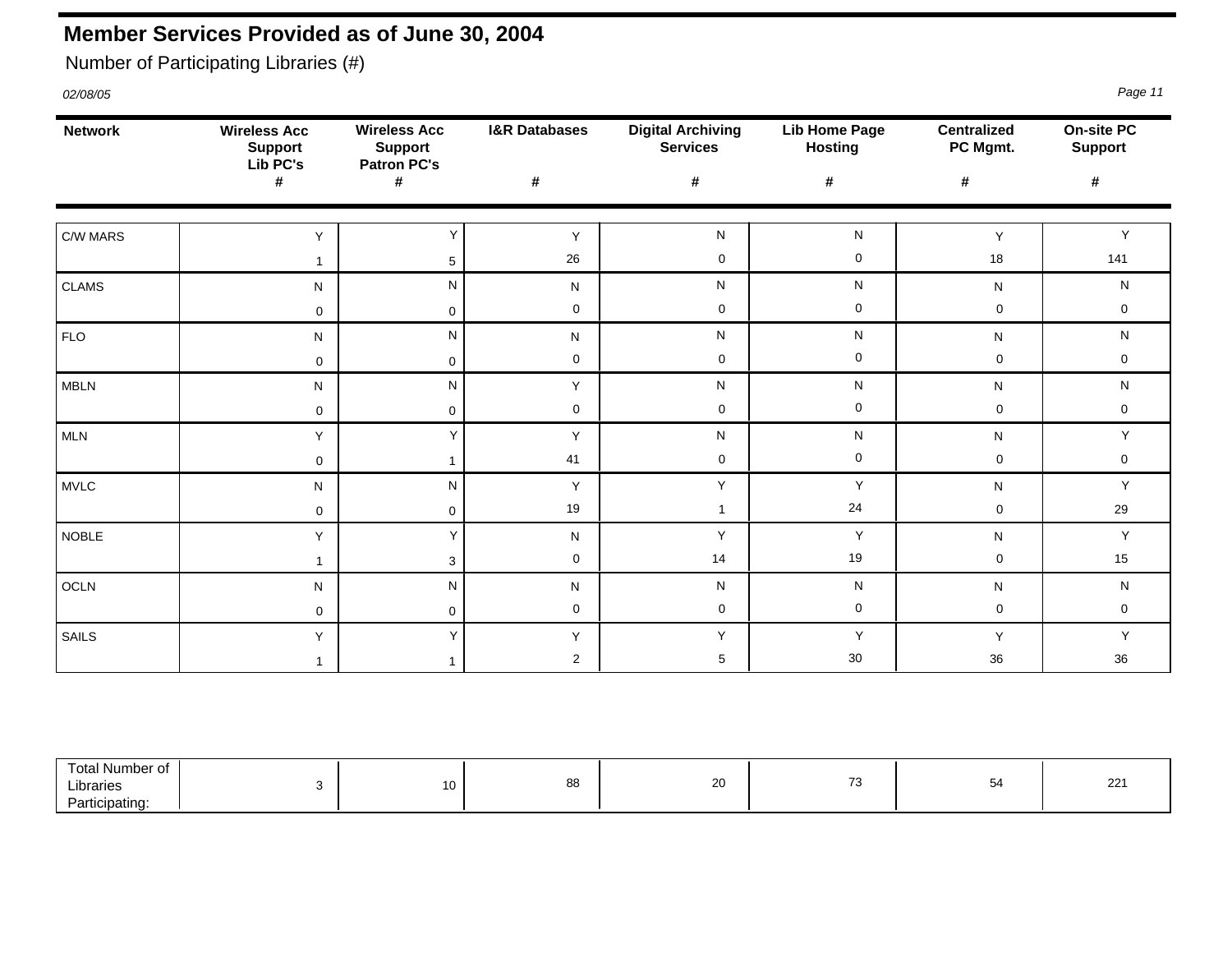#### **Member Services Provided as of June 30, 2004**  *02/08/05 Page 12*

|                | Part of      | <b>Database Licenses</b><br><b>For Subgrps</b> |                          |                                  | <b>Continuing Education</b> |             | <b>OPAC</b> to | <b>Links From:</b><br><b>OPAC</b> to | Online to    |
|----------------|--------------|------------------------------------------------|--------------------------|----------------------------------|-----------------------------|-------------|----------------|--------------------------------------|--------------|
| <b>Network</b> |              | <b>Membership or Individuals</b>               | # of<br><b>Databases</b> | # Remote<br><b>Acc.Databases</b> | # Sessions                  | # Attendees | ebooks         | <b>Online Journals</b>               | <b>OPAC</b>  |
| C/W MARS       | $\checkmark$ | N                                              | 3                        | 3                                | 105                         | 799         | $\checkmark$   | N                                    |              |
| <b>CLAMS</b>   | $\checkmark$ | N                                              |                          |                                  | 53                          | 356         | Y              | N                                    | N            |
| <b>FLO</b>     | $\checkmark$ | $\checkmark$                                   | 111                      | 111                              | $\Omega$                    | $\mathbf 0$ | $\checkmark$   | Y                                    | $\checkmark$ |
| <b>MBLN</b>    | $\vee$       | $\checkmark$                                   | 4                        | 4                                | 29                          | 340         | $\checkmark$   | $\vee$                               | N            |
| <b>MLN</b>     | $\checkmark$ | Y                                              | 4                        | $\overline{4}$                   | 19                          | 289         | $\checkmark$   | Y                                    | Y            |
| <b>MVLC</b>    | $\checkmark$ | N                                              | 5                        | 5                                | 47                          | 155         | $\checkmark$   | N                                    | N            |
| <b>NOBLE</b>   | $\vee$       | $\checkmark$                                   | 18                       | 18                               | 54                          | 566         | $\checkmark$   | Y                                    | $\checkmark$ |
| <b>OCLN</b>    | N            | N                                              | 0                        | $\mathbf 0$                      | $\Omega$                    | $\mathbf 0$ | N              | N                                    | N            |
| <b>SAILS</b>   | Y            | N                                              | $\overline{2}$           |                                  | 14                          | 101         | N              | N                                    | N            |

|--|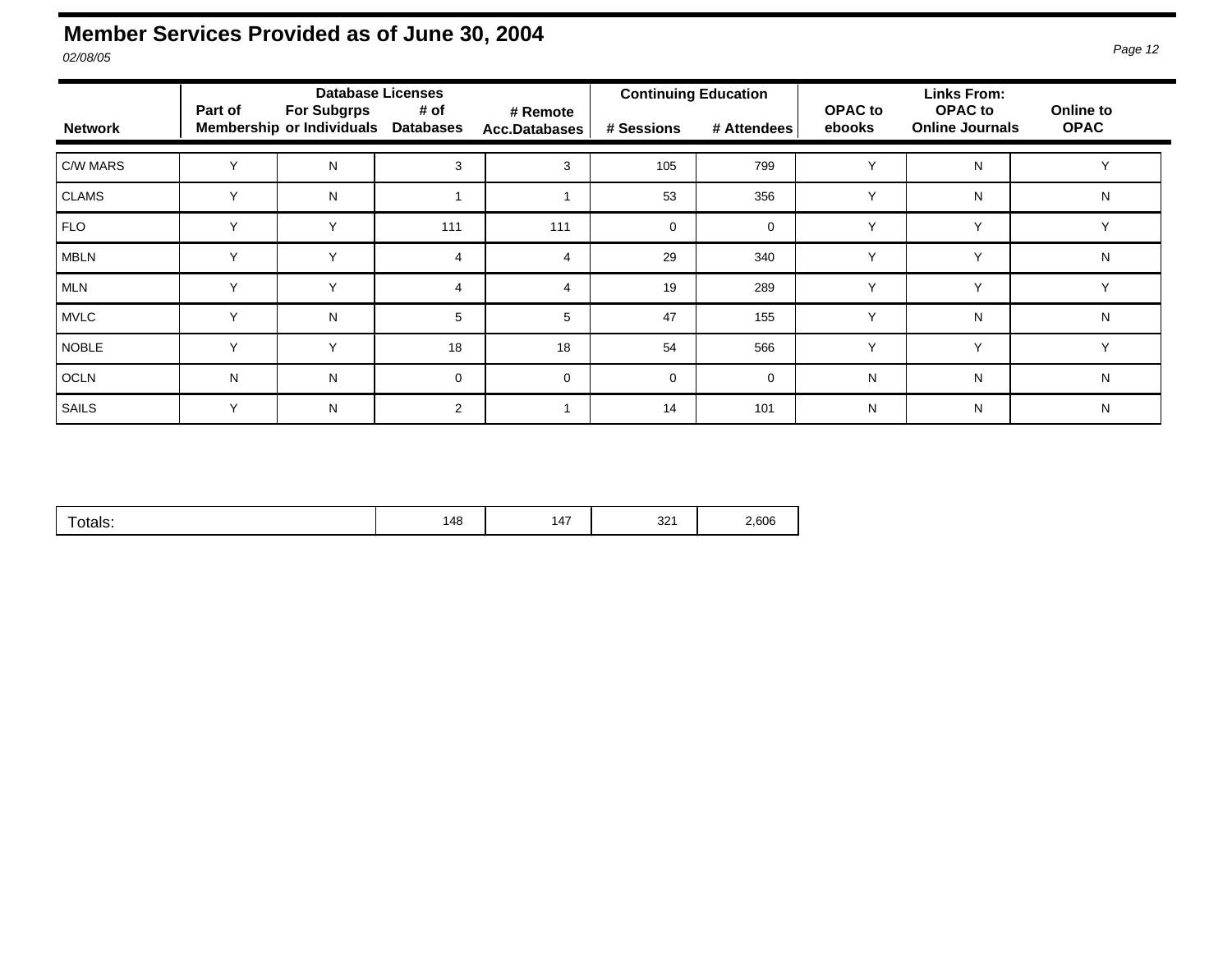## **Member Services Provided as of June 30, 2004**

| 02/08/05       |                                              |                |              | Page 13                      |
|----------------|----------------------------------------------|----------------|--------------|------------------------------|
| <b>Network</b> | <b>Time &amp; Print</b><br><b>Management</b> | Authentication | Cataloging   | Customized<br><b>Reports</b> |
| C/W MARS       | Υ                                            | $\sf Y$        | $\mathsf Y$  | Y                            |
| CLAMS          | ${\sf N}$                                    | ${\sf N}$      | $\sf Y$      | Y                            |
| <b>FLO</b>     | ${\sf N}$                                    | ${\sf N}$      | ${\sf N}$    | Y                            |
| <b>MBLN</b>    | Y                                            | $\sf Y$        | $\mathsf{Y}$ | Υ                            |
| MLN            | Y                                            | Y              | $\mathsf{Y}$ | Υ                            |
| MVLC           | ${\sf N}$                                    | ${\sf N}$      | $\mathsf Y$  | Υ                            |
| <b>NOBLE</b>   | ${\sf N}$                                    | ${\sf N}$      | $\mathsf Y$  | Υ                            |
| OCLN           | ${\sf N}$                                    | $\sf Y$        | $\mathsf Y$  | Y                            |
| SAILS          | ${\sf N}$                                    | ${\sf N}$      | $\mathsf{Y}$ | Y                            |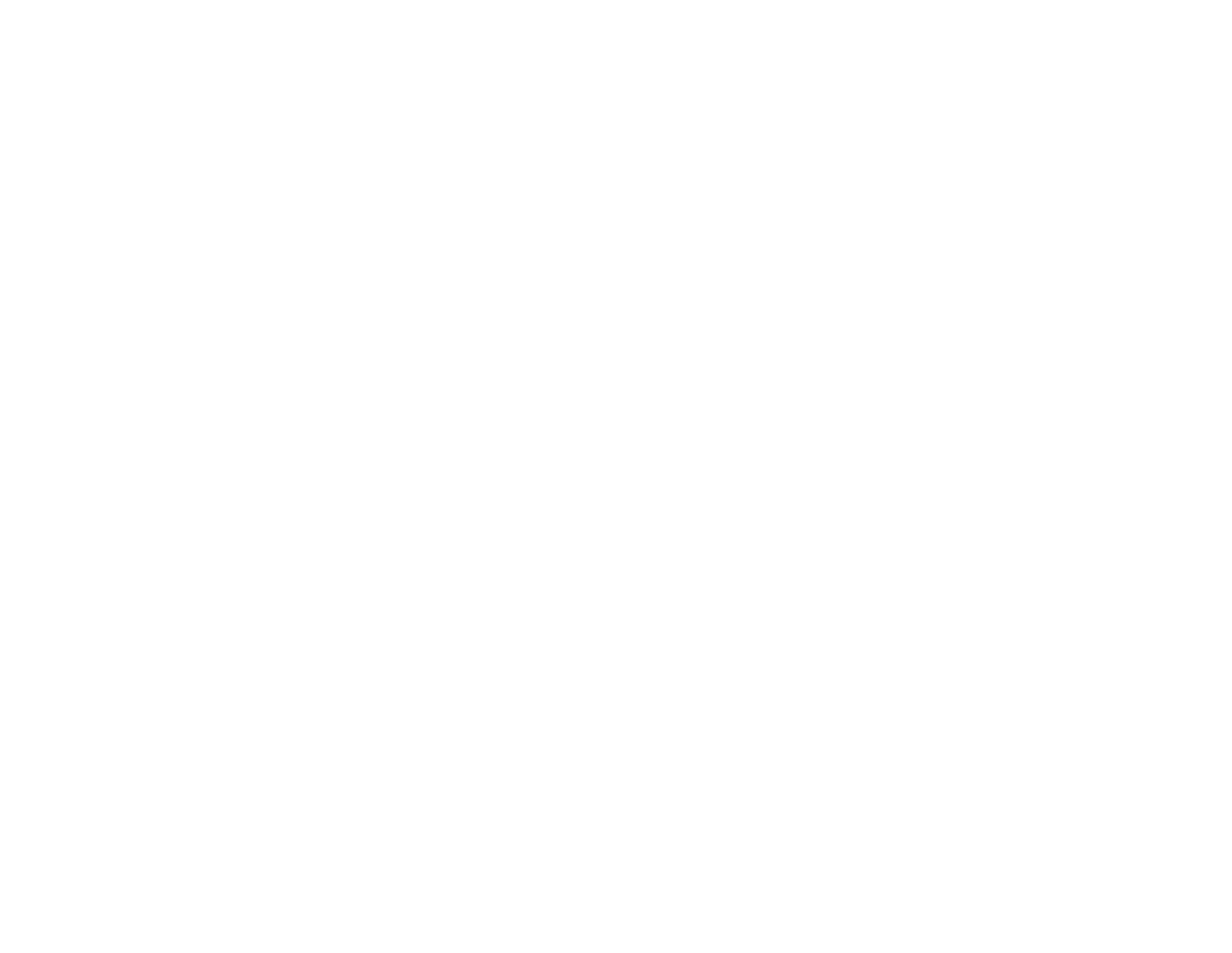### **Appendix A-1 Network Membership by Type as of June 30, 2004**

<span id="page-20-0"></span>

*Page 14*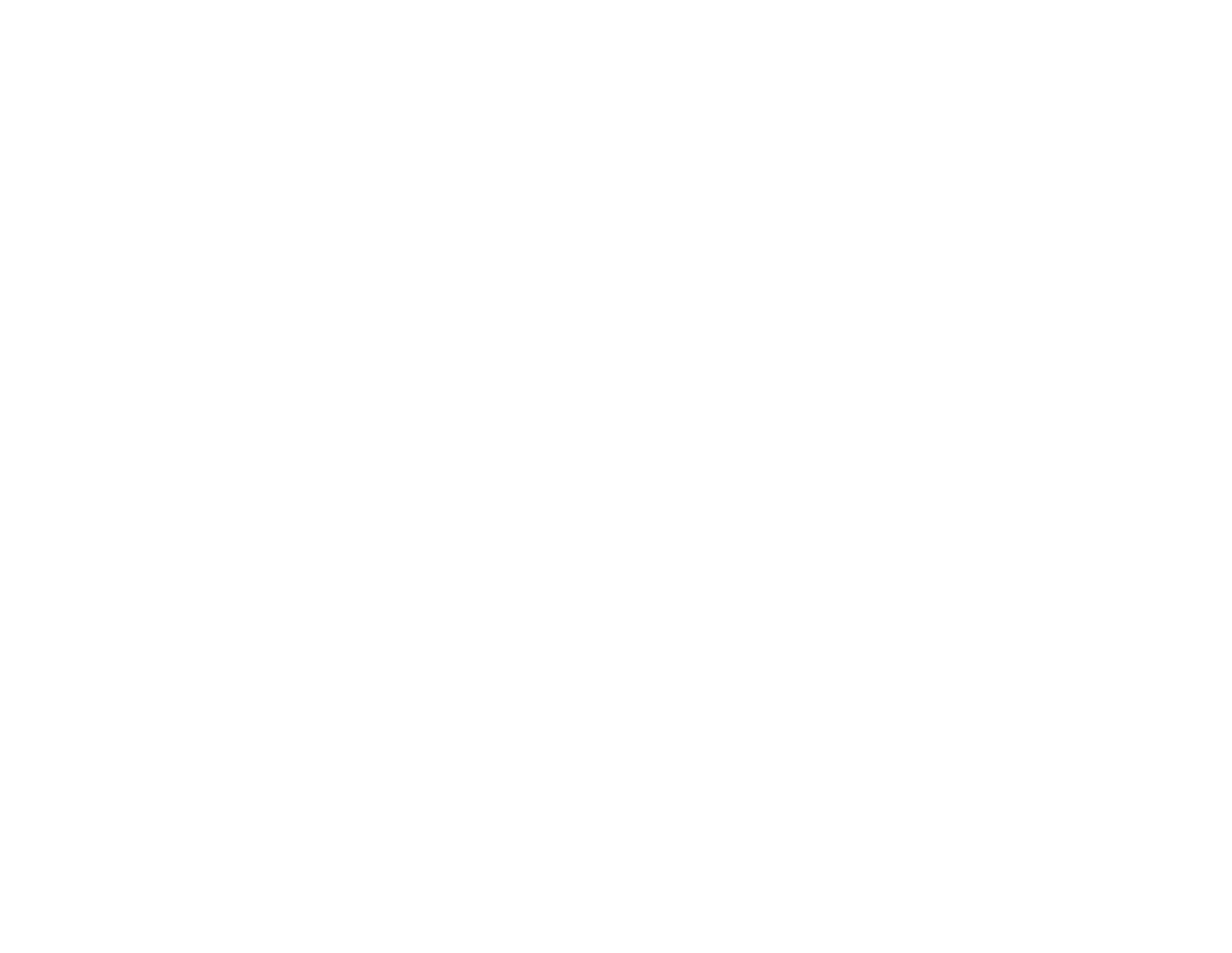

<span id="page-22-0"></span>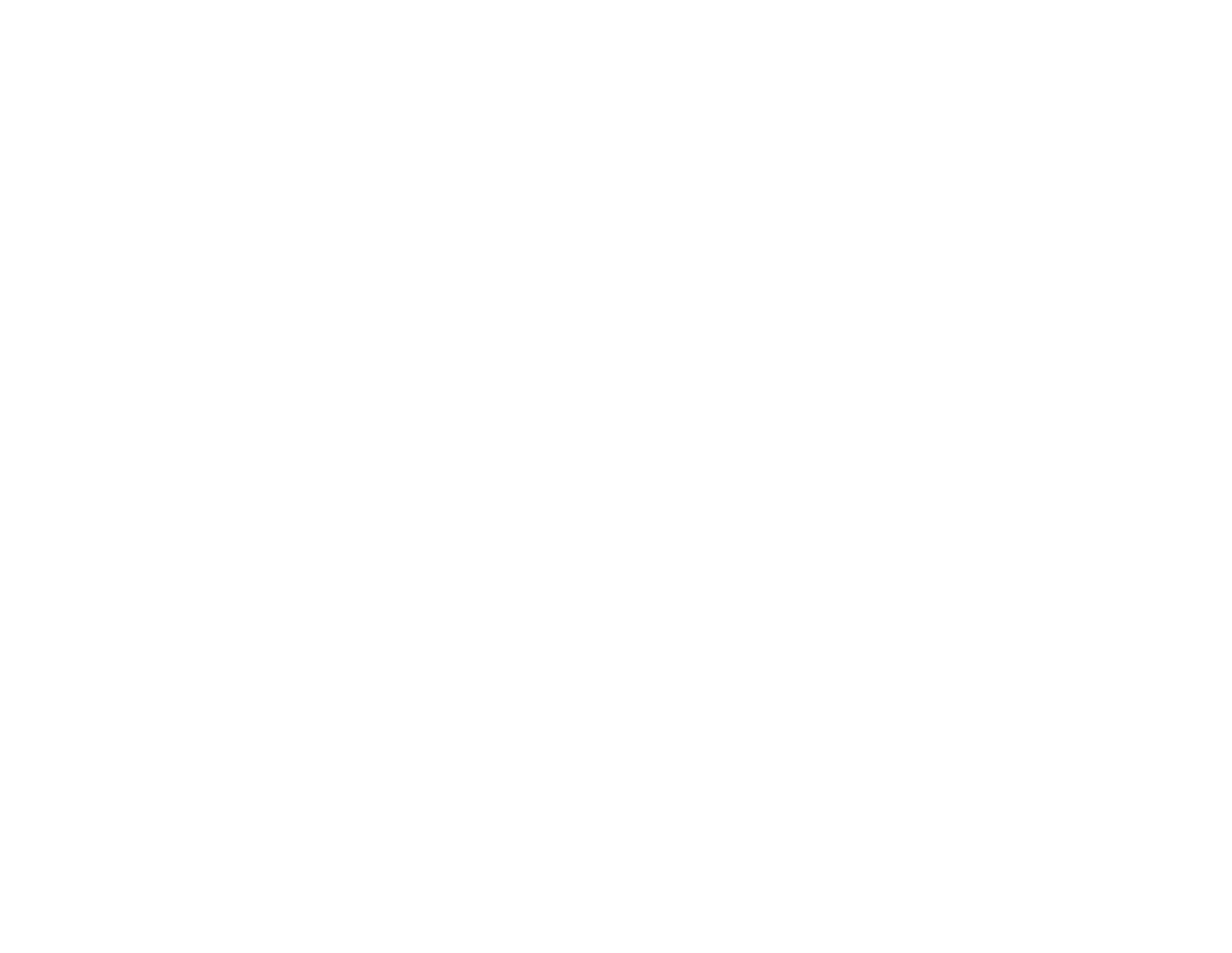<span id="page-24-0"></span>**Appendix A-3** *Page 18*  **FY2004 Network Operating Expenditures by Type** 

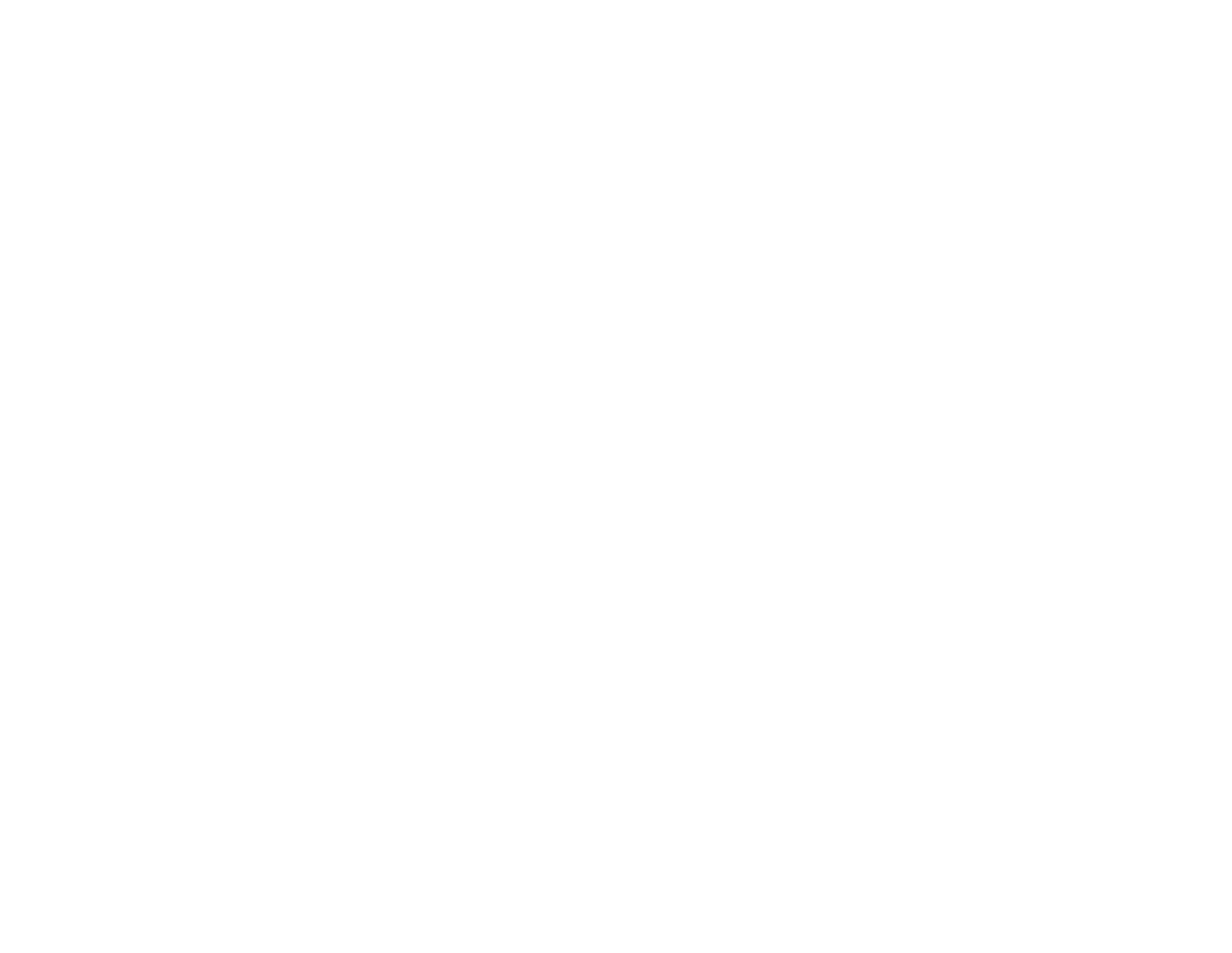#### **Appendix A-4 Staffing–FY2003 and FY2004**

<span id="page-26-0"></span>

| <b>Network</b>  | Number of Staff<br>(head count) |                | Staff hours worked per week by all<br>staff |          | <b>FTE</b><br>(35 hrs/week) |        |
|-----------------|---------------------------------|----------------|---------------------------------------------|----------|-----------------------------|--------|
|                 | FY2003                          | FY2004         | FY2003                                      | FY2004   | FY2003                      | FY2004 |
| <b>C/W MARS</b> | 21                              | 19             | 674.50                                      | 642.00   | 19.3                        | 18.3   |
| <b>CLAMS</b>    | 7                               | 7              | 280.00                                      | 280.00   | 8.0                         | 8.0    |
| <b>FLO</b>      | 4                               | 4              | 140.00                                      | 140.00   | 4.0                         | 4.0    |
| <b>MBLN</b>     | 2                               | n/a            | 70.00                                       | 66.00    | 2.0                         | 1.8    |
| <b>MLN</b>      | 15                              | 15             | 530.50                                      | 508.50   | 15.2                        | 14.5   |
| <b>MVLC</b>     | 8                               | 8              | 282.50                                      | 282.50   | 8.1                         | 8.0    |
| <b>NOBLE</b>    | 13                              | 12             | 336.62                                      | 390.00   | 9.6                         | 11.1   |
| <b>OCLN</b>     | $\overline{7}$                  | $\overline{7}$ | 217.50                                      | 219.50   | 6.2                         | 6.2    |
| <b>SAILS</b>    | $\overline{7}$                  | $\overline{7}$ | 245.00                                      | 245.00   | 7.0                         | 7.0    |
| Totals:         | 84                              | 79             | 2,776.62                                    | 2,773.50 | 79.3                        | 79.2   |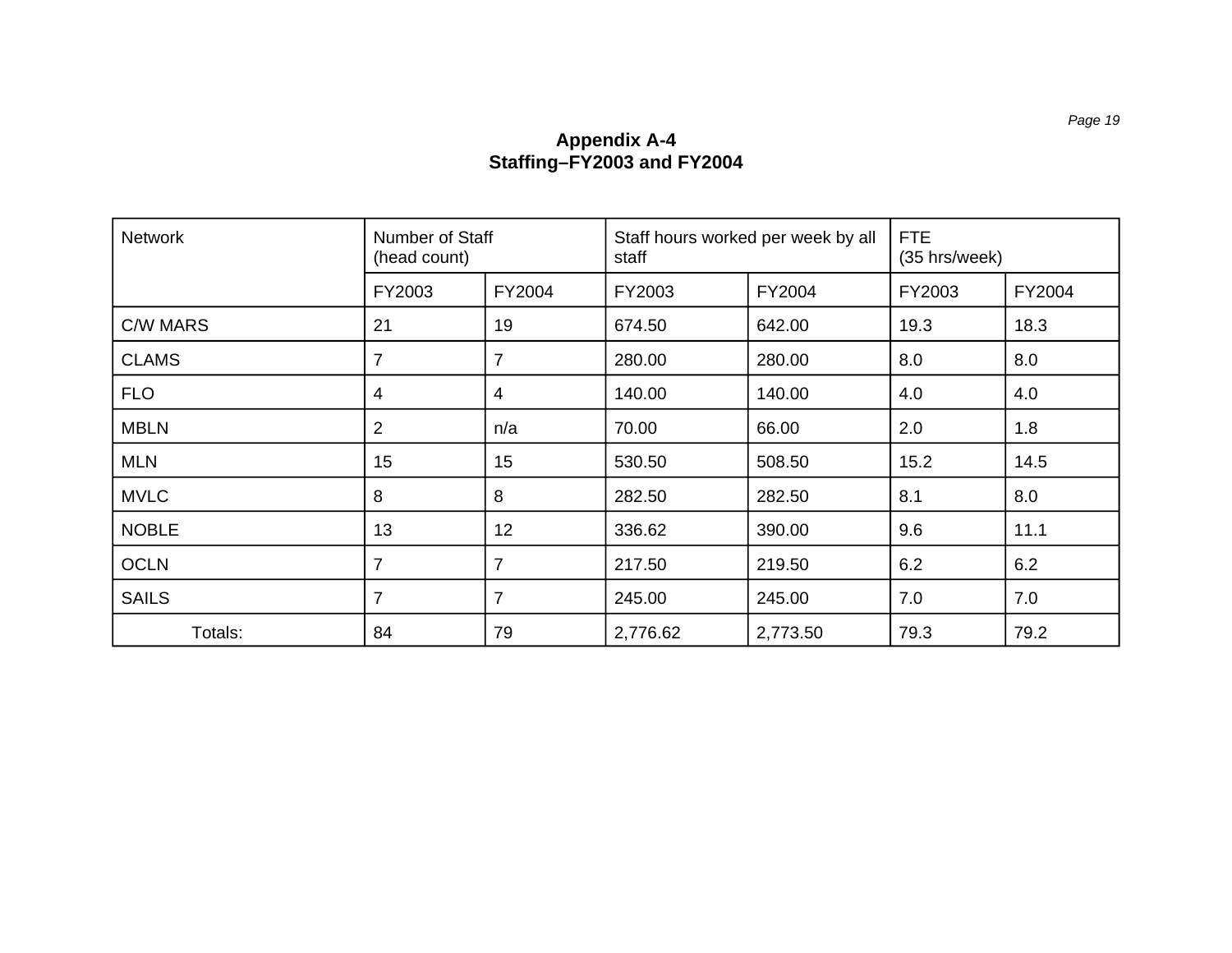#### **Appendix A-5 Capital Expenditures–FY2003 and FY2004**

<span id="page-27-0"></span>

| Network      | <b>Capital Expenditures</b> |         |
|--------------|-----------------------------|---------|
|              | FY2003                      | FY2004  |
| C/W MARS     | 122,986                     | 235,829 |
| <b>CLAMS</b> | 140,112                     | 3,035   |
| <b>FLO</b>   | 256,848                     | 55,780  |
| <b>MBLN</b>  | $\mathbf 0$                 | 0       |
| <b>MLN</b>   | 766,989                     | 0       |
| <b>MVLC</b>  | $\mathbf 0$                 | 0       |
| <b>NOBLE</b> | 1,540                       | 16,220  |
| <b>OCLN</b>  | 5,522                       | 33,469  |
| <b>SAILS</b> | 8,816                       | 23,762  |
| Totals:      | 1,302,813                   | 368,095 |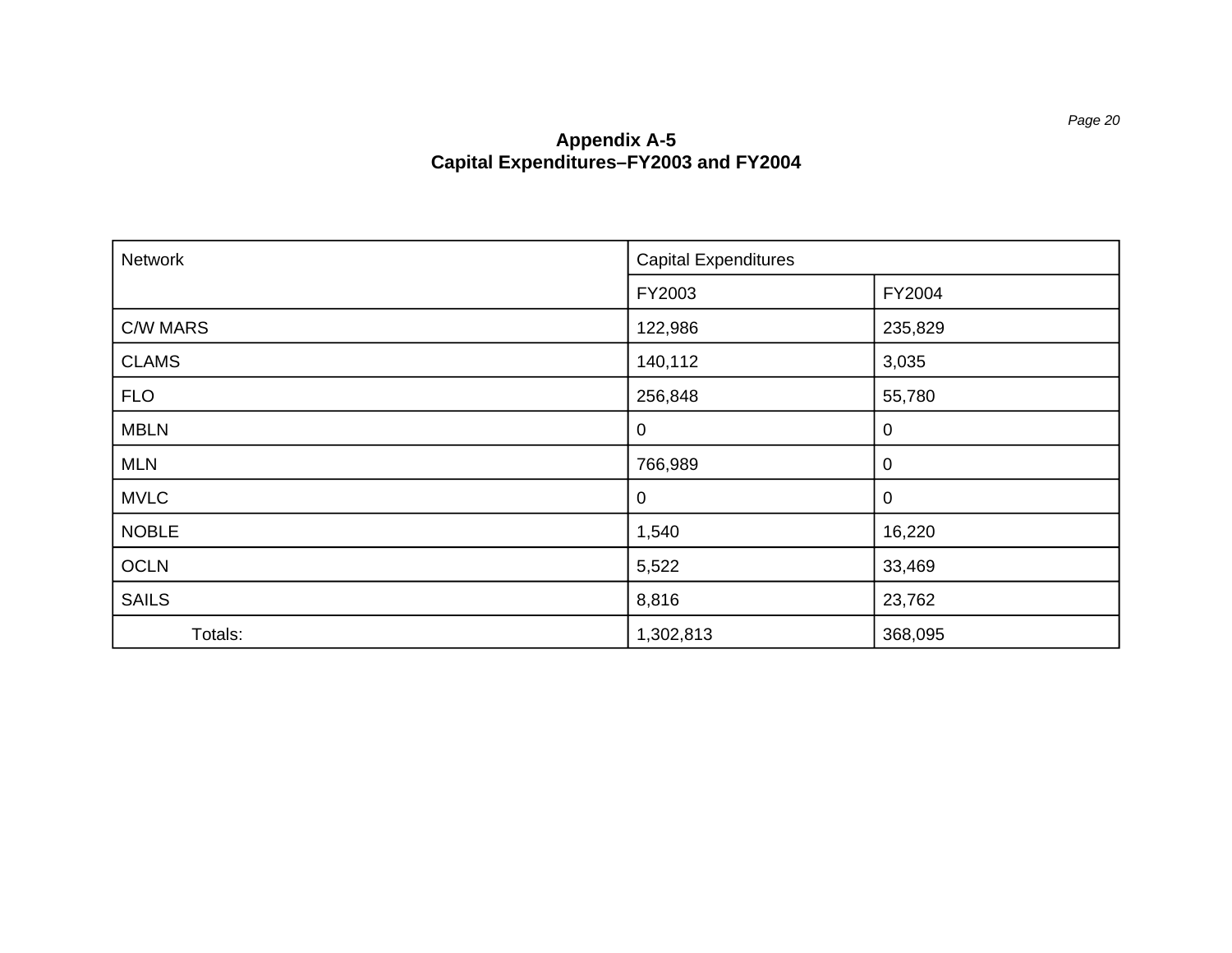#### **Appendix B--Definitions for Data in the Networks Statistics Report, FY2004**

<span id="page-28-0"></span>

| <b>Column Heading</b>                       | <b>Definition</b>                                                                                                                                                                                                                                                                                                                 |
|---------------------------------------------|-----------------------------------------------------------------------------------------------------------------------------------------------------------------------------------------------------------------------------------------------------------------------------------------------------------------------------------|
| <b>Members</b>                              | Total number of network members.                                                                                                                                                                                                                                                                                                  |
| <b>Sites</b>                                | Number of discrete physical buildings served by the network. Includes branch libraries, multiple campuses, and bookmobiles.                                                                                                                                                                                                       |
| Public                                      | One of the 370 Massachusetts public libraries.                                                                                                                                                                                                                                                                                    |
| Schools                                     | Public or private K-12 school libraries or school library media centers.                                                                                                                                                                                                                                                          |
| Academic                                    | Public or private colleges and universities, technical schools, and medical or law schools.                                                                                                                                                                                                                                       |
| Special                                     | Library in a business firm (law, sci-tech, consulting group, etc.), professional association, government agency, museum or other<br>organized group; includes profit, not-for-profit, and non-profits.                                                                                                                            |
| <b>Full Members</b>                         | Full participant in the network according to existing rules and procedures of the network.                                                                                                                                                                                                                                        |
| <b>Mininets</b>                             | In the C/W MARS network only, a public library serving a population under 10,000 or a school or academic library with a student<br>FTE of under 1,000 that receives basic network services at a discounted cost with limited participation in network decision-<br>making.                                                        |
| <b>OLA</b>                                  | A library with a dedicated online connection to the network central site, that offers Internet access to the public and enters<br>current acquisitions into the network database, but which does not circulate on the network and does not have its own vote.                                                                     |
| Dial-up                                     | A library with direct dial-up access to the network, but without a dedicated telecommuncations link to the network. May or may<br>not add holdings to the network database. Pays small annual assessment to obtain minimal participation in network. Includes<br>'MLIN 1' libraries that have not become Internet Only libraries. |
| <b>SLIN/Internet Only</b>                   | A library that obtains a full-time on-line connection to the Internet only through a network.                                                                                                                                                                                                                                     |
| <b>Member Fees</b><br><b>Basic Fees</b>     | Fees paid by all members to belong to a network and for services common to all.                                                                                                                                                                                                                                                   |
| <b>Member Fees</b><br>Elective Svcs. (Fees) | Fees paid by members over and above basic membership fees to cover services only individual libraries choose to receive,<br>such as databases or PC support.                                                                                                                                                                      |
| <b>MBLC Funds</b><br>Telecomm.              | State funds provided by the MBLC to offset for telecommunications costs.                                                                                                                                                                                                                                                          |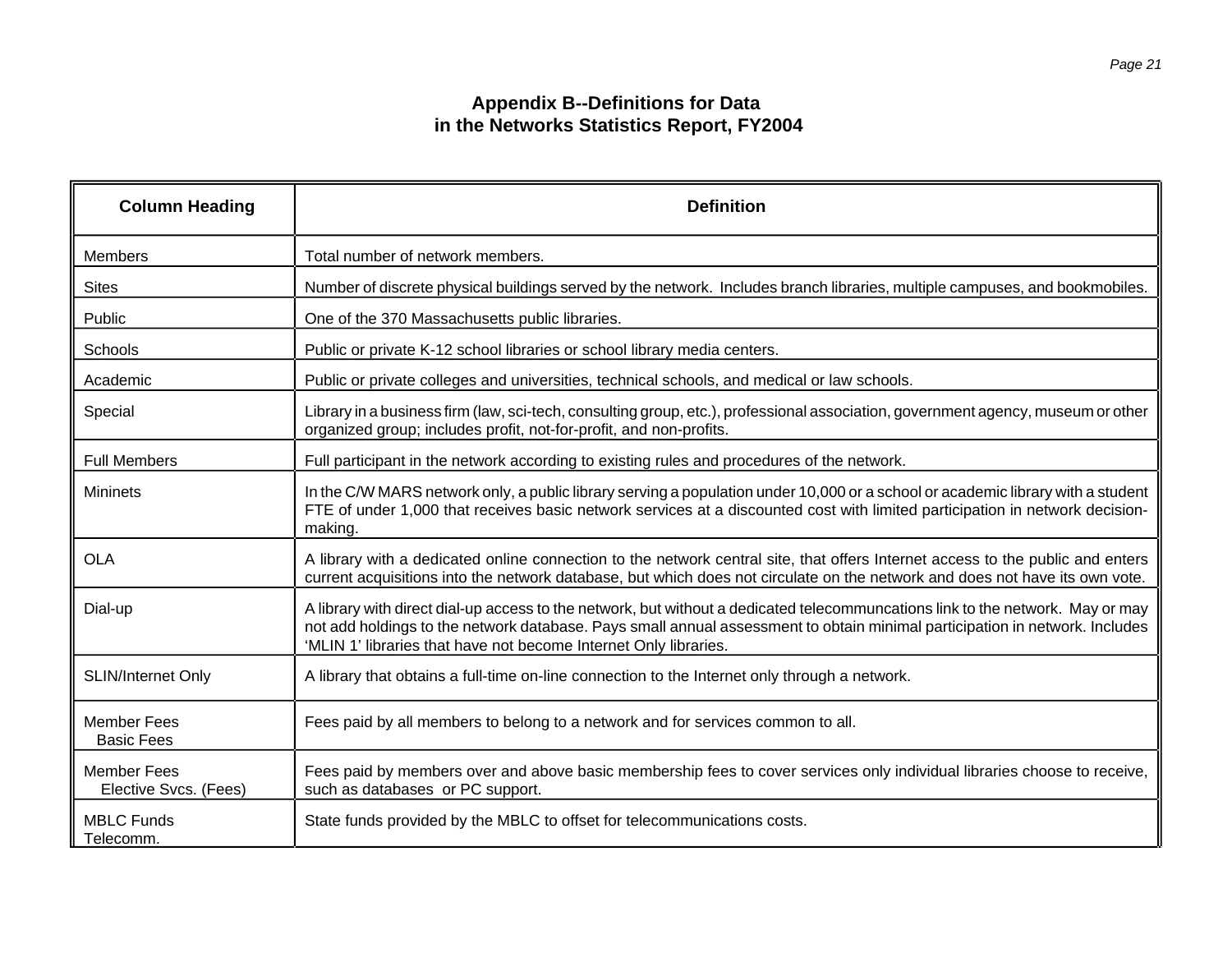| <b>Column Heading</b>                       | <b>Definition</b>                                                                                                                                                                                                                                                                                                     |
|---------------------------------------------|-----------------------------------------------------------------------------------------------------------------------------------------------------------------------------------------------------------------------------------------------------------------------------------------------------------------------|
| <b>MBLC Funds</b><br>Net Resource Sh.       | State funds provided by the MBLC to offset network resource sharing costs.                                                                                                                                                                                                                                            |
| <b>MBLC Funds</b><br><b>Small Libs/Nets</b> | State (or Federal) funds provided by the MBLC to offset the cost of network membership for certain public libraries serving<br>populations of under 10,000.                                                                                                                                                           |
| <b>Other Sources</b>                        | Any additional sources of income including, but not limited to non-MBLC grants, endowments, gifts, investments, etc.                                                                                                                                                                                                  |
| Tot Op Income                               | Sum of the network's operating revenues from all its sources.                                                                                                                                                                                                                                                         |
| <b>Erate Received</b>                       | Actual dollar figure of Erate discounts received during the fiscal year. This figure might not correspond to the total funding<br>commitments that will have been awarded by the Schools and Libraries Division of the USAC for the corresponding program<br>vear.                                                    |
| Erate %                                     | The average discount for telecommunications services for member libraries. Includes only libraries for whom discounts are<br>received. The central site is not included in the calculation, unless the central site is located in a member library. The most<br>recent telecommunications funding commitment is used. |
| Expenditures<br><b>Staff</b>                | Includes salaries and wages before deductions, and benefits for all employees including social security, retirement, medical<br>insurance, life insurance, unemployment insurance and compensation, guaranteed disability income protection, workmen's<br>compensation, tuition, and housing benefits.                |
| Expenditures<br>Admin.Support               | Rent and phone, etc.                                                                                                                                                                                                                                                                                                  |
| Expenditures<br>Telecomm.                   | Amount expended for each of the following telecommunications service types: Dial access, Small Libraries in Networks, Internet<br>Only, Internet Access for central site, Remote-to-Host.                                                                                                                             |
| Expenditures<br>ILS H/S Maint               | Integrated Library Systems hardware/software maintenance<br>The cost of ongoing annual maintenance contracts for system server(s) (e.g., database, applications, mail, opac) and integrated<br>library system vendor support contracts). Does not include original purchase/lease price.                              |
| Expenditures<br>Tel. H/S Maint              | Telecommunications hardware/software maintenance<br>Includes the cost of maintenance contracts (e.g., routers, switches, DSU's, network monitoring services) but not the original<br>purchase/lease price.                                                                                                            |
| Expenditures<br>Database Lic.               | Money paid to vendors for purchase/lease/access for online database licenses for members. Syndetics, OPAC content<br>enhancement services.                                                                                                                                                                            |
| Expenditures<br>Biblio.Svcs.                | Annual fees paid to NELINET/OCLC, authority work.                                                                                                                                                                                                                                                                     |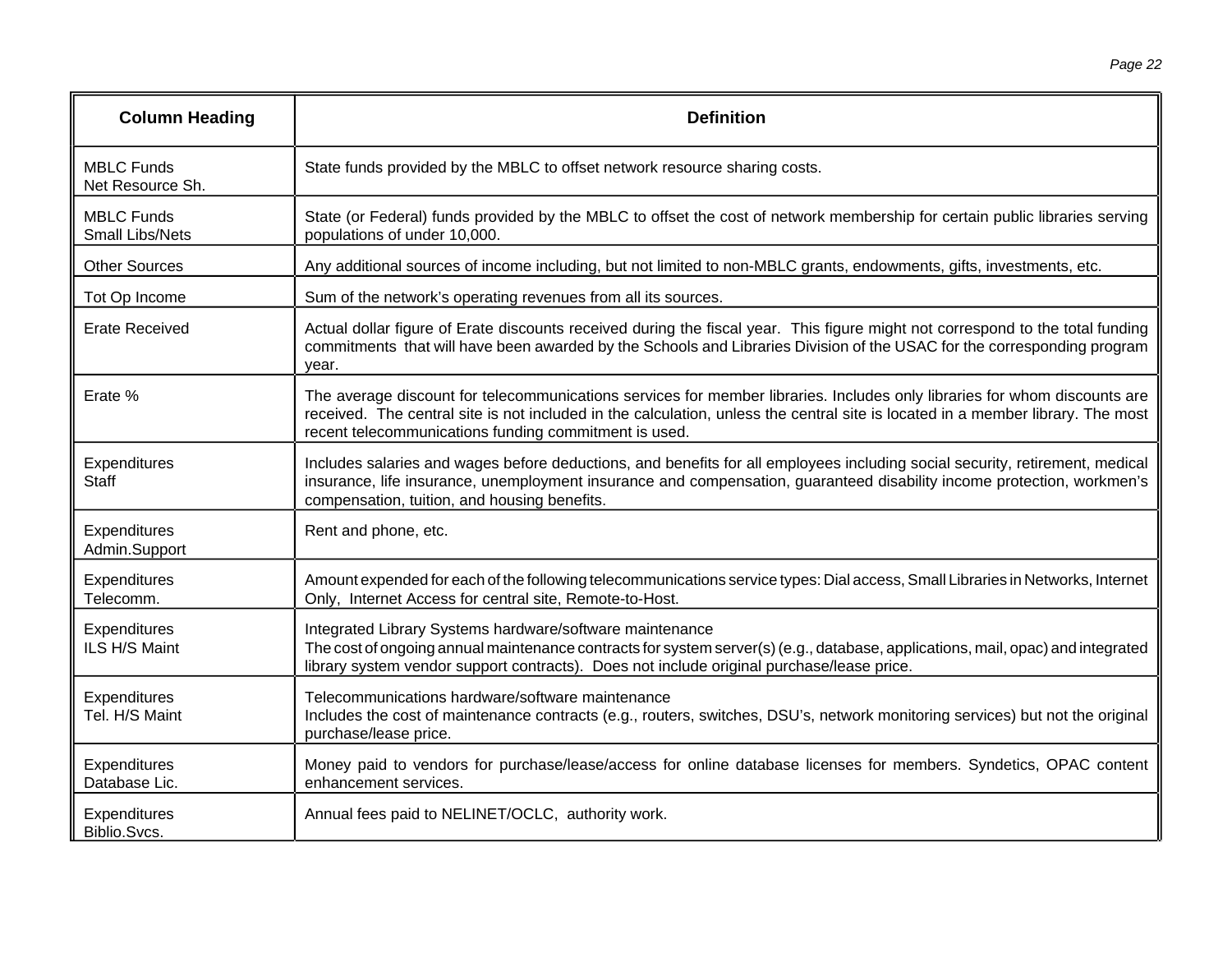| <b>Column Heading</b>                                               | <b>Definition</b>                                                                                                                                                                                                                                                                                                                                                                                                                                                                                                                                                                                       |
|---------------------------------------------------------------------|---------------------------------------------------------------------------------------------------------------------------------------------------------------------------------------------------------------------------------------------------------------------------------------------------------------------------------------------------------------------------------------------------------------------------------------------------------------------------------------------------------------------------------------------------------------------------------------------------------|
| Expenditures<br><b>Total Operating</b>                              | Sum of the operating expenditures from the network's budget for personnel, telecommunications, maintenance, licensing,<br>annual fees and other operating expenditures.                                                                                                                                                                                                                                                                                                                                                                                                                                 |
| <b>Network Telecommunication</b><br>Expenditures                    | The total reported on the 'Telecommunications Report' for each of the telecommunications service types: Dial access, Small<br>Libraries in Networks, Internet Only, Remote-to-Host, Internet Access for the central site.                                                                                                                                                                                                                                                                                                                                                                               |
| Capital expenditures                                                | Funds used for acquisition of or addition to fixed assets such as building sites, new buildings, additions, new equipment, initial<br>book stock, furnishings for new or expanded buildings, and new vehicles. Exclude replacement or repair of existing furnishings,<br>equipment, regular purchase of library materials, and investments for capital appreciation.                                                                                                                                                                                                                                    |
| <b>Bibliographic Database</b><br><b>Titles</b>                      | Individual bibliographic records in the network's database regardless of the format of the item. Excludes authority control<br>records and community I&R records.                                                                                                                                                                                                                                                                                                                                                                                                                                       |
| <b>Bibliographic Database</b><br>ltems                              | The number of item or holdings records, regardless of format. Records that reflect periodical holdings are included                                                                                                                                                                                                                                                                                                                                                                                                                                                                                     |
| <b>Electronically Facilitated ILL's</b><br><b>Network Transfers</b> | Loan of materials on request between member libraries in a single network. Includes materials loaned to dial access or online<br>affiliate libraries if the request is made through a hold, E-mail, or equivalent method on the network's system., as well as<br>material loaned by member libraries of the network to libraries in other Massachusetts networks if the request is made through<br>a hold, E-mail or equivalent method on the network's system. Transfers within a municipal public library system (i.e., from<br>branch to branch, branch to main or main to branch) are not included. |
| <b>Electronically Facilitated ILL's</b><br>From Virtual Catalog     | Loan of materials on request from the MLIN virtual catalog.                                                                                                                                                                                                                                                                                                                                                                                                                                                                                                                                             |
| <b>Electronically Facilitated ILL's</b><br>Point-to-Point           | Loan of materials on request with the transaction taking place directly between the borrowing and lending libraries with no<br>intermediary and not facilitated by the virtual catalog.                                                                                                                                                                                                                                                                                                                                                                                                                 |
| Training Lab (Y/N)                                                  | A facility outfitted with computer workstations that access the network system and the Interent and are used to train network<br>member library staff.                                                                                                                                                                                                                                                                                                                                                                                                                                                  |
| # Stations in Lab                                                   | The number of computer workstations in the lab.                                                                                                                                                                                                                                                                                                                                                                                                                                                                                                                                                         |
| Meeting Room (Y/N)                                                  | A general purpose meeting room.                                                                                                                                                                                                                                                                                                                                                                                                                                                                                                                                                                         |
| # Seats in Mtg. Room                                                | Number of persons the meeting room can accommodate.                                                                                                                                                                                                                                                                                                                                                                                                                                                                                                                                                     |
| Number of Staff                                                     | Number of paid staff in all positions (headcount).                                                                                                                                                                                                                                                                                                                                                                                                                                                                                                                                                      |
| Staff hours worked per week<br>by all staff                         | Total number of hours worked in a typical week by all paid staff.                                                                                                                                                                                                                                                                                                                                                                                                                                                                                                                                       |
| FTE (35 hrs/wk)                                                     | Full-Time equivalency This is computed by totaling the hours worked in a typical week by all paid staff and dividing by 35.                                                                                                                                                                                                                                                                                                                                                                                                                                                                             |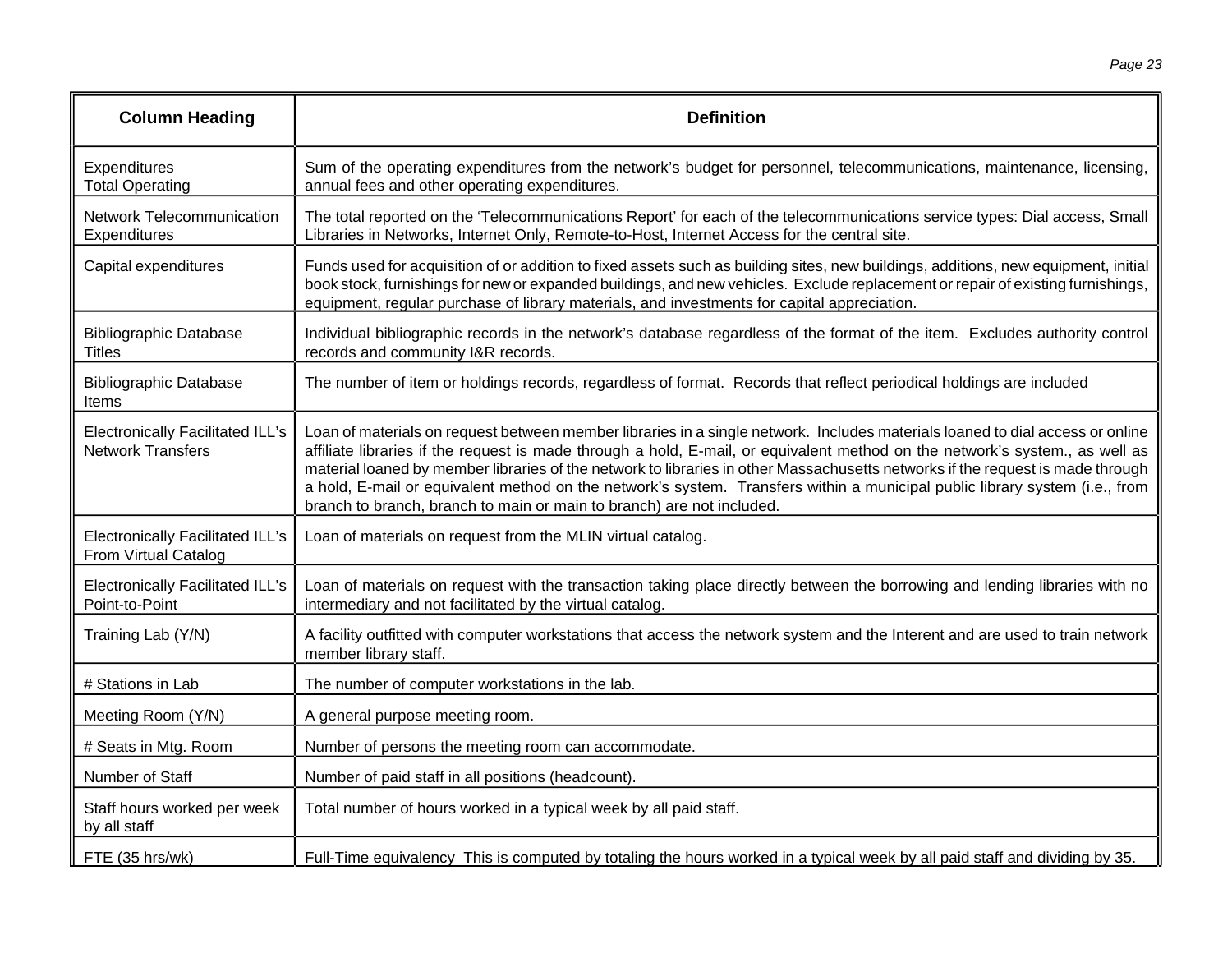| <b>Column Heading</b>                                             | <b>Definition</b>                                                                                                                                                                                                                                                                                                                                                  |
|-------------------------------------------------------------------|--------------------------------------------------------------------------------------------------------------------------------------------------------------------------------------------------------------------------------------------------------------------------------------------------------------------------------------------------------------------|
| Wireless Acc Support Lib<br>PC's                                  | Indicates whether the network supported wireless access in member libraries for PC's provided by the library.                                                                                                                                                                                                                                                      |
| <b>Wireless Acc Support</b><br>Patron's PC's                      | Indicates whether the network supported wireless access in member libraries for PC's provided by library patrons.                                                                                                                                                                                                                                                  |
| <b>I&amp;R Databases</b>                                          | Indicates whether the network hosted a community information and referral database for its members.                                                                                                                                                                                                                                                                |
| <b>Digital Archiving Services</b>                                 | Indicates whether the network provided and supported a software application dedicated to digital materials, (image collections,<br>audio files, binary files) such as SIRSI Hyperion or dynix "Digital Library."                                                                                                                                                   |
| Lib Home Page Hosting                                             | Indicates whether the network provided hosted web sites for member libraries. Does not include templatized pages with<br>information on each library (such as hours, phone number). Includes home pages the network allowed the library to maintain<br>content and/or customize the information on a regular basis.                                                |
| Centralized PC Mgmt.                                              | Indicates whether the network used systems management server software or similar applications to monitor or inventory<br>connected workstations in member libraries and/or distribute new versions of client software applications to member libraries.                                                                                                            |
| On-site PC support                                                | Indicates whether the network sent out staff or contractual personnel to support connected PC's in member libraries.                                                                                                                                                                                                                                               |
| On-site Advising/Consulting                                       | Indicates whether the network sent out staff or contractual personnel to provide advisory or consulting services in the member<br>library.                                                                                                                                                                                                                         |
| <b>Database Licenses</b><br>Part of membership (Y/N)              | Indicates whether the network licensed databases as part of the basic membership fee.                                                                                                                                                                                                                                                                              |
| <b>Database Licenses</b><br>For subgroups or<br>individuals (Y/N) | Indicates whether the network licensed some databases only for groups of members or individual libraries for an added fee.                                                                                                                                                                                                                                         |
| <b>Database Licenses</b><br># of Databases                        | The number of databases licensed with in-library access.                                                                                                                                                                                                                                                                                                           |
| Database Licenses<br># Remote Acc.Databases                       | The number of databases licensed with remote access.                                                                                                                                                                                                                                                                                                               |
| <b>Continuing Education</b>                                       | Regular (year-round) workshop opportunities the network provided for its members. This may include workshops on ILS<br>applications for staff, OPAC searching, searching databases provided by the network, homepage creation, etc.) Does not<br>include one-time training for new system software upgrades or training in preparation for migration to a new ILS. |
| <b>Continuing Education</b><br># Sessions                         | Number of sessions held.                                                                                                                                                                                                                                                                                                                                           |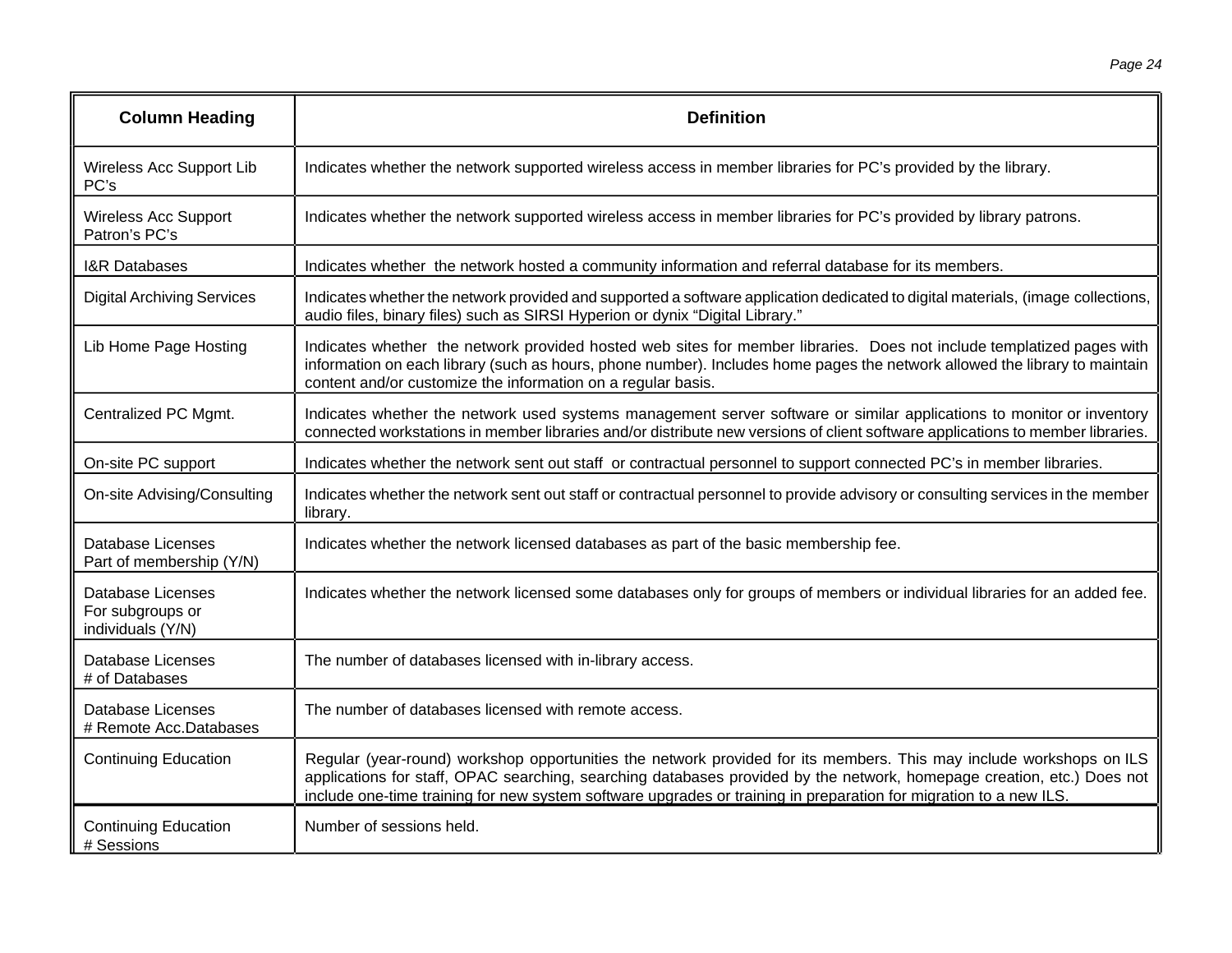| <b>Column Heading</b>                         | <b>Definition</b>                                                                                                                                                                                                      |
|-----------------------------------------------|------------------------------------------------------------------------------------------------------------------------------------------------------------------------------------------------------------------------|
| <b>Continuing Education</b><br># Attendees    | Number of people attending the continuing education sessions.                                                                                                                                                          |
| Links from:<br>OPAC to ebooks                 | Indicates whether the network OPAC had ebook MARC records loaded in its OPAC with hyperlinks to the specific eBook (e.g.,<br>via MARC 856 field).                                                                      |
| Links from:<br><b>OPAC</b> to Online Journals | Links from OPAC to online journals and databases with fulltext<br>Indicates whether the network had links from serials OPAC records to online periodical content such as Infotrac.                                     |
| Links from:<br>Online databases to OPAC       | Links from online journals and databases with fulltext to OPAC<br>Indicates whether the network had links from online periodical content in separately subscribed online journals or fulltext<br>database to its OPAC. |
| Time & Print Management<br>(Y/N)              | Indicates whether the network provides time or print management for member libraries.                                                                                                                                  |
| Authentication (Y/N)                          | Indicates whether the network provides authentication for member libraries.                                                                                                                                            |
| Cataloging (Y/N)                              | Indicates whether the network provides cataloging for member libraries.                                                                                                                                                |
| Customized Reports (Y/N)                      | Indicates whether the network provides customized reports for member libraries.                                                                                                                                        |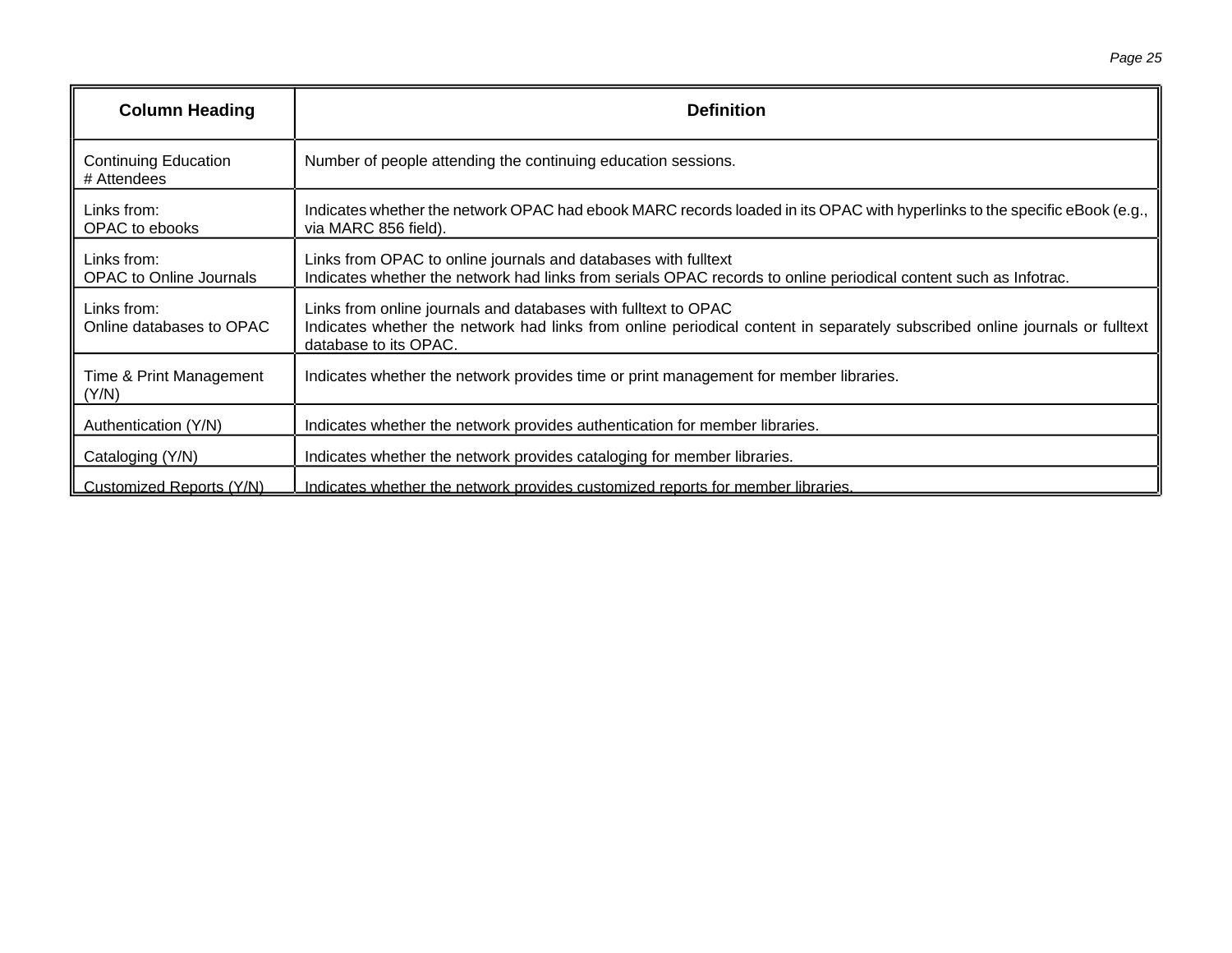<span id="page-33-0"></span>

| List of Network Members as of June 30, 2004 |             |      |  | <b>Appendix C</b> |             |      | Page 26 |  |
|---------------------------------------------|-------------|------|--|-------------------|-------------|------|---------|--|
| Network                                     | Member Name | Type |  | <b>Network</b>    | Member Name | Type |         |  |

| <b>C/WMARS</b> | Adams Free Library                                                        | On-line aff |
|----------------|---------------------------------------------------------------------------|-------------|
| <b>C/WMARS</b> | Agawam Public Library                                                     | Full        |
| <b>C/WMARS</b> | Aldenville Library                                                        | Full        |
| <b>C/WMARS</b> | American International<br>College, Shea Memorial<br>Library               | Full        |
| <b>C/WMARS</b> | Anna Maria College,<br>Mondor-Eagen Library                               | Full        |
| C/WMARS        | Ashby Free Public Library                                                 | On-line aff |
| <b>C/WMARS</b> | <b>Athol Public Library</b>                                               | On-line aff |
| <b>C/WMARS</b> | Auburn Public Library                                                     | Full        |
| C/WMARS        | Ayer Public Library                                                       | Full        |
| C/WMARS        | Bancroft Memorial Library,<br>Hopedale                                    | Mini-net    |
| <b>C/WMARS</b> | Beals Memorial Library,<br>Winchendon                                     | Mini-net    |
| C/WMARS        | Beaman Memorial Public<br>Library, West Boylston                          | On-line aff |
| <b>C/WMARS</b> | Becket Athenaeum                                                          | Internet    |
| C/WMARS        | Bellingham Public Library                                                 | Full        |
| C/WMARS        | Berkshire Athenaeum,<br>Pittsfield                                        | Full        |
| <b>C/WMARS</b> | <b>Berkshire Community</b><br>College, Jonathan<br><b>Edwards Library</b> | Full        |
| <b>C/WMARS</b> | <b>Berlin Public Library</b>                                              | Mini-net    |
| <b>C/WMARS</b> | <b>Bigelow Free Public</b><br>Library, Clinton                            | On-line aff |

| C/WMARS        | <b>Blackstone Public Library</b>                              | Mini-net    |
|----------------|---------------------------------------------------------------|-------------|
| C/WMARS        | <b>Bolton Public Library</b>                                  | Mini-net    |
| <b>C/WMARS</b> | <b>Boylston Public Library</b>                                | On-line aff |
| C/WMARS        | Boynton Public Library,<br>Templeton                          | On-line aff |
| <b>C/WMARS</b> | Brightwood Library,<br>Springfield                            | Full        |
| C/WMARS        | <b>Brookfield Public Library</b>                              | On-line aff |
| C/WMARS        | <b>Buckland Public Library</b>                                | Mini-net    |
| C/WMARS        | <b>Bushnell-Sage Memorial</b><br>Library, Sheffield           | Mini-net    |
| C/WMARS        | Central Massachusetts<br>Regional Library System              | Full        |
| <b>C/WMARS</b> | Charlton Public Library                                       | On-line aff |
| <b>C/WMARS</b> | Chester C. Corbin Public<br>Library, Webster                  | Full        |
| <b>C/WMARS</b> | Chicopee Falls Library,<br>Chicopee                           | Full        |
| C/WMARS        | Chicopee Public Library                                       | Full        |
| <b>C/WMARS</b> | Clapp Memorial Library,<br><b>Belchertown</b>                 | Full        |
| C/WMARS        | Clarksburg Town Library                                       | Mini-net    |
| C/WMARS        | Conant Public Library,<br>Sterling                            | Mini-net    |
| <b>C/WMARS</b> | Cooley Dickinson Hospital,<br>Richard H. Dolloff Medical<br>L | On-line aff |
| C/WMARS        | Cushman Library,<br>Bernardston                               | Mini-net    |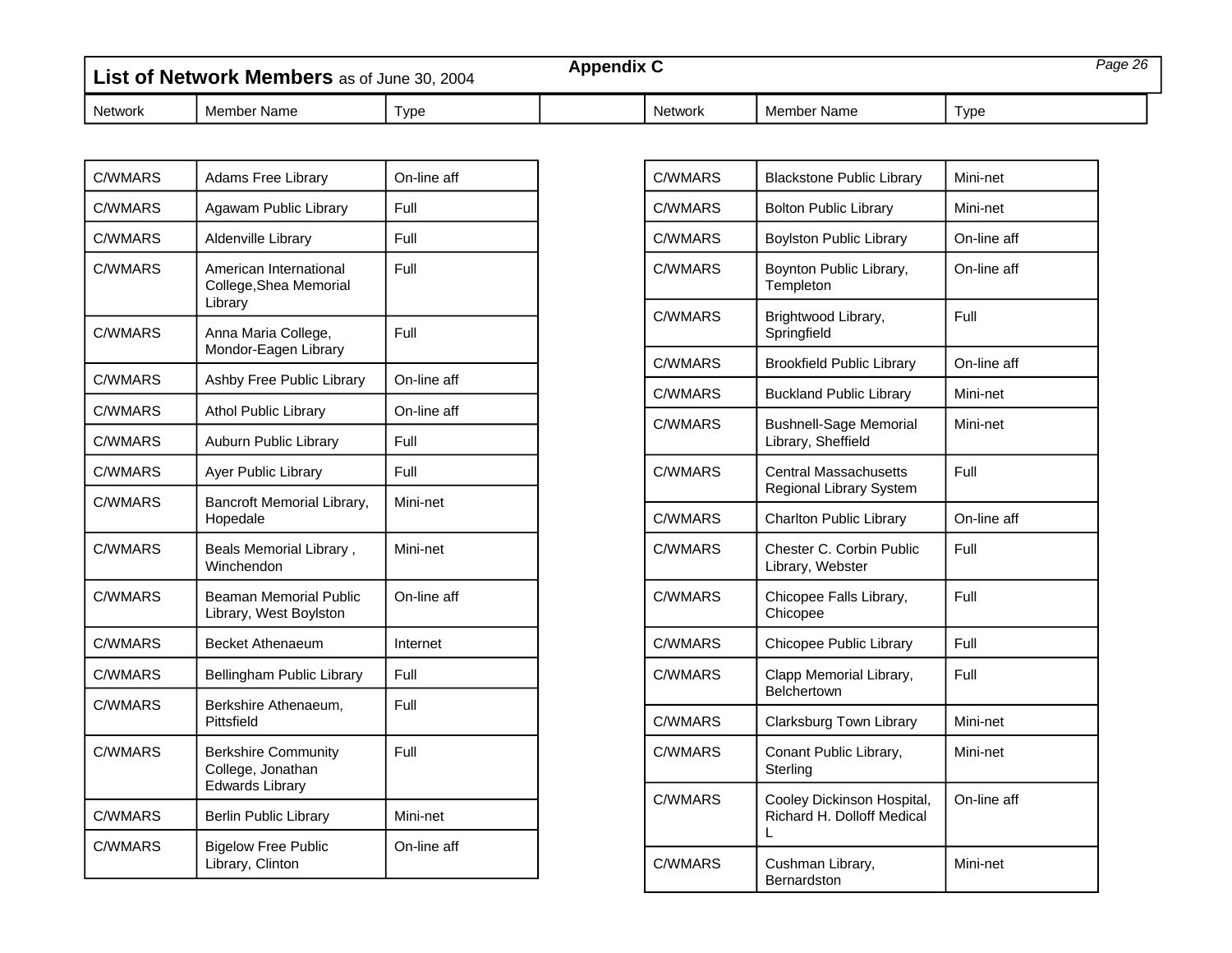| List of Network Members as of June 30, 2004 |         |             |      |  | Page 27 |             |       |  |
|---------------------------------------------|---------|-------------|------|--|---------|-------------|-------|--|
|                                             | Network | Member Name | Tvpe |  | Network | Member Name | Tvpe: |  |

| C/WMARS        | Dalton Free Public Library                                 | Mini-net    |
|----------------|------------------------------------------------------------|-------------|
| <b>C/WMARS</b> | David and Joyce Milne<br>Public Library,<br>Williamstown   | Mini-net    |
| C/WMARS        | Dickinson Memorial<br>Library, Northfield                  | Mini-net    |
| <b>C/WMARS</b> | East Brookfield Public<br>Library                          | On-line aff |
| C/WMARS        | East Forest Park Library,<br>Springfield                   | Full        |
| C/WMARS        | East Longmeadow Public<br>Library                          | Full        |
| <b>C/WMARS</b> | East Springfield Library,<br>Springfield                   | Full        |
| C/WMARS        | Edwards Public Library,<br>Southampton                     | Mini-net    |
| C/WMARS        | <b>Egremont Free Library</b>                               | Internet    |
| C/WMARS        | Elms College, Alumnae<br>Library                           | Full        |
| <b>C/WMARS</b> | Emily Williston Mem.<br>Library and Museum,<br>Easthampton | Full        |
| <b>C/WMARS</b> | <b>Erving Public Library</b>                               | On-line aff |
| <b>C/WMARS</b> | Fairview Library, Chicopee                                 | Full        |
| <b>C/WMARS</b> | Fitchburg Public Library                                   | Full        |
| <b>C/WMARS</b> | Florida Free Library                                       | On-line aff |
| <b>C/WMARS</b> | Fobes Memorial Library,<br>Oakham                          | On-line aff |
| <b>C/WMARS</b> | Forbes Library,<br>Northampton                             | Full        |

г

| C/WMARS        | Forbush Memorial Library,<br>Westminster                            | Mini-net    |
|----------------|---------------------------------------------------------------------|-------------|
| C/WMARS        | Forest Park Library,<br>Springfield                                 | Full        |
| C/WMARS        | Frances Perkins Library,<br>Worcester                               | Full        |
| <b>C/WMARS</b> | <b>Frederick Sargeant</b><br>Huntington Library,<br>Worthington     | Internet    |
| C/WMARS        | <b>Frontier Regional School</b>                                     | Mini-net    |
| C/WMARS        | Gale Free Library, Holden                                           | Full        |
| <b>C/WMARS</b> | Gilbertville Public Library,<br>Hardwick                            | Internet    |
| C/WMARS        | Goodwin Memorial Library<br>Hadley                                  | Mini-net    |
| C/WMARS        | Goshen Free Public Library                                          | Internet    |
| <b>C/WMARS</b> | <b>Grafton Public Library</b>                                       | On-line aff |
| <b>C/WMARS</b> | Granby Free Public Library                                          | Mini-net    |
| <b>C/WMARS</b> | Granville Public Library                                            | On-line aff |
| C/WMARS        | Graves Memorial Library,<br>Sunderland                              | Mini-net    |
| <b>C/WMARS</b> | Great Brook Valley Library,<br>Worcester                            | Full        |
| C/WMARS        | <b>Greenfield Community</b><br>College Library/Learning<br>Res Ctr. | Full        |
| <b>C/WMARS</b> | Greenfield Mason Library                                            | Full        |
| C/WMARS        | Griswold Memorial Library,<br>Colrain                               | Mini-net    |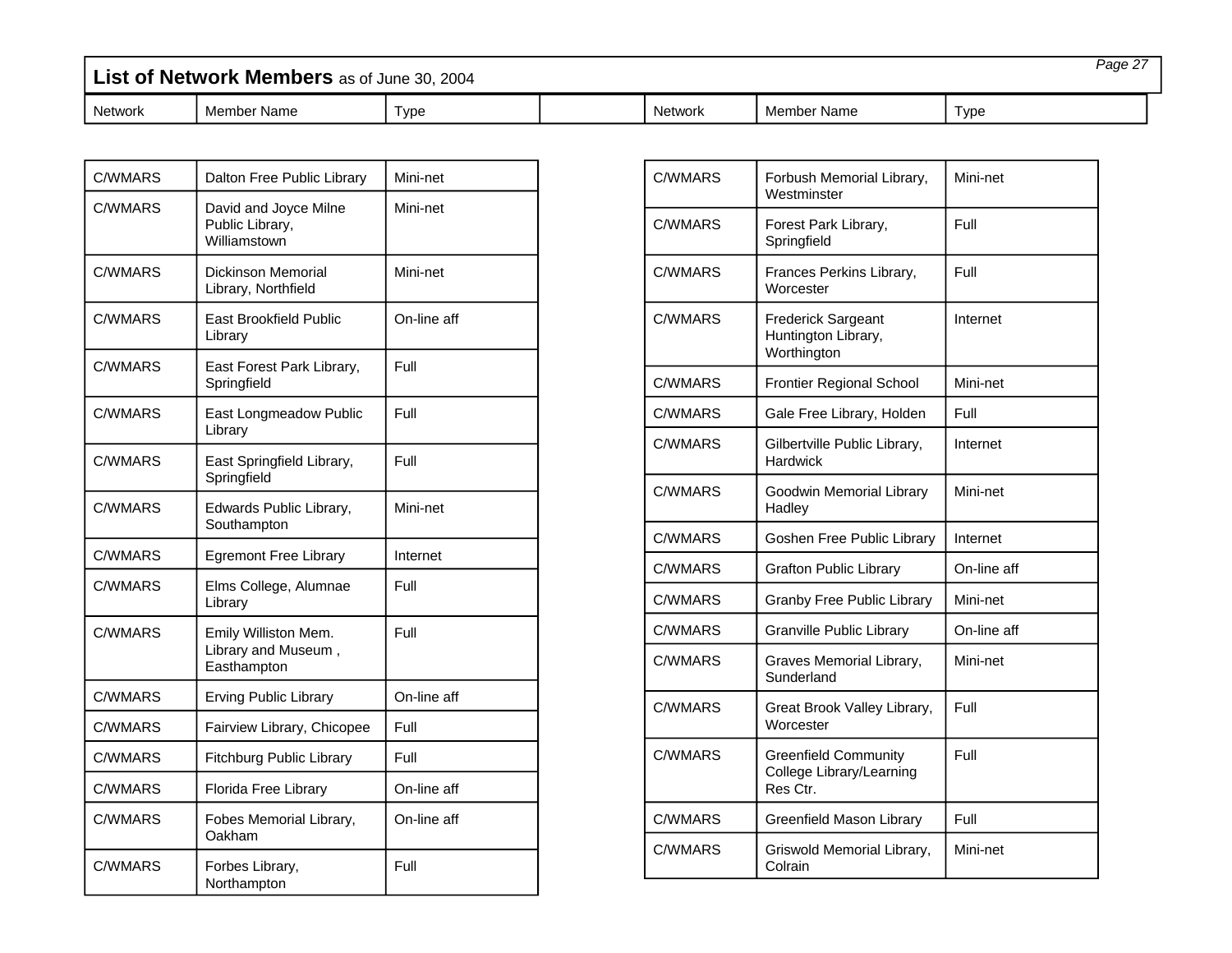| List of Network Members as of June 30, 2004 |             |      |  |                |             | Page 28 |  |
|---------------------------------------------|-------------|------|--|----------------|-------------|---------|--|
| Network                                     | Member Name | ⊺ype |  | <b>Network</b> | Member Name | Type    |  |

| <b>C/WMARS</b> | Groton Public Library                                           | On-line aff |
|----------------|-----------------------------------------------------------------|-------------|
| <b>C/WMARS</b> | Hamilton Memorial Library,<br>Chester                           | Internet    |
| C/WMARS        | Hampden Free Public<br>Library                                  | On-line aff |
| C/WMARS        | <b>Harvard Public Library</b>                                   | Full        |
| <b>C/WMARS</b> | Haston Free Public Library,<br>North Brookfield                 | Mini-net    |
| C/WMARS        | <b>Hatfield Public Library</b>                                  | On-line aff |
| <b>C/WMARS</b> | Haydenville Library,<br>Williamsburg                            | Mini-net    |
| C/WMARS        | Hazen Memorial Library,<br>Shirley                              | Mini-net    |
| C/WMARS        | Heath Free Public Library                                       | Internet    |
| C/WMARS        | Hinsdale Public Library                                         | On-line aff |
| C/WMARS        | <b>Holland Public Library</b>                                   | On-line aff |
| <b>C/WMARS</b> | Holyoke Community<br>College Library/Donahue<br><b>Building</b> | Full        |
| C/WMARS        | Holyoke Public Library                                          | Full        |
| <b>C/WMARS</b> | Hopkinton Public Library                                        | Full        |
| <b>C/WMARS</b> | Hubbard Memorial Library,<br>Ludlow                             | Full        |
| C/WMARS        | <b>Hubbardston Public Library</b>                               | Mini-net    |
| <b>C/WMARS</b> | <b>Hudson Public Library</b>                                    | Full        |
| <b>C/WMARS</b> | Indian Orchard Library,<br>Springfield                          | Full        |

| <b>C/WMARS</b> | Jacob Edwards Library,<br>Southbridge                        | Full        |
|----------------|--------------------------------------------------------------|-------------|
| C/WMARS        | Jones Library Inc, Amherst                                   | Full        |
| <b>C/WMARS</b> | Joshua Hyde Public<br>Library, Sturbridge                    | On-line aff |
| <b>C/WMARS</b> | Lawrence Library,<br>Pepperell                               | Full        |
| C/WMARS        | Lee Library Association                                      | Mini-net    |
| <b>C/WMARS</b> | Leicester Public Library                                     | On-line aff |
| C/WMARS        | Lenox Library Association                                    | Full        |
| C/WMARS        | Leominster Public Library                                    | Full        |
| <b>C/WMARS</b> | Leverett Library                                             | Mini-net    |
| <b>C/WMARS</b> | Levi Heywood Memorial<br>Library, Gardner                    | Full        |
| <b>C/WMARS</b> | Liberty Library, Springfield                                 | Full        |
| <b>C/WMARS</b> | M.N. Spear Memorial<br>Library, Shutesbury                   | Internet    |
| <b>C/WMARS</b> | Marlborough Public Library                                   | Full        |
| C/WMARS        | Mason Library, Great<br>Barrington                           | On-line aff |
| <b>C/WMARS</b> | Mason Square Library,<br>Springfield                         | Full        |
| <b>C/WMARS</b> | Massachusetts College of<br>Liberal Arts, Eugene L.<br>Freel | Full        |
| <b>C/WMARS</b> | Meekins Public Library,<br>Williamsburg                      | Mini-net    |
| <b>C/WMARS</b> | Merriam-Gilbert Public<br>Library, West Brookfield           | Mini-net    |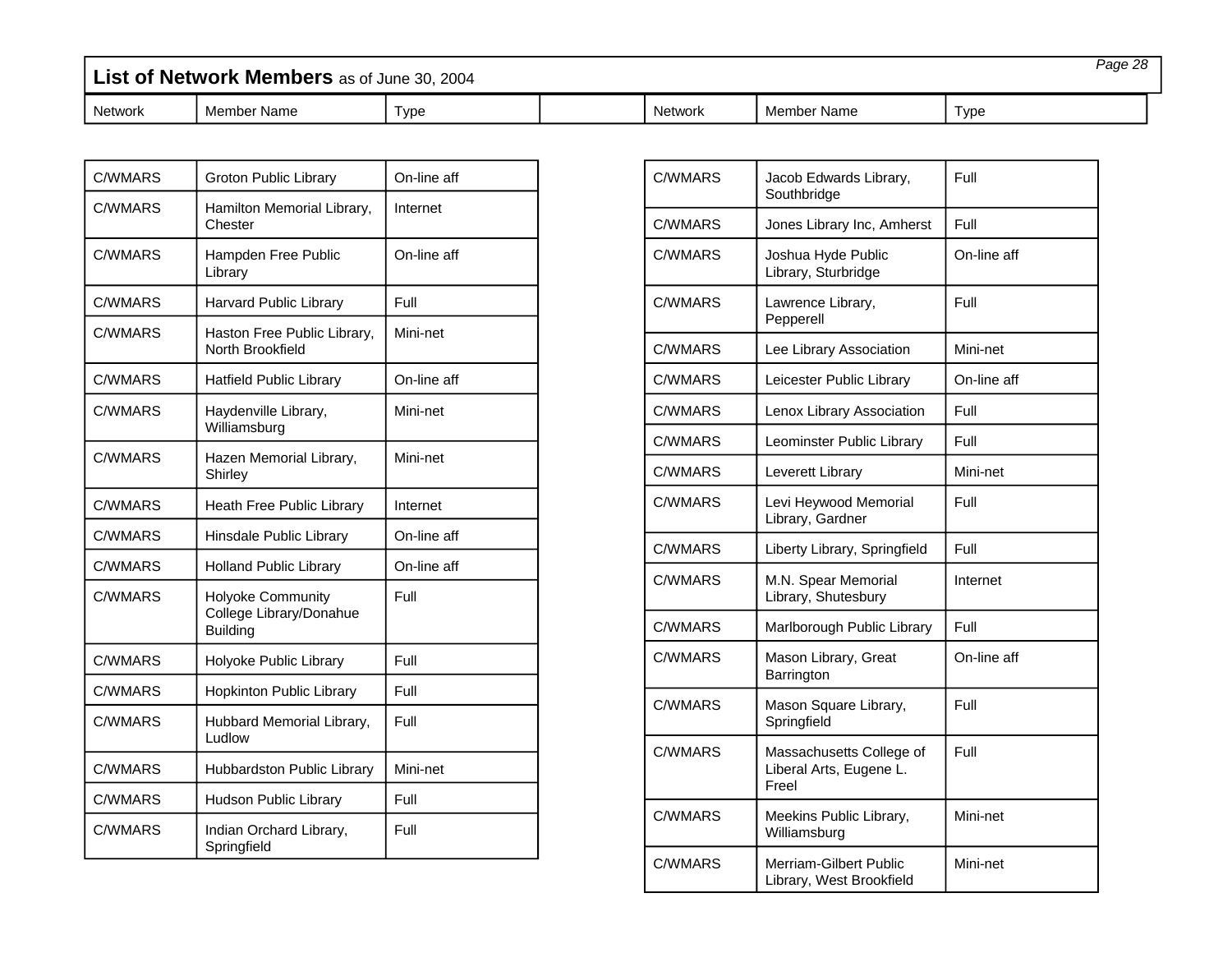| List of Network Members as of June 30, 2004 |             |      |  |                |             | Paqe 29 |  |
|---------------------------------------------|-------------|------|--|----------------|-------------|---------|--|
| <b>Network</b>                              | Member Name | ⊺vpe |  | <b>Network</b> | Member Name | Tvpe    |  |

| <b>C/WMARS</b> | Milford Town Library                                       | Full        |
|----------------|------------------------------------------------------------|-------------|
| <b>C/WMARS</b> | Millbury Public Library                                    | On-line aff |
| <b>C/WMARS</b> | Millers Falls Library,<br>Montague                         | Mini-net    |
| <b>C/WMARS</b> | Millville Free Public Library                              | Mini-net    |
| C/WMARS        | Monson Free Library and<br>Reading Room Associat           | Mini-net    |
| C/WMARS        | Montague Center Library,<br>Montague                       | Mini-net    |
| <b>C/WMARS</b> | Montague Public Libraries                                  | Mini-net    |
| C/WMARS        | Mount Wachusett<br><b>Community College Library</b>        | Full        |
| C/WMARS        | Munson Branch Library,<br>Amherst                          | Full        |
| <b>C/WMARS</b> | New Marlborough Town<br>Library                            | Internet    |
| <b>C/WMARS</b> | New Salem Public Library                                   | On-line aff |
| C/WMARS        | North Adams Public<br>Library                              | Full        |
| <b>C/WMARS</b> | North Amherst Library,<br>Amherst                          | Full        |
| C/WMARS        | North Hadley Library                                       | Mini-net    |
| <b>C/WMARS</b> | Northborough Free Library                                  | Full        |
| C/WMARS        | Oxford Free Public Library                                 | Full        |
| <b>C/WMARS</b> | Palmer Public Library                                      | Full        |
| <b>C/WMARS</b> | Pathfinder Regional<br>Vocational Technical High<br>School | On-line aff |

г

| C/WMARS        | Pearle L. Crawford<br>Memorial Library, Dudley     | Mini-net    |
|----------------|----------------------------------------------------|-------------|
| C/WMARS        | Peru Library                                       | Internet    |
| C/WMARS        | Petersham Memorial<br>Library                      | Mini-net    |
| C/WMARS        | Pine Point Library,<br>Springfield                 | Full        |
| C/WMARS        | Princeton Public Library                           | Mini-net    |
| C/WMARS        | Quinsigamond Community<br>College                  | Full        |
| <b>C/WMARS</b> | <b>Richard Salter Storrs</b><br>Library Longmeadow | Full        |
| C/WMARS        | <b>Richard Sugden Public</b><br>Library, Spencer   | On-line aff |
| C/WMARS        | Richards Memorial Library,<br>Paxton               | On-line aff |
| <b>C/WMARS</b> | <b>Richmond Free Public</b><br>Library             | Mini-net    |
| <b>C/WMARS</b> | Ritter Memorial Library,<br>Lunenburg              | Mini-net    |
| <b>C/WMARS</b> | <b>Rutland Free Public Library</b>                 | On-line aff |
| <b>C/WMARS</b> | Sargent Memorial Library,<br>Boxborough            | Mini-net    |
| <b>C/WMARS</b> | Shelburne Arms Library                             | Internet    |
| <b>C/WMARS</b> | <b>Shelburne Free Public</b><br>Library            | Mini-net    |
| C/WMARS        | Shrewsbury Public Library                          | Full        |
| <b>C/WMARS</b> | Simon Fairfield Public<br>Library, Douglas         | On-line aff |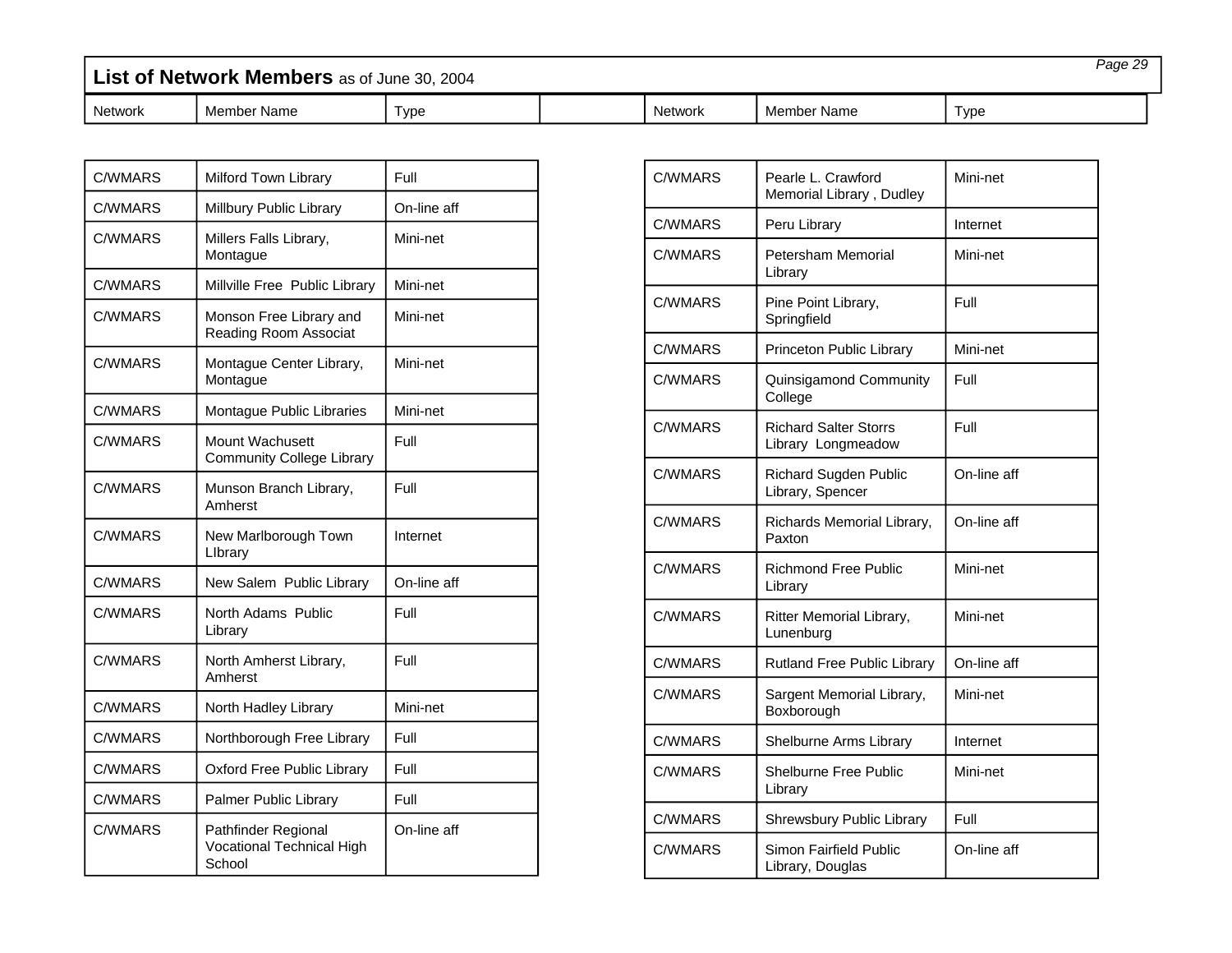| List of Network Members as of June 30, 2004 |             |      |  |                | Page 30     |      |
|---------------------------------------------|-------------|------|--|----------------|-------------|------|
| <b>Network</b>                              | Member Name | Type |  | <b>Network</b> | Member Name | Type |

| <b>C/WMARS</b> | Sixteen Acres Library,<br>Springfield                     | Full        |
|----------------|-----------------------------------------------------------|-------------|
| <b>C/WMARS</b> | South Hadley Public<br>Library                            | Full        |
| C/WMARS        | Southborough Library                                      | Mini-net    |
| <b>C/WMARS</b> | Southwick Public Library                                  | On-line aff |
| C/WMARS        | Springfield Library                                       | Full        |
| <b>C/WMARS</b> | Springfield Technical<br><b>Community College Library</b> | Full        |
| C/WMARS        | State Library of<br><b>Massachusetts</b>                  | Full        |
| C/WMARS        | Stockbridge Library<br>Association                        | On-line aff |
| C/WMARS        | Sutton Free Public Library                                | Mini-net    |
| <b>C/WMARS</b> | Taft Public Library,<br>Mendon                            | On-line aff |
| C/WMARS        | Thayer Memorial Library,<br>Lancaster                     | Mini-net    |
| <b>C/WMARS</b> | Tilton Library, Deerfield                                 | On-line aff |
| <b>C/WMARS</b> | <b>Townsend Public Library</b>                            | Mini-net    |
| C/WMARS        | <b>Upton Town Library</b>                                 | Mini-net    |
| C/WMARS        | Uxbridge Free Public<br>Library                           | Full        |
| <b>C/WMARS</b> | <b>Wales Public Library</b>                               | Online Aff  |
| C/WMARS        | Warren Public Library                                     | On-line aff |
| <b>C/WMARS</b> | <b>Warwick Free Public</b><br>Library                     | On-line aff |
| C/WMARS        | <b>Wendell Free Library</b>                               | On-line aff |

| <b>C/WMARS</b><br>Full<br>West Springfield Public<br>Library<br>C/WMARS<br>West Stockbridge Library<br>Internet<br>C/WMARS<br>Full<br>Westborough Public<br>Library<br>C/WMARS<br>Full<br>Western Massachusetts<br>Regional Library System<br><b>C/WMARS</b><br><b>Westfield Athenaeum</b><br>Full<br>C/WMARS<br><b>Westhampton Memorial</b><br>Mini-net<br>Library<br>C/WMARS<br>Mini-net<br>Wheeler Memorial Library,<br>Orange<br><b>C/WMARS</b><br>On-line aff<br>Whitinsville Social Library,<br>Northbridge<br>C/WMARS<br>Wilbraham Public Library<br>Full<br><b>C/WMARS</b><br>On-line aff<br>Woods Memorial Library,<br>Barre<br>C/WMARS<br>Full<br><b>Worcester Public Library</b><br>C/WMARS<br>Young Men's Library<br>Mini-net<br>Association, Ware<br><b>CLAMS</b><br>Full<br><b>Brewster Ladies' Library</b><br>Association<br><b>CLAMS</b><br>Full<br>Brooks Free Library,<br>Harwich<br>Full<br><b>CLAMS</b><br>Cape Cod Community<br>College, Wilkens Library<br>Full<br><b>CLAMS</b><br>Centerville Public Library,<br>Barnstable<br><b>CLAMS</b><br>Cotuit Library, Barnstable<br>Full |  |  |
|----------------------------------------------------------------------------------------------------------------------------------------------------------------------------------------------------------------------------------------------------------------------------------------------------------------------------------------------------------------------------------------------------------------------------------------------------------------------------------------------------------------------------------------------------------------------------------------------------------------------------------------------------------------------------------------------------------------------------------------------------------------------------------------------------------------------------------------------------------------------------------------------------------------------------------------------------------------------------------------------------------------------------------------------------------------------------------------------------------|--|--|
|                                                                                                                                                                                                                                                                                                                                                                                                                                                                                                                                                                                                                                                                                                                                                                                                                                                                                                                                                                                                                                                                                                          |  |  |
|                                                                                                                                                                                                                                                                                                                                                                                                                                                                                                                                                                                                                                                                                                                                                                                                                                                                                                                                                                                                                                                                                                          |  |  |
|                                                                                                                                                                                                                                                                                                                                                                                                                                                                                                                                                                                                                                                                                                                                                                                                                                                                                                                                                                                                                                                                                                          |  |  |
|                                                                                                                                                                                                                                                                                                                                                                                                                                                                                                                                                                                                                                                                                                                                                                                                                                                                                                                                                                                                                                                                                                          |  |  |
|                                                                                                                                                                                                                                                                                                                                                                                                                                                                                                                                                                                                                                                                                                                                                                                                                                                                                                                                                                                                                                                                                                          |  |  |
|                                                                                                                                                                                                                                                                                                                                                                                                                                                                                                                                                                                                                                                                                                                                                                                                                                                                                                                                                                                                                                                                                                          |  |  |
|                                                                                                                                                                                                                                                                                                                                                                                                                                                                                                                                                                                                                                                                                                                                                                                                                                                                                                                                                                                                                                                                                                          |  |  |
|                                                                                                                                                                                                                                                                                                                                                                                                                                                                                                                                                                                                                                                                                                                                                                                                                                                                                                                                                                                                                                                                                                          |  |  |
|                                                                                                                                                                                                                                                                                                                                                                                                                                                                                                                                                                                                                                                                                                                                                                                                                                                                                                                                                                                                                                                                                                          |  |  |
|                                                                                                                                                                                                                                                                                                                                                                                                                                                                                                                                                                                                                                                                                                                                                                                                                                                                                                                                                                                                                                                                                                          |  |  |
|                                                                                                                                                                                                                                                                                                                                                                                                                                                                                                                                                                                                                                                                                                                                                                                                                                                                                                                                                                                                                                                                                                          |  |  |
|                                                                                                                                                                                                                                                                                                                                                                                                                                                                                                                                                                                                                                                                                                                                                                                                                                                                                                                                                                                                                                                                                                          |  |  |
|                                                                                                                                                                                                                                                                                                                                                                                                                                                                                                                                                                                                                                                                                                                                                                                                                                                                                                                                                                                                                                                                                                          |  |  |
|                                                                                                                                                                                                                                                                                                                                                                                                                                                                                                                                                                                                                                                                                                                                                                                                                                                                                                                                                                                                                                                                                                          |  |  |
|                                                                                                                                                                                                                                                                                                                                                                                                                                                                                                                                                                                                                                                                                                                                                                                                                                                                                                                                                                                                                                                                                                          |  |  |
|                                                                                                                                                                                                                                                                                                                                                                                                                                                                                                                                                                                                                                                                                                                                                                                                                                                                                                                                                                                                                                                                                                          |  |  |
|                                                                                                                                                                                                                                                                                                                                                                                                                                                                                                                                                                                                                                                                                                                                                                                                                                                                                                                                                                                                                                                                                                          |  |  |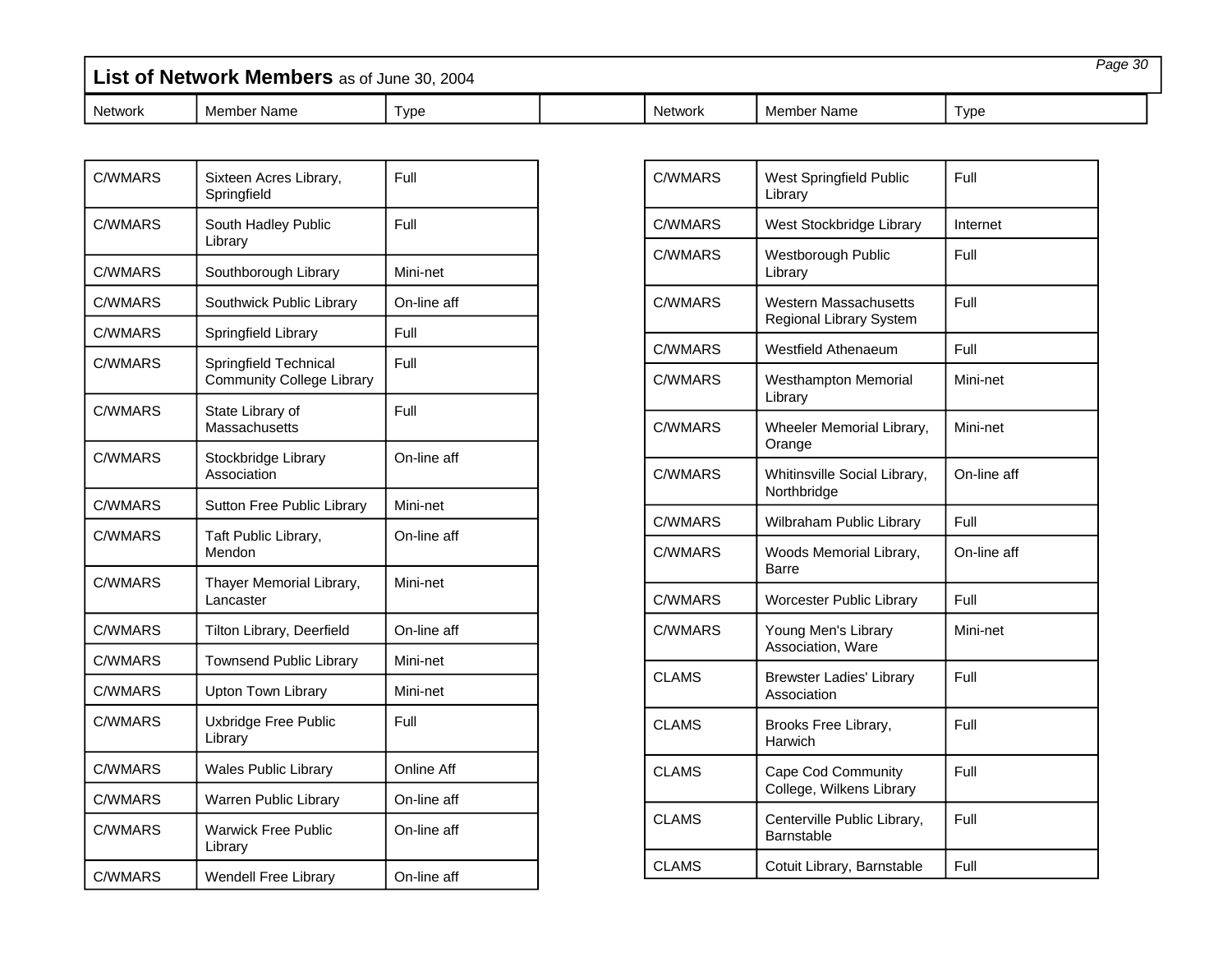| List of Network Members as of June 30, 2004 |             |     |  |         |             |      | Page 31 |
|---------------------------------------------|-------------|-----|--|---------|-------------|------|---------|
| Network                                     | Member Name | vpe |  | Network | Member Name | Type |         |

| <b>CLAMS</b> | Dennis Public Library                               | Full    |
|--------------|-----------------------------------------------------|---------|
| <b>CLAMS</b> | Eastham Public Library                              | Full    |
| <b>CLAMS</b> | <b>Edgartown Free Public</b><br>Library             | Full    |
| <b>CLAMS</b> | Eldredge Public Library,<br>Chatham                 | Full    |
| <b>CLAMS</b> | <b>Falmouth Public Library</b>                      | Full    |
| <b>CLAMS</b> | Harwich Port Library<br>Association                 | Dial-up |
| <b>CLAMS</b> | Hyannis Public Library<br>Association, Barnstable   | Full    |
| <b>CLAMS</b> | Jonathan Bourne Public<br>Library, Bourne           | Full    |
| <b>CLAMS</b> | <b>Marstons Mills Public</b><br>Library, Barnstable | Full    |
| <b>CLAMS</b> | Mashpee Public Library                              | Full    |
| <b>CLAMS</b> | Nantucket Atheneum                                  | Full    |
| <b>CLAMS</b> | Oak Bluffs Public Library                           | Full    |
| <b>CLAMS</b> | Osterville Free Library,<br>Barnstable              | Full    |
| <b>CLAMS</b> | <b>Provincetown Public</b><br>Library               | Full    |
| <b>CLAMS</b> | Sandwich Free Public<br>Library                     | Full    |
| <b>CLAMS</b> | Snow Library, Orleans                               | Full    |
| <b>CLAMS</b> | Sturgis Library, Barnstable                         | Full    |
| <b>CLAMS</b> | <b>Truro Public Library</b>                         | Full    |

| <b>CLAMS</b> | Vineyard Haven Public<br>Library, Tisbury                           | Full |
|--------------|---------------------------------------------------------------------|------|
| <b>CLAMS</b> | <b>Wellfleet Public Library</b>                                     | Full |
| <b>CLAMS</b> | Whelden Memorial Library,<br>Barnstable                             | Full |
| <b>CLAMS</b> | <b>Yarmouth Town Libraries</b>                                      | Full |
| <b>FLO</b>   | <b>Emerson College Library</b>                                      | Full |
| <b>FLO</b>   | Emmanuel College,<br><b>Cardinal Cushing Library</b>                | Full |
| <b>FLO</b>   | Lesley University, Ludcke<br>Library                                | Full |
| <b>FLO</b>   | Massachusetts College of<br>Art, Morton R. Godine<br>Library        | Full |
| <b>FLO</b>   | Massachusetts College of<br>Pharmacy and Health<br>Sciences         | Full |
| <b>FLO</b>   | Museum of Fine Arts,<br><b>William Morris Hunt</b><br>Memorial Lib. | Full |
| <b>FLO</b>   | New England Conservatory<br>of Music, H. Spaulding<br>Library       | Full |
| <b>FLO</b>   | Wentworth Institute of<br>Technology, Alumni Library                | Full |
| <b>FLO</b>   | <b>Wheelock College Library</b>                                     | Full |
| <b>MBLN</b>  | <b>Boston Public Library</b>                                        | Full |
| <b>MBLN</b>  | <b>Boston Public Schools</b>                                        | Full |
| MBLN         | Chelsea Public Library                                              | Full |
| MBLN         | Malden Public Library                                               | Full |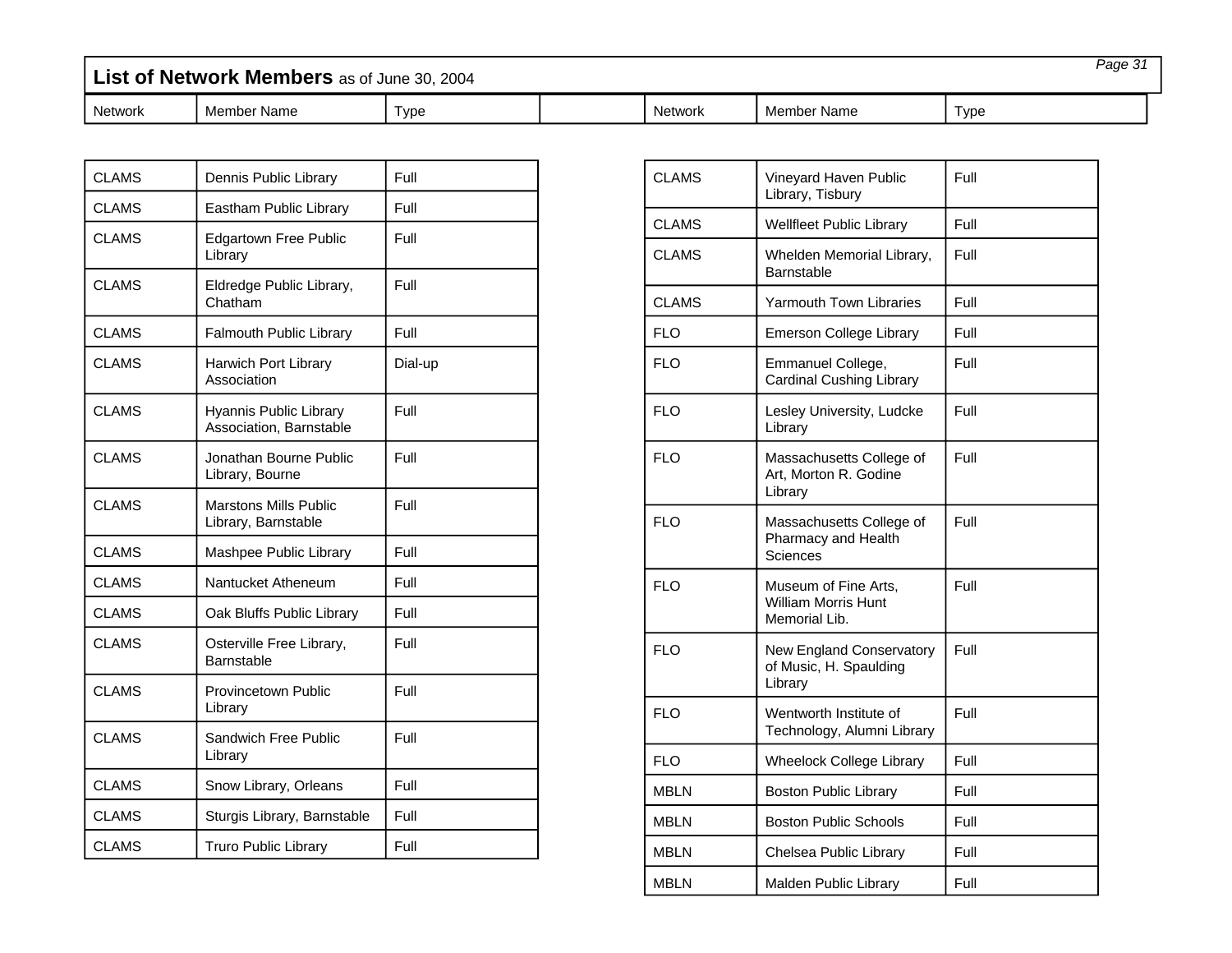| List of Network Members as of June 30, 2004 |             |      |  |         |             | Page 32 |  |
|---------------------------------------------|-------------|------|--|---------|-------------|---------|--|
| <b>Network</b>                              | Member Name | Type |  | Network | Member Name | Type    |  |

| <b>MBLN</b> | Newman School Library                                | Full |
|-------------|------------------------------------------------------|------|
| <b>MBLN</b> | <b>State Transportation</b><br>Library               | Full |
| <b>MLN</b>  | <b>Acton Memorial Library</b>                        | Full |
| <b>MLN</b>  | Ashland Public Library                               | Full |
| <b>MLN</b>  | <b>Bedford Free Public Library</b>                   | Full |
| <b>MLN</b>  | <b>Belmont Public Library</b>                        | Full |
| <b>MLN</b>  | <b>Brookline Public Library</b>                      | Full |
| <b>MLN</b>  | Cambridge Public Library                             | Full |
| <b>MLN</b>  | Cary Memorial Library,<br>Lexington                  | Full |
| <b>MLN</b>  | Concord Free Public<br>Library                       | Full |
| <b>MLN</b>  | Dean College, E. Ross<br>Anderson Library            | Full |
| <b>MLN</b>  | Dedham Public Library                                | Full |
| <b>MLN</b>  | Dover Town Library                                   | Full |
| <b>MLN</b>  | Framingham Public Library                            | Full |
| <b>MLN</b>  | Framingham State College,<br>Henry Whittmore Library | Full |
| <b>MLN</b>  | <b>Franklin Public Library</b>                       | Full |
| <b>MLN</b>  | Goodnow Public Library,<br>Sudbury                   | Full |
| <b>MLN</b>  | <b>Holliston Public Library</b>                      | Full |
| <b>MLN</b>  | Lasell College, Brennan<br>Library                   | Full |
| <b>MLN</b>  | Lincoln Public Library                               | Full |

| <b>MLN</b> | Massachusetts Bay<br>Community College,<br>Perkins Library | Full |
|------------|------------------------------------------------------------|------|
| <b>MLN</b> | Maynard Public Library                                     | Full |
| <b>MLN</b> | <b>Medfield Memorial Library</b>                           | Full |
| <b>MLN</b> | <b>Medford Public Library</b>                              | Full |
| <b>MLN</b> | Medway Public Library<br>System                            | Full |
| <b>MLN</b> | Millis Public Library                                      | Full |
| <b>MLN</b> | Morrill Memorial Library,<br>Norwood                       | Full |
| <b>MLN</b> | Morse Institute Library,<br><b>Natick</b>                  | Full |
| <b>MLN</b> | Mt. Ida College Libraries                                  | Full |
| <b>MLN</b> | Needham Free Public<br>Library                             | Full |
| <b>MLN</b> | Newbury College Library                                    | Full |
| <b>MLN</b> | Newton Free Library                                        | Full |
| <b>MLN</b> | Randall Library, Stow                                      | Full |
| <b>MLN</b> | Robbins Library, Arlington                                 | Full |
| <b>MLN</b> | Somerville Public Library                                  | Full |
| <b>MLN</b> | <b>Waltham Public Library</b>                              | Full |
| <b>MLN</b> | <b>Watertown Free Public</b><br>Library                    | Full |
| MLN        | <b>Wayland Free Public</b><br>Library                      | Full |
| <b>MLN</b> | <b>Wellesley Free Library</b>                              | Full |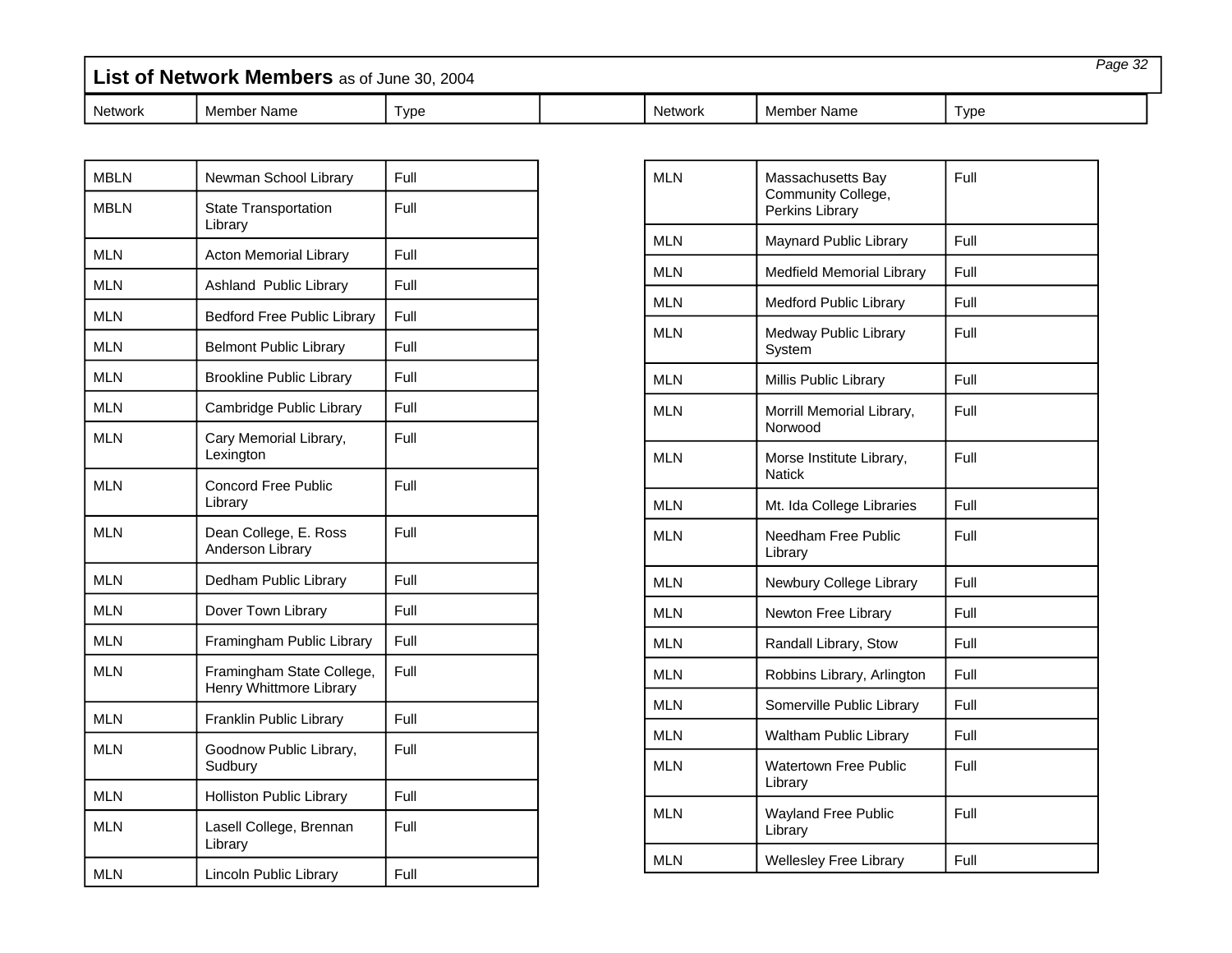| List of Network Members as of June 30, 2004 |             |      |         |             | Page 33 |  |
|---------------------------------------------|-------------|------|---------|-------------|---------|--|
| <b>Network</b>                              | Member Name | Гуре | Network | Member Name | Type    |  |

| <b>MLN</b>  | <b>Weston Public Library</b>                      | Full |
|-------------|---------------------------------------------------|------|
| <b>MLN</b>  | Westwood Public Library                           | Full |
| <b>MLN</b>  | Winchester Public Library                         | Full |
| <b>MLN</b>  | Woburn Public Library                             | Full |
| <b>MVLC</b> | Amesbury Public Library                           | Full |
| <b>MVLC</b> | <b>Billerica Public Library</b>                   | Full |
| <b>MVLC</b> | <b>Boxford Town Library</b>                       | Full |
| <b>MVLC</b> | <b>Burlington Public Library</b>                  | Full |
| <b>MVLC</b> | <b>Chelmsford Public Library</b>                  | Full |
| <b>MVLC</b> | <b>Dunstable Free Public</b><br>Library           | Full |
| <b>MVLC</b> | Flint Memorial Library,<br>North Reading          | Full |
| <b>MVLC</b> | Flint Public Library,<br>Middleton                | Full |
| <b>MVLC</b> | G. A. R. Memorial Library,<br><b>West Newbury</b> | Full |
| <b>MVLC</b> | Gleason Public Library,<br>Carlisle               | Full |
| <b>MVLC</b> | Hamilton-Wenham Public<br>Library                 | Full |
| <b>MVLC</b> | <b>Haverhill Public Library</b>                   | Full |
| <b>MVLC</b> | Ipswich Public Library                            | Full |
| <b>MVLC</b> | J. V. Fletcher Library,<br>Westford               | Full |
| <b>MVLC</b> | Langley Adams Library,<br>Groveland               | Full |

| <b>MVLC</b> | Lawrence Public Library                                 | Full        |
|-------------|---------------------------------------------------------|-------------|
| <b>MVLC</b> | Manchester-By-The-Sea<br><b>Public Library</b>          | Full        |
| <b>MVLC</b> | Memorial Hall Library,<br>Andover                       | Full        |
| MVLC        | <b>Moses Greeley Parker</b><br>Memorial Library, Dracut | Full        |
| <b>MVLC</b> | Nevins Memorial Library,<br>Methuen                     | Full        |
| <b>MVLC</b> | Newbury Town Library                                    | Full        |
| <b>MVLC</b> | Newburyport Public Library                              | Full        |
| <b>MVLC</b> | Peabody Library,<br>Georgetown                          | Full        |
| <b>MVLC</b> | Reuben Hoar Library,<br>Littleton                       | Full        |
| <b>MVLC</b> | Rockport Public Library                                 | Full        |
| <b>MVLC</b> | Rowley Free Public Library                              | Dial-Up     |
| <b>MVLC</b> | Salisbury Public Library                                | Full        |
| <b>MVLC</b> | Samuel S. Pollard<br>Memorial Library, Lowell           | Full        |
| <b>MVLC</b> | Stevens Memorial Library,<br>North Andover              | Full        |
| <b>MVLC</b> | T.O.H.P. Burnham Free<br>Library, Essex                 | Full        |
| <b>MVLC</b> | Tewksbury Public Library                                | Full        |
| <b>MVLC</b> | <b>Thomas Hoyt Memorial</b><br>Library, Merrimac        | On-line aff |
| <b>MVLC</b> | <b>Topsfield Town Library</b>                           | Full        |
|             |                                                         |             |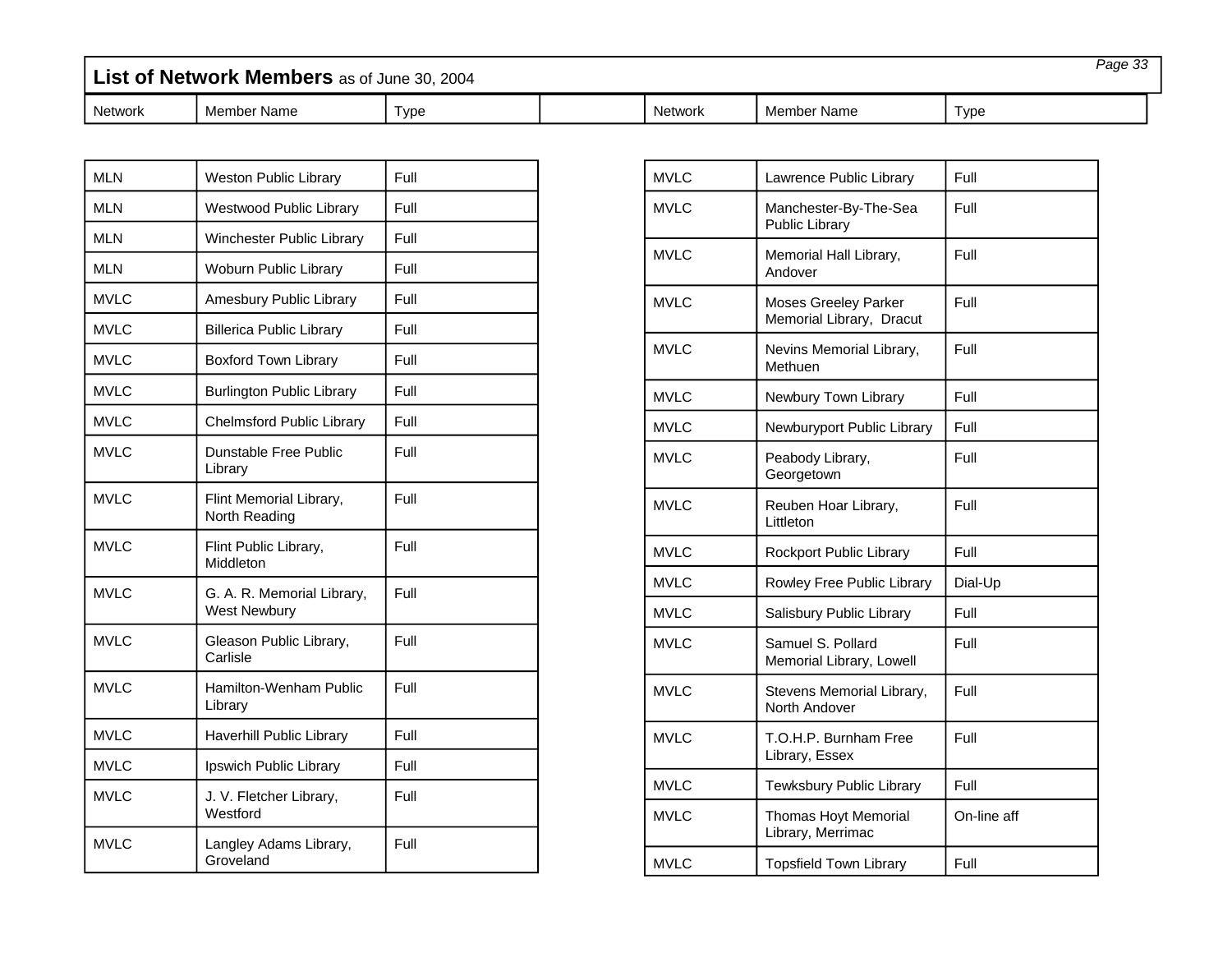| List of Network Members as of June 30, 2004 |             |      |  |                | Page 34     |      |  |
|---------------------------------------------|-------------|------|--|----------------|-------------|------|--|
| Network                                     | Member Name | Type |  | <b>Network</b> | Member Name | Type |  |

| <b>MVLC</b>  | Tyngsborough Public<br>Library                         | Full       |
|--------------|--------------------------------------------------------|------------|
| <b>MVLC</b>  | <b>Wilmington Memorial</b><br>Library                  | Full       |
| <b>NOBLE</b> | Abbot Public Library,<br>Marblehead                    | Full       |
| <b>NOBLE</b> | <b>Beverly Public Library</b>                          | Full       |
| <b>NOBLE</b> | <b>Bunker Hill Community</b><br><b>College Library</b> | Full       |
| <b>NOBLE</b> | Endicott College, Dianne<br>M. Halle Library           | Full       |
| <b>NOBLE</b> | Gloucester Lyceum &<br>Sawyer Free Library             | Full       |
| <b>NOBLE</b> | Gordon College, Jenks<br>Learning Resource Center      | Full       |
| <b>NOBLE</b> | Lucius Beebe Memorial<br>Library, Wakefield            | Full       |
| NOBI F       | Lynn Public Library                                    | Full       |
| <b>NOBLE</b> | Lynnfield Public Library                               | Full       |
| <b>NOBLE</b> | Massachusetts Board of<br><b>Library Commissioners</b> | <b>OLA</b> |
| <b>NOBLE</b> | Melrose Public Library                                 | Full       |
| <b>NOBLE</b> | Merrimack College,<br>McQuade Library                  | Full       |
| <b>NOBLE</b> | Middlesex Community<br>College Library                 | Full       |
| <b>NOBLE</b> | Montserrat College of Art,<br>Paul M. Scott Library    | Full       |

| <b>NOBLE</b> | North Shore Community<br><b>College Learning Resource</b><br>Ctr. | Full |
|--------------|-------------------------------------------------------------------|------|
| <b>NOBLE</b> | Northern Essex<br>Community College,<br><b>Bentley Library</b>    | Full |
| <b>NOBLE</b> | Parlin Memorial Library,<br>Everett                               | Full |
| <b>NOBLE</b> | Peabody Institute Library                                         | Full |
| <b>NOBLE</b> | Peabody Institute Library,<br>Danvers                             | Full |
| <b>NOBLE</b> | Phillips Academy, Olver<br>Wendell Holmes Library                 | Full |
| <b>NOBLE</b> | Reading Public Library                                            | Full |
| <b>NOBLE</b> | Revere Public Library                                             | Full |
| <b>NOBLE</b> | Salem Public Library                                              | Full |
| <b>NOBLE</b> | Salem State College<br>Library                                    | Full |
| <b>NOBLE</b> | Saugus Public Library                                             | Full |
| <b>NOBLE</b> | Stoneham Public Library                                           | Full |
| <b>NOBLE</b> | Swampscott Public Library                                         | Full |
| <b>NOBLE</b> | Winthrop Public Library                                           | Full |
| <b>OCLN</b>  | Abington Public Library                                           | Full |
| <b>OCLN</b>  | Avon Public Library                                               | Full |
| <b>OCLN</b>  | <b>Brockton Public Library</b><br>System                          | Full |
| <b>OCLN</b>  | Canton Public Library                                             | Full |
| <b>OCLN</b>  | Duxbury Free Library                                              | Full |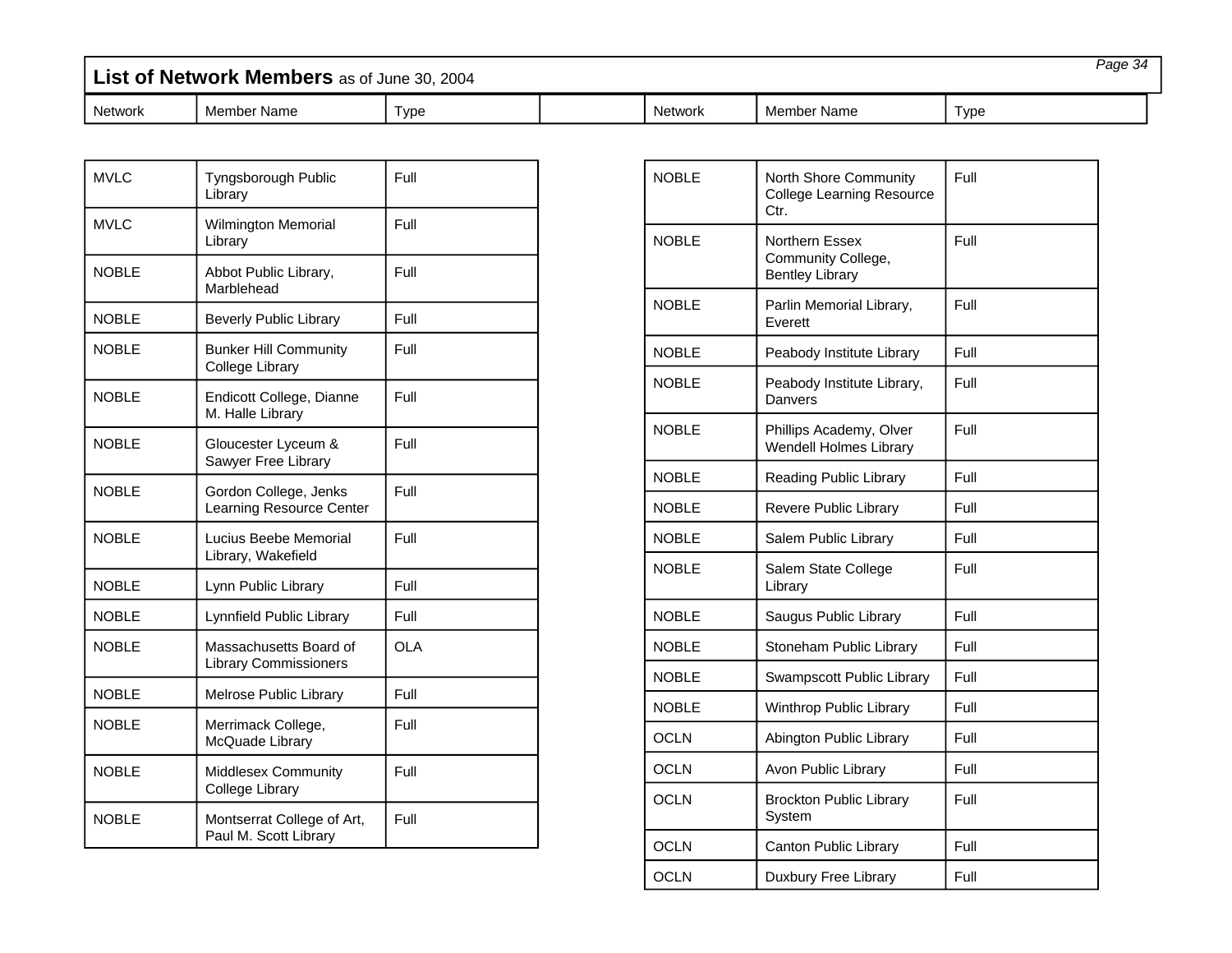| List of Network Members as of June 30, 2004 |             |      | Page 35 |                |             |      |  |
|---------------------------------------------|-------------|------|---------|----------------|-------------|------|--|
| <b>Network</b>                              | Member Name | ⊺vpe |         | <b>Network</b> | Member Name | Tvpe |  |

| <b>OCLN</b> | Eastern Nazarene College,<br>Nease Library      | Full |
|-------------|-------------------------------------------------|------|
| <b>OCLN</b> | Hingham Public Library                          | Full |
| <b>OCLN</b> | Holbrook Public Library                         | Full |
| <b>OCLN</b> | Hull Public Library                             | Full |
| <b>OCLN</b> | John Curtis Free Library,<br>Hanover            | Full |
| <b>OCLN</b> | Kingston Public Library                         | Full |
| <b>OCLN</b> | <b>Massasoit Community</b><br>College Library   | Full |
| <b>OCLN</b> | Milton Public Library                           | Full |
| <b>OCLN</b> | Norwell Public Library                          | Full |
| <b>OCLN</b> | <b>Paul Pratt Memorial</b><br>Library, Cohasset | Full |
| <b>OCLN</b> | Plymouth Public Library                         | Full |
| <b>OCLN</b> | Rockland Memorial Library                       | Full |
| <b>OCLN</b> | Scituate Town Library                           | Full |
| <b>OCLN</b> | Sharon Public Library                           | Full |
| <b>OCLN</b> | Stoughton Public Library                        | Full |
| <b>OCLN</b> | Thayer Public Library,<br><b>Braintree</b>      | Full |
| <b>OCLN</b> | Thomas Crane Public<br>Library, Quincy          | Full |
| <b>OCLN</b> | Tufts Library, Weymouth                         | Full |
| <b>OCLN</b> | Turner Free Library,<br>Randolph                | Full |

| <b>OCLN</b>  | Ventress Memorial Library,<br>Marshfield                                | Full |
|--------------|-------------------------------------------------------------------------|------|
| OCLN         | <b>Walpole Public Library</b>                                           | Full |
| <b>OCLN</b>  | Whitman Public Library                                                  | Full |
| <b>SAILS</b> | Ames Free Library of<br>Easton, Inc., Easton                            | Full |
| SAILS        | Attleboro High School                                                   | Full |
| <b>SAILS</b> | <b>Attleboro Public Library</b>                                         | Full |
| <b>SAILS</b> | <b>Berkley Public Library</b>                                           | Full |
| <b>SAILS</b> | <b>Blanding Free Public</b><br>Library, Rehoboth                        | Full |
| SAILS        | Boyden Library,<br>Foxborough                                           | Full |
| SAILS        | <b>Bridgewater Public Library</b>                                       | Full |
| <b>SAILS</b> | <b>Bristol Community College</b><br><b>Learning Resources</b><br>Center | Full |
| SAILS        | Carver Public Library                                                   | Full |
| SAILS        | Dartmouth Public Libraries                                              | Full |
| SAILS        | Dighton Public Library                                                  | Full |
| <b>SAILS</b> | East Bridgewater Public<br>Library                                      | Full |
| <b>SAILS</b> | <b>Elizabeth Taber Memorial</b><br>Library, Marion                      | Full |
| <b>SAILS</b> | Fall River Public Library                                               | Full |
| <b>SAILS</b> | <b>Fall River School</b><br>Department                                  | Full |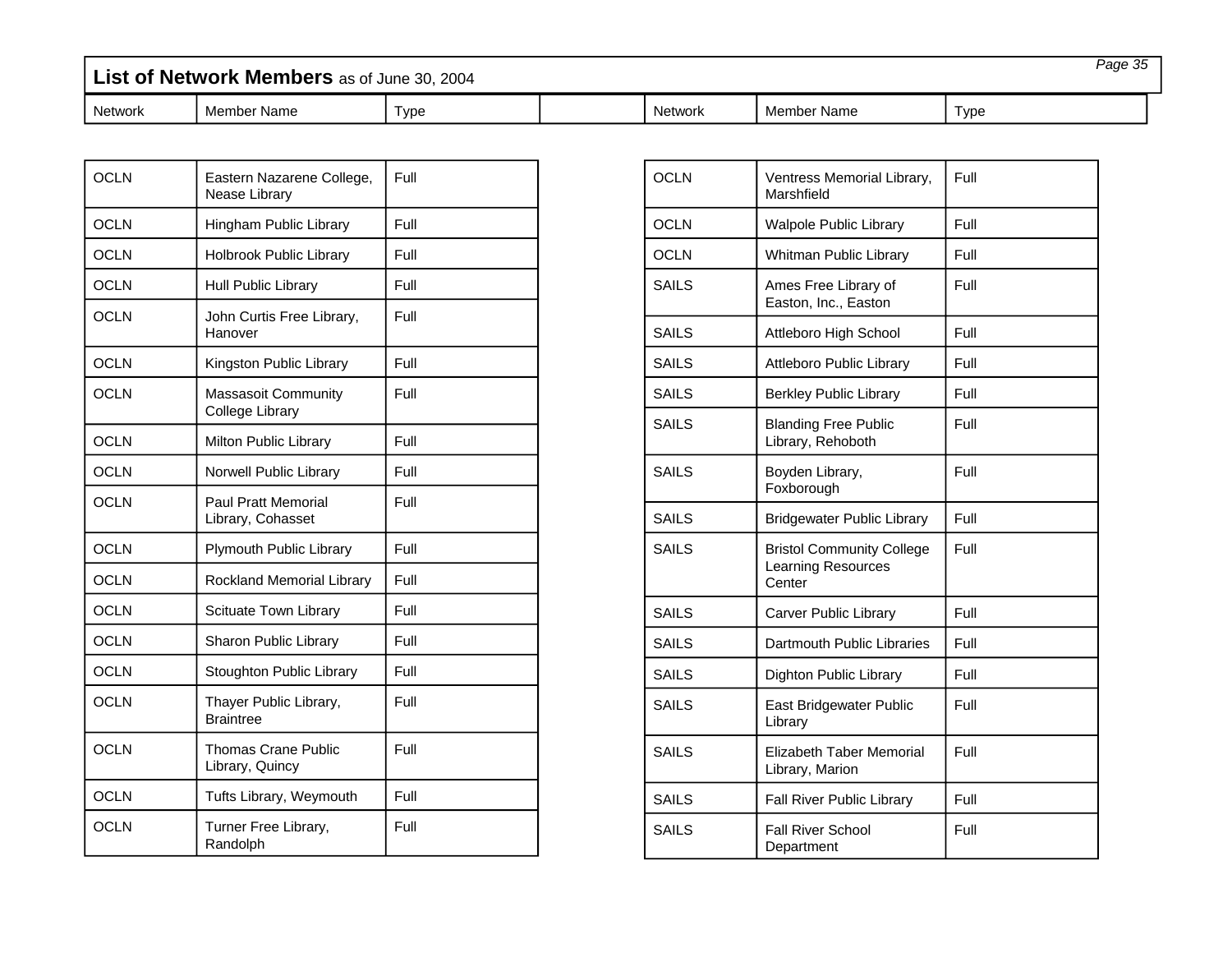| List of Network Members as of June 30, 2004 |             |      |  |         |             | Page 36 |  |
|---------------------------------------------|-------------|------|--|---------|-------------|---------|--|
| Network                                     | Member Name | Type |  | Network | Member Name | Type    |  |

| <b>SAILS</b> | Fiske Public Library,<br>Wrentham                 | Full |
|--------------|---------------------------------------------------|------|
| <b>SAILS</b> | Foxborough School<br>Department                   | Full |
| <b>SAILS</b> | Hanson Public Library                             | Full |
| <b>SAILS</b> | Holmes Public Library,<br>Halifax                 | Full |
| SAILS        | Joseph H. Plumb Memorial<br>Library, Rochester    | Full |
| SAILS        | Lakeville Free Public<br>Library                  | Full |
| SAIL S       | Mansfield Public Library                          | Full |
| <b>SAILS</b> | Massachusetts Maritime<br>Academy, Hurley Library | Full |
| <b>SAILS</b> | Mattapoisett Public Library                       | Full |
| SAILS        | Middleborough Public<br>Library                   | Full |
| <b>SAILS</b> | Millicent Library, Fairhaven                      | Full |
| <b>SAILS</b> | New Bedford Free Public<br>Library                | Full |
| <b>SAILS</b> | <b>New Bedford School</b><br>Department           | Full |
| SAILS        | Norfolk Public Library                            | Full |
| <b>SAILS</b> | Norton Public Library                             | Full |
| <b>SAILS</b> | Pembroke Public Library                           | Full |
| <b>SAILS</b> | Plainville Public Library                         | Full |
| <b>SAILS</b> | Plympton Public Library                           | Full |
| <b>SAILS</b> | Raynham Public Library                            | Full |

| <b>SAILS</b> | Richards Memorial Library,<br>North Attleborough | Full |
|--------------|--------------------------------------------------|------|
| SAILS        | Russell Memorial Library,<br>Acushnet            | Full |
| <b>SAILS</b> | Seekonk Public Library                           | Full |
| <b>SAILS</b> | Seekonk School<br>Department                     | Full |
| <b>SAILS</b> | Somerset Public Library                          | Full |
| <b>SAILS</b> | Southeastern<br>Massachusetts Library<br>System  | Full |
| <b>SAILS</b> | Swansea Free Public<br>Library                   | Full |
| <b>SAILS</b> | <b>Taunton High School</b>                       | Full |
| <b>SAILS</b> | <b>Taunton Public Library</b>                    | Full |
| <b>SAILS</b> | Wareham Free Library                             | Full |
| <b>SAILS</b> | West Bridgewater Public<br>Library               | Full |
| <b>SAILS</b> | <b>Westport Free Public</b><br>Library           | Full |
| <b>SAILS</b> | Wrentham Public Schools                          | Full |